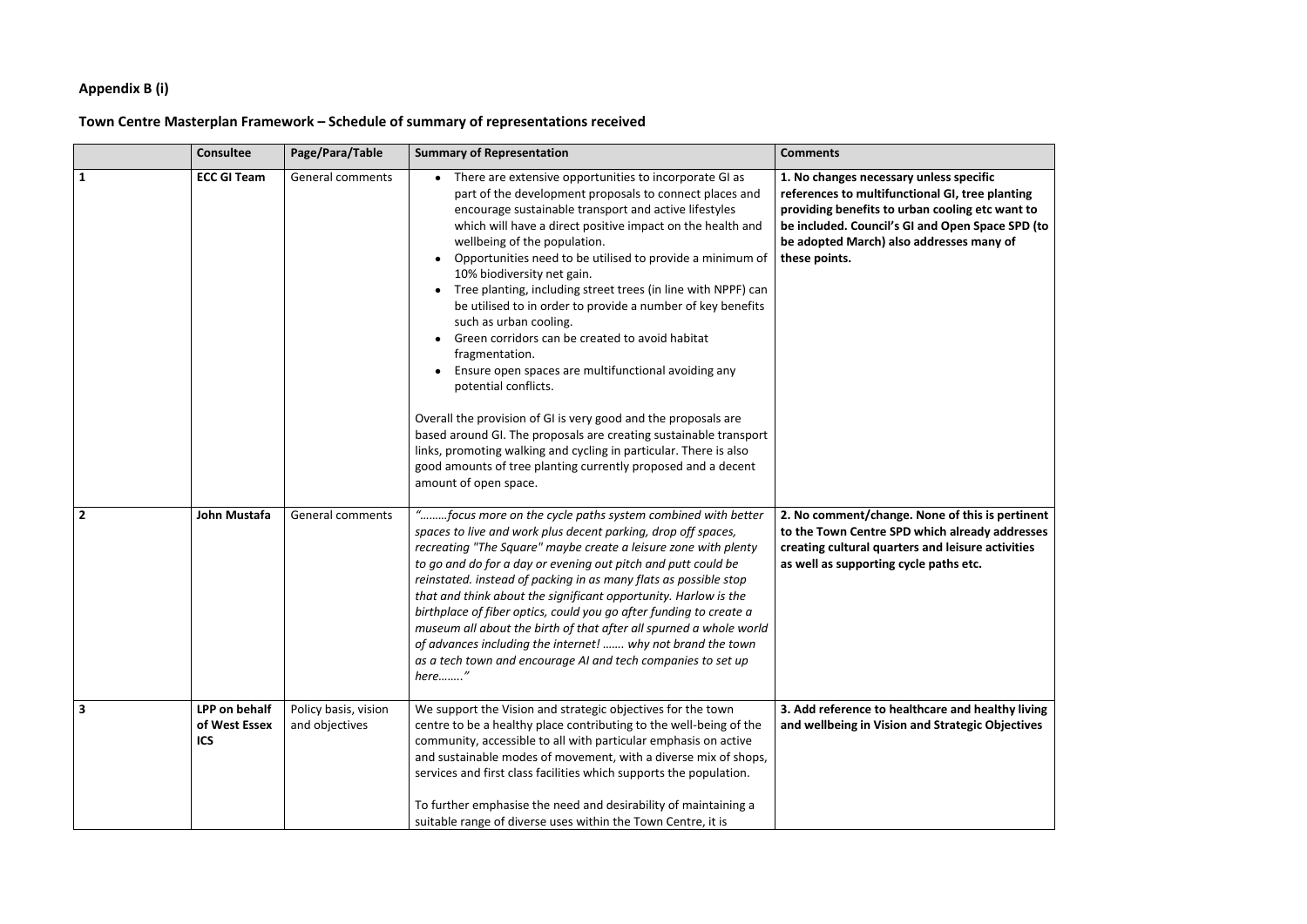|   |                                  |                                                                                | requested that specific reference is made to the need for a<br>suitable health care presence. This would allow for a valuable<br>complementary community use and service, which could also<br>help to reinforce and sustain the vitality and viability of the<br>shopping centre and support Harlow's regeneration objectives as<br>referred to further below.<br>Good access to local healthcare infrastructure will be a vital                                                                                                                                                                                                                                                                                                                                                                                                                                                                                                                  |                                                                                                                                                                                                                       |
|---|----------------------------------|--------------------------------------------------------------------------------|---------------------------------------------------------------------------------------------------------------------------------------------------------------------------------------------------------------------------------------------------------------------------------------------------------------------------------------------------------------------------------------------------------------------------------------------------------------------------------------------------------------------------------------------------------------------------------------------------------------------------------------------------------------------------------------------------------------------------------------------------------------------------------------------------------------------------------------------------------------------------------------------------------------------------------------------------|-----------------------------------------------------------------------------------------------------------------------------------------------------------------------------------------------------------------------|
|   |                                  | <b>Town Centre</b><br><b>Guidance Note 4D:</b><br>Civic, Community,<br>Leisure | component of delivering the new model of care, and contribute<br>to meeting Harlow's healthy town objectives. A suitable health<br>presence in an accessible town centre location could deliver<br>multiple benefits to the community. Including the potential to<br>increase footfall to the town centre to support the retail offer,<br>and encouraging the use of sustainable active travel modes<br>towards the transport ambitions for the Garden Town.                                                                                                                                                                                                                                                                                                                                                                                                                                                                                      | 4. Add reference to healthcare provision / hub in<br>guidance note 4D                                                                                                                                                 |
|   |                                  |                                                                                | Guidance Note 4D could therefore, be expanded to both refer to<br>support for local health infrastructure such as a local healthcare<br>hub, and to partnership working with partners including the ICS.                                                                                                                                                                                                                                                                                                                                                                                                                                                                                                                                                                                                                                                                                                                                          |                                                                                                                                                                                                                       |
|   |                                  | Land Uses                                                                      | Figure 19 illustrates the future indicative predominant ground<br>floor uses across the town centre, with the illustrative masterplan<br>framework as the basis of the drawing. The current NHS Wych<br>Elm Walk-In Centre along with the ambulance station, and Wych<br>Elm decked car park located in this area (falling within<br>Opportunity Area 2) are shown for proposed residential use at<br>the ground floor. Given the potential relocation of PAH to the<br>East of Harlow site, it may be prudent to retain a healthcare<br>presence in this area, subject to further discussions with partners,<br>along with associated parking for those patients for whom public<br>transport would not be suitable means to access the services on<br>the site. Consequently, the retention of the Wych Elm decked car<br>park or suitable alternative facility may be desirable in this<br>regard, whilst a health care presence remains here. | 5. A separate brief is being prepared for the<br>Wych Elm area that can include references to<br>healthcare and retained parking provision.                                                                           |
|   |                                  | <b>Opportunity Areas</b>                                                       | Opportunity Area 2 (Wych Elm), and Retail Core 1 (Harvey Centre)<br>both include an element of community floorspace in their<br>indicative capacity estimates. Although it is acknowledged that<br>community uses may include health care provision, it is requested<br>that specific reference to health care facilities is made within the<br>document for the avoidance of doubt.                                                                                                                                                                                                                                                                                                                                                                                                                                                                                                                                                              | 6. Add reference to healthcare at Wych Elm.                                                                                                                                                                           |
| 4 | <b>Nazeing Parish</b><br>Council | <b>General comments</b>                                                        | • The increased numbers of homes and improvements to<br>Harlow will probably result in additional traffic flow through<br>Nazeing Village, particularly as there are plans to introduce<br>new businesses such as Logistic Hubs. There is already a great<br>deal of pressure on our small local roads. What provisions are<br>there in the consultation to deal with increased vehicle<br>movements through Nazeing?<br>• The document puts a great deal of emphasis on walking,                                                                                                                                                                                                                                                                                                                                                                                                                                                                 | 7. No changes to the SPD $-$ these comments are<br>to be addressed in the development of the Town<br>Plan and through separate discussions with<br>education, highways of services at ECC and<br>through Local Plans. |

| on / hub in                               |  |
|-------------------------------------------|--|
| or the<br>nces to                         |  |
| sion.                                     |  |
| h Elm.                                    |  |
| ments are<br>f the Town<br>s with<br>Cand |  |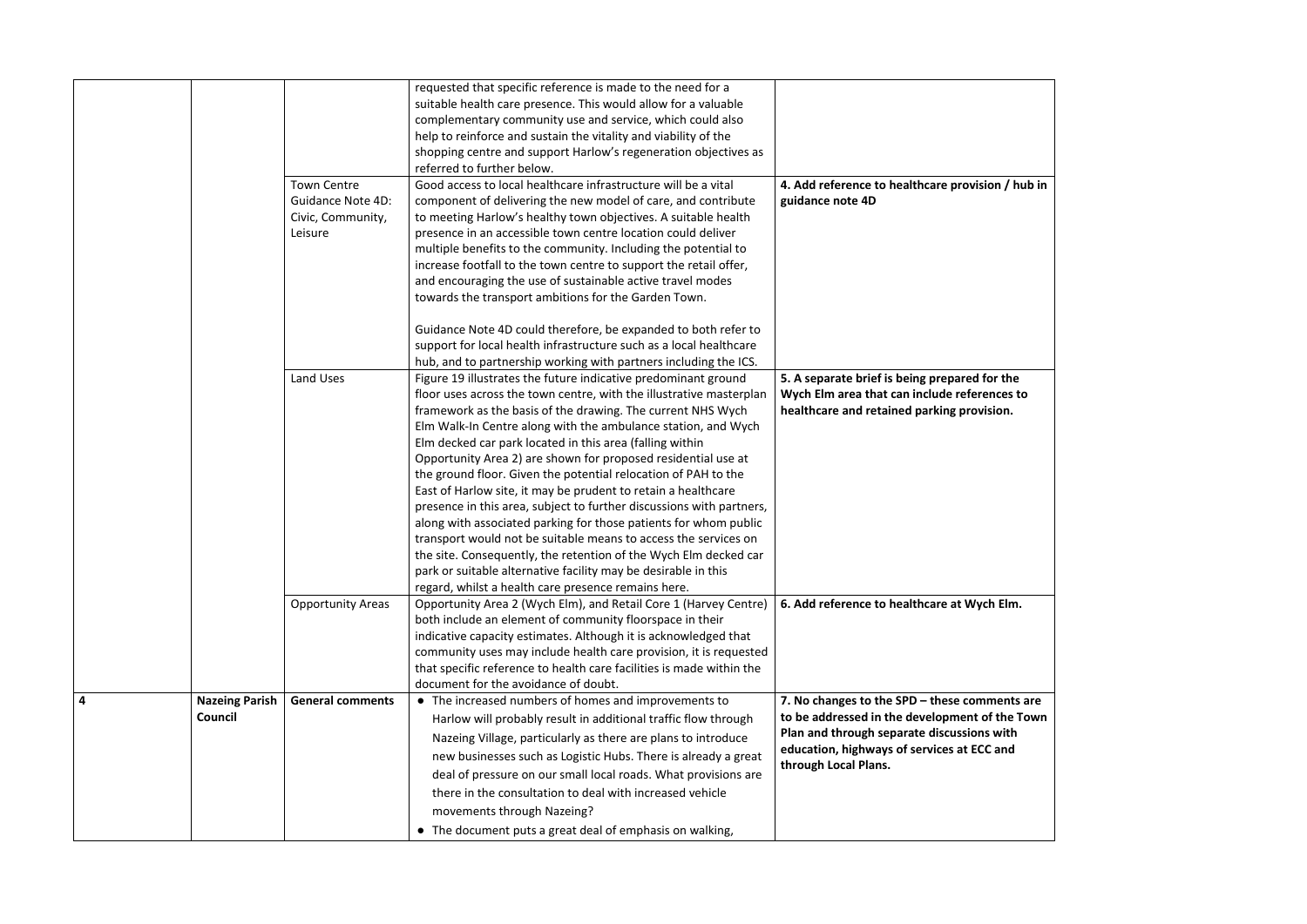|                 |                       |                                                                                            | cycling, with bus connections focusing on important elements<br>such as the train station, Gilston Garden Town, Main Shopping<br>Area, business zones and schools. There is a proposal for car<br>free zones and reduction of car parking with a preference for<br>cycle parking. Because of the rural nature of Nazeing with<br>limited existing public transport links, residents wishing to visit<br>Harlow are most likely to use a private car at present. Are<br>there plans to improve public transport links between Nazeing<br>and Harlow?<br>The plan proposes new hospital facilities for the increased<br>numbers of residents of Harlow, as a result of additional<br>housing. Will the consultation consider the wider area around<br>Harlow such as Nazeing who are currently using the existing<br>hospital facilities?<br>There are at present a number of children from Harlow using<br>the Nazeing primary and junior school. What provisions are<br>planned to limit the pressure on our school from the increased<br>population in Harlow? |                        |
|-----------------|-----------------------|--------------------------------------------------------------------------------------------|-----------------------------------------------------------------------------------------------------------------------------------------------------------------------------------------------------------------------------------------------------------------------------------------------------------------------------------------------------------------------------------------------------------------------------------------------------------------------------------------------------------------------------------------------------------------------------------------------------------------------------------------------------------------------------------------------------------------------------------------------------------------------------------------------------------------------------------------------------------------------------------------------------------------------------------------------------------------------------------------------------------------------------------------------------------------|------------------------|
| 5               | <b>Affinity Water</b> | <b>General comment</b>                                                                     | Only want to ensure that any applications that come forward in<br>the Town Centre are sent to Affinity Water as consultee                                                                                                                                                                                                                                                                                                                                                                                                                                                                                                                                                                                                                                                                                                                                                                                                                                                                                                                                       | 8. No comments/changes |
| $6\phantom{1}6$ | <b>Sport England</b>  | <b>Town Centre</b><br><b>Guidance Note 2A:</b><br><b>Walking</b>                           | Consideration should be given to adding a principle that supports<br>seating in appropriate locations on walking routes to support<br>walking by all community groups e.g. the elderly and those with<br>health impairments.                                                                                                                                                                                                                                                                                                                                                                                                                                                                                                                                                                                                                                                                                                                                                                                                                                    | 9. Agree and include   |
|                 |                       | <b>Town Centre</b><br><b>Guidance Note 2B:</b><br>Cycling                                  | The principles proposed to encourage cycling are welcomed and<br>are considered to accord with the abovementioned Active Design<br>guidance. It is requested that the cycle parking related principles<br>expect cycle parking to be in prominent locations with good<br>natural surveillance to encourage use by all potential users.                                                                                                                                                                                                                                                                                                                                                                                                                                                                                                                                                                                                                                                                                                                          | 10. Agree and include  |
|                 |                       | <b>Town Centre</b><br><b>Guidance Note 3A:</b><br><b>Urban Design</b><br><b>Principles</b> | In view of the vision and objectives focus on the town centre<br>being a healthy place for everyone and Policy L4 (Health and<br>Wellbeing) of the adopted Local Plan requiring applicants to<br>consider the impact on the health and wellbeing of new and<br>existing residents having regard to principles including good<br>quality design, having regard to the Essex Design Guide which<br>incorporates active design principles, it is requested that an<br>additional principle is added relating to encouraging physical<br>activity would therefore be consistent with the Local Plan as well<br>as Government policy in the NPPF and the NMDC. The<br>abovementioned Active Design guidance which is referenced in<br>the reasoned justification to policy L4 provides principles and<br>specific advice which may be helpful.                                                                                                                                                                                                                       | 11. Agree and include  |

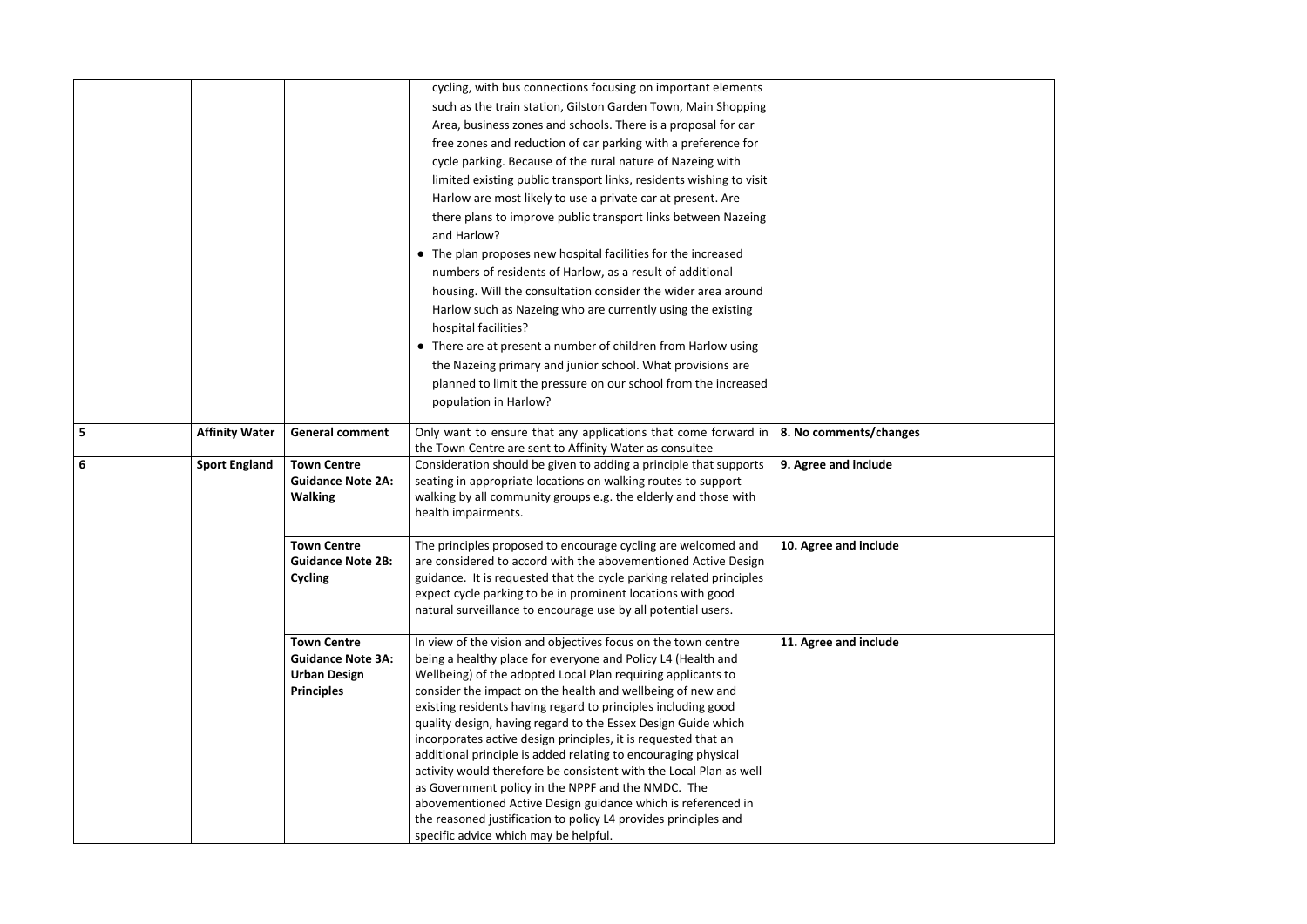

|                         |                       | <b>Town Centre</b><br><b>Guidance Note 3B:</b><br><b>Public Realm</b><br><b>Principles</b> | The public realm design principles are welcomed and are<br>considered to accord with the abovementioned Active Design<br>guidance. It is requested that the 'green infrastructure principle<br>is amended to expect green space to be multi-functional to<br>encourage use of it by all of the community e.g. spaces designed<br>for play, rest, informal sport etc                                                                                                                                                                                                                                                                                                                                                                                                                                                                                                                                                                                                                                                                                                     | 12. Agree and include - this is also set<br>more detail in the GI and Open Space<br>adopted in March)                                                                               |
|-------------------------|-----------------------|--------------------------------------------------------------------------------------------|-------------------------------------------------------------------------------------------------------------------------------------------------------------------------------------------------------------------------------------------------------------------------------------------------------------------------------------------------------------------------------------------------------------------------------------------------------------------------------------------------------------------------------------------------------------------------------------------------------------------------------------------------------------------------------------------------------------------------------------------------------------------------------------------------------------------------------------------------------------------------------------------------------------------------------------------------------------------------------------------------------------------------------------------------------------------------|-------------------------------------------------------------------------------------------------------------------------------------------------------------------------------------|
|                         |                       | <b>Town Centre</b><br><b>Guidance Note 4C:</b><br><b>Housing</b>                           | As the majority of new homes in the town centre would be<br>expected to be high density proposals in tall buildings, the<br>guidance should expect new residential to incorporate rooftop<br>gardens, podiums and other communal amenity spaces where<br>applicable and design them so that they encourage physical<br>activity e.g. through including space that is multi-functional, has<br>circular routes that are suitable for walking/running, incorporates<br>outdoor gym equipment where appropriate and provides<br>supporting infrastructure such as seating to allow resting after<br>exercise.                                                                                                                                                                                                                                                                                                                                                                                                                                                              | 13. The DG addendum sets out the re<br>for amenity space including flats (thro<br>various options). Cross references to<br>space being multifunctional linked to<br>Guide addendum. |
|                         |                       | <b>Tall Building</b><br><b>Amenity Standards</b>                                           | The guidance on amenity standards in tall buildings is broadly<br>welcomed. However, the guidance could be extended to<br>incorporate the following advice which would encourage physical<br>activity in tall building developments:<br>Designing rooftop gardens, podiums and other communal<br>amenity spaces within tall buildings so that they<br>encourage physical activity e.g. through including space<br>that is multi-functional where possible to encourage use<br>by a range of users, has circular routes that are suitable<br>for walking/running, incorporates outdoor gym equipment<br>where appropriate and provides supporting infrastructure<br>such as seating to allow resting after exercise;<br>Designing buildings to promote the use of the stairs<br>through the prominent position of stairs, appropriate<br>signage and stairwells that are spacious and welcoming;<br>Cycle storage should be appropriately designed, secure<br>and prominent and communal storage should be<br>adequate to serve the number of dwellings in the building. | 14. Add these points in Guidance note                                                                                                                                               |
| $\overline{\mathbf{z}}$ | <b>Theatres Trust</b> | <b>Town Centre</b><br>Guidance Note 4D -<br>Civic, Community,<br>Leisure                   | We would also support delivery of a new music venue in<br>principle with provision having been a challenge since the loss of<br>the Square, although we note there is an existing venue within<br>the Harvey Centre since 2017 so consideration should be given as<br>to whether Phoenix Live forms part of a longer term offer or<br>whether a new venue offers something different to Harlow and<br>its catchment                                                                                                                                                                                                                                                                                                                                                                                                                                                                                                                                                                                                                                                     | 15. No comment/change                                                                                                                                                               |
|                         |                       | <b>Town Centre</b>                                                                         | This part references the potential for an enlarged theatre venue                                                                                                                                                                                                                                                                                                                                                                                                                                                                                                                                                                                                                                                                                                                                                                                                                                                                                                                                                                                                        | 16. Amend text to address this.                                                                                                                                                     |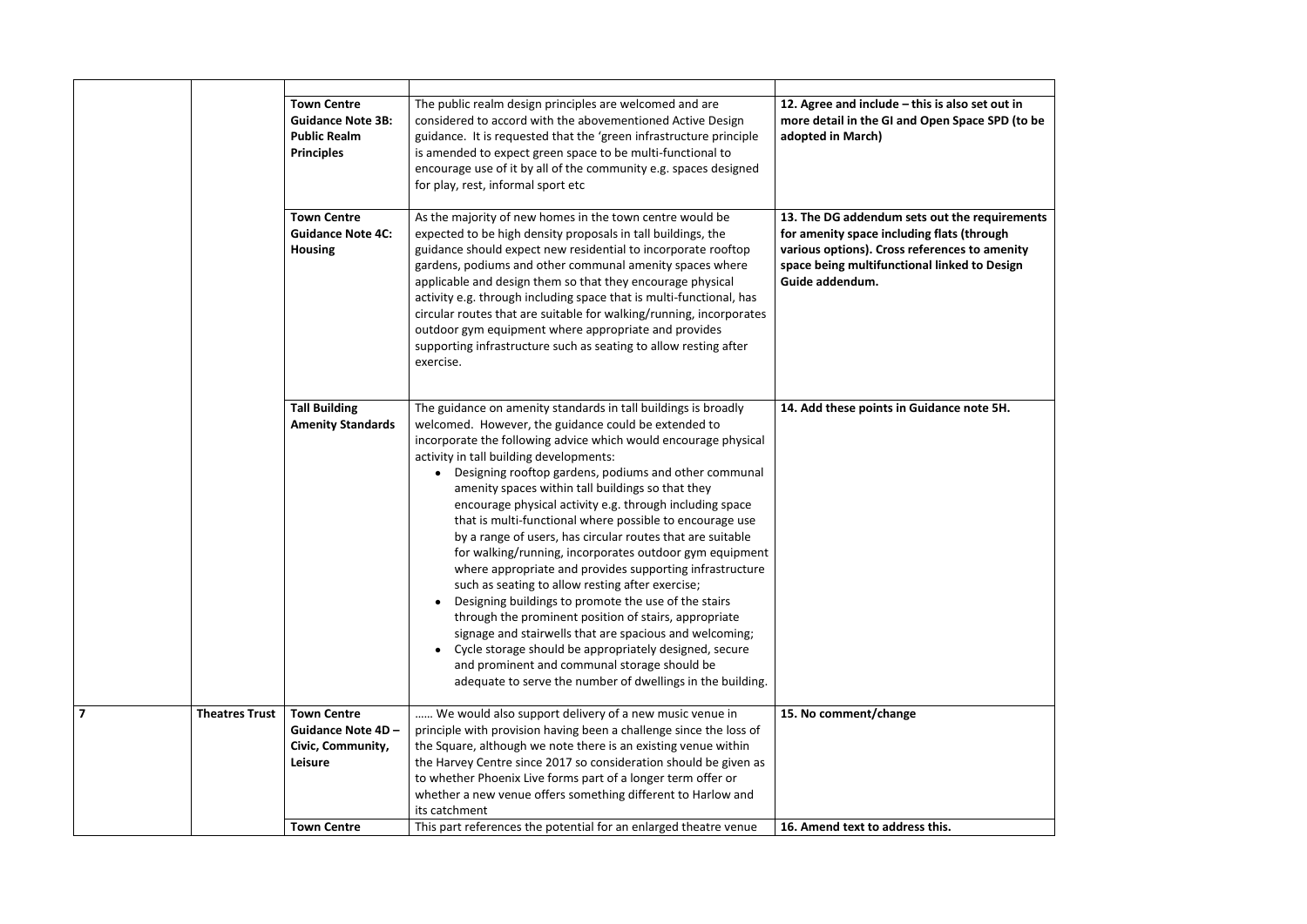|     |                                                     | Guidance Note 11-<br><b>Retail Core 1</b>                             | on the library site. We raised in our comments on the Town<br>Centre AAP in 2018 that the document was contradictory in that<br>it both discounted a new theatre venue and sought replacement<br>of the Playhouse. This part of the document indicates similarly<br>unclear direction; theatre and live performance provision is very<br>important for the town and the vitality and function of its centre.<br>Therefore we would suggest the Council needs to take a strategic<br>approach which either seeks to enhance the existing Playhouse or<br>seeks a suitable replacement and allocates land for such use. If<br>the Council is seeking both a larger venue and retention of the<br>Playhouse it will need to be satisfied there is sufficient demand |                                                                                                |
|-----|-----------------------------------------------------|-----------------------------------------------------------------------|------------------------------------------------------------------------------------------------------------------------------------------------------------------------------------------------------------------------------------------------------------------------------------------------------------------------------------------------------------------------------------------------------------------------------------------------------------------------------------------------------------------------------------------------------------------------------------------------------------------------------------------------------------------------------------------------------------------------------------------------------------------|------------------------------------------------------------------------------------------------|
| 8   | <b>Environment</b><br><b>Agency</b>                 | <b>General comment</b>                                                | for both and that the needs and demands within the town are<br>properly understood. We would strongly encourage the Council<br>to engage with us on this matter.<br>Improving Access to Greenspace report from Public Health<br>England, 2020, has good evidence on the benefits of greenspace,                                                                                                                                                                                                                                                                                                                                                                                                                                                                  | 17. Add factual statement in "Existing landscape<br>context" section (para. 5.13) re. aquifer. |
|     |                                                     |                                                                       | supporting that this should be a key part of the SPDs vision.<br>The SPD area is located within a Secondary Aquifer, an area<br>designated for drinking water abstraction from groundwater.<br>Therefore, the bedrock and groundwater are vulnerable to<br>mobilised contaminants. The SPD should acknowledge this<br>constraint and that any development will need to demonstrate<br>how it will not negatively affect water quality in surface water or<br>groundwater bodies.                                                                                                                                                                                                                                                                                 | Add ref to Greenspace report in "Approach to<br>the public realm, around para 6.7).            |
| 9   | Quod on<br>behalf of<br><b>Places for</b><br>People | General comment                                                       | Supporting comments only                                                                                                                                                                                                                                                                                                                                                                                                                                                                                                                                                                                                                                                                                                                                         | 18. No changes necessary                                                                       |
| 10. | <b>Historic</b><br><b>England</b>                   | General comment                                                       | The SPD would be improved if it included a list of the technical<br>evidence that developers may need when preparing their plans<br>for new development (depending on the location and local<br>context), for example, heritage impacts assessments (HIAs) etc.<br>See our comments on RC1 and RC2 for more information.                                                                                                                                                                                                                                                                                                                                                                                                                                         | 19. This is to be set out in a Validation Checklist<br>currently being prepared by the Council |
|     |                                                     | <b>Town Centre</b><br><b>Guidance Note 3C:</b><br>Heritage principles | The text should be amended to make clear that a number of the<br>sculptures in the town centre are also listed, and therefore<br>National Planning Policy with regards designated heritage assets<br>would apply to these too:<br>• Wild boar sculpture (Grade II Listed);<br>• Portrait figure of Elisabeth Frink (Grade II Listed); and<br>• Meat Porters sculpture (Grade II Listed).<br>We suggest that guidance note 3C is amended to list all<br>designated heritage assets within the town centre, and to<br>stipulate that Heritage Impact Assessments (HIA) will be required<br>to inform and accompany any development proposals which<br>could affect these. These needn't be onerous.                                                                | 20. Agree and add assets in Note 3C<br>Add reference to HIA in Note 3C                         |

| ng landscape          |  |
|-----------------------|--|
| uifer.                |  |
| pproach to            |  |
|                       |  |
|                       |  |
|                       |  |
|                       |  |
| on Checklist<br>uncil |  |
|                       |  |
|                       |  |
|                       |  |
|                       |  |
|                       |  |
|                       |  |
|                       |  |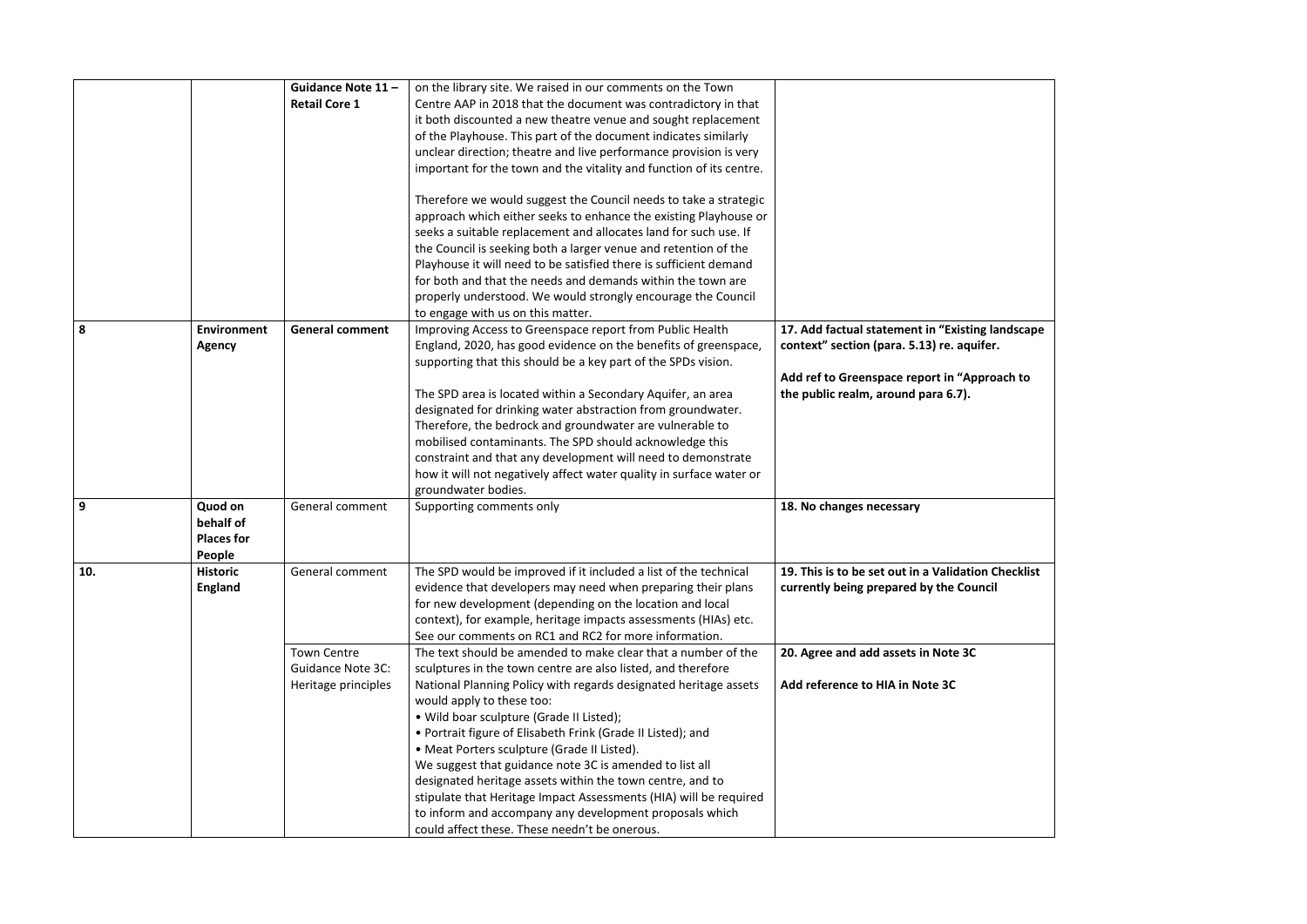|     |                               | Retail Core 1 -<br><b>Harvey Centre</b>     | we strongly recommend that an additional criterion is added<br>to TG guidance note 11: Retail core, to make explicit that<br>Development proposals will expected to enhance and safeguard<br>the setting of the Grade II Listed St Paul's, and that development<br>proposals should be informed and accompanied by a Heritage<br>Impact Assessment (HIA).                                                                                                                                                                                                                                                                                                                                                                                                                                                                                                                                  | 21. Agree to include additional criteria.                                                                                    |
|-----|-------------------------------|---------------------------------------------|--------------------------------------------------------------------------------------------------------------------------------------------------------------------------------------------------------------------------------------------------------------------------------------------------------------------------------------------------------------------------------------------------------------------------------------------------------------------------------------------------------------------------------------------------------------------------------------------------------------------------------------------------------------------------------------------------------------------------------------------------------------------------------------------------------------------------------------------------------------------------------------------|------------------------------------------------------------------------------------------------------------------------------|
|     |                               | Retail Core 2 - The<br><b>Water Gardens</b> | While we support criterion 'A' of TC Guidance Note 12: Retail,<br>which seeks to enhance and safeguard the setting and identity of<br>the Water Gardens and the key view south to Rye Hill', we<br>request that the criterion is amended to reference it's designated<br>heritage asset status (i.e. Grade II Listed). The criterion should<br>also refer to the Grade II listed Wild Boar sculpture which is<br>located within the Water Gardens. Finally, as with Retail Core 1,<br>we strongly advise that the criterion is amended to require that<br>development proposals should be informed and accompanied by<br>a Heritage Impact Assessment                                                                                                                                                                                                                                      | 22. Agree to reference in suitable text t<br>II status of the Water Gardens and Wild<br>Sculpture.                           |
| 11. | <b>HGGT Board</b><br>partners | Housing                                     | The TCMF identifies the aspiration that the town centre will "have<br>a range of high quality homes that can support a mixed and<br>balanced community" (TCMF para. 4.2). Whilst the principle is<br>clearly supported by the HGGT Vision, it is questionable whether<br>the density or building heights prevalent in the town centre, and<br>generally supported by the draft TCMF, can aspire to achieving<br>true mix and balance. It may therefore be more appropriate to<br>recognise that the housing offer in the town centre will be<br>different from that within existing and new neighbourhoods and<br>plan for this accordingly.                                                                                                                                                                                                                                               | 23. Agreed – amend para 4.2 of vision<br>Supporting text to Note $4C - add$ ref to<br>monitoring                             |
|     |                               | <b>Tall Buildings</b>                       | further rationale around the guidance on building heights is to<br>be welcomed as would an understanding of how the 'exceptional'<br>quality of tall 'landmark' buildings is to be measured. Alongside<br>consideration of creating landmarks and points of reference the<br>Panel have suggested technical analysis of the streetscape might<br>also be considered that takes account of impacts to key views and<br>overshadowing and microclimate impacts on existing buildings,<br>the public realm and edges of open landscape                                                                                                                                                                                                                                                                                                                                                        | 24. Add text relating to meaning of exce                                                                                     |
|     |                               | Infrastructure                              | the TCMF strategic objective of "first class community facilities" is<br>welcomed. Understanding what those community facilities needs<br>are, however, requires consideration of the future town centre<br>that is desired. As the TCMF is not a local plan there is not the<br>detailed evidence gathering associated with allocating growth.<br>Infrastructure needs will likely be wide ranging in nature,<br>inclusion of illustrative diagrams showing public realm, green<br>space, SuDS and play facilities is useful, however, detailed<br>assessment will still be required to properly understand both the<br>needs of the future residents (taking account of the expected<br>type of housing) and of visitors. The Council's commitment to<br>identify these infrastructure needs and to include these in the<br>HGGT Infrastructure Delivery Plan (IDP) (TCMF para. 9.12) is | 25. Note comments but no changes to t<br>itself. This will be considered both in th<br>IDP and any Local Plan Review/AAP for |

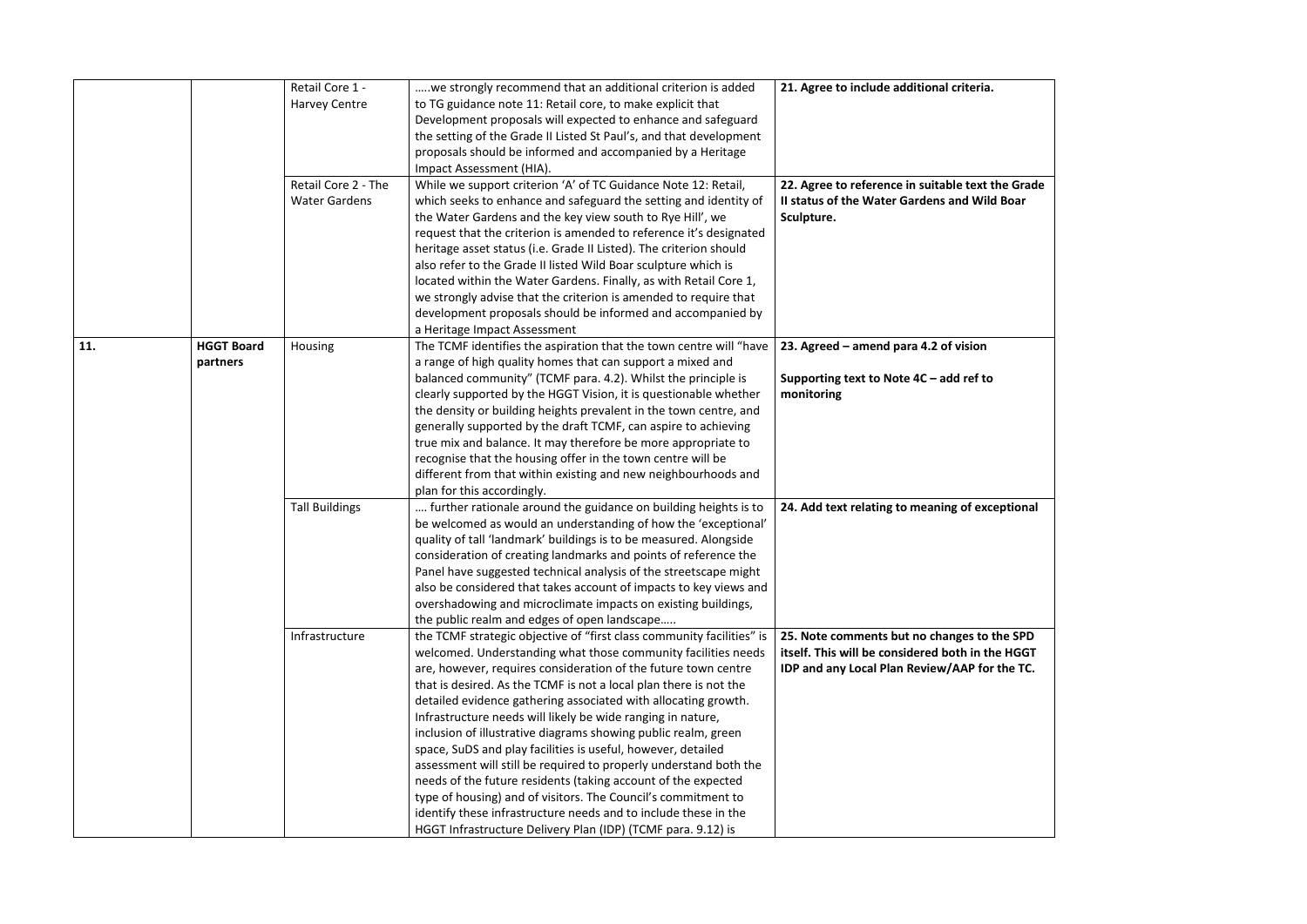|                             | welcomed by partners and considered a prudent and expedient<br>aim given the development decisions faced in the town centre.<br>Partners invite the Council to engage with the HGGT IDP to<br>establish an evidence led approach to understanding and<br>planning for the potential infrastructure needs of the town<br>centre, further comments on this below.                                                                                                                                                                                                                                                                           |                                                                                                  |
|-----------------------------|-------------------------------------------------------------------------------------------------------------------------------------------------------------------------------------------------------------------------------------------------------------------------------------------------------------------------------------------------------------------------------------------------------------------------------------------------------------------------------------------------------------------------------------------------------------------------------------------------------------------------------------------|--------------------------------------------------------------------------------------------------|
| Vibrant TC (library)        | Whilst the current refurbishment and improvement works being<br>undertaken by ECC to the Library will create a far better offer for<br>current residents, Partners agree that its future offer could be<br>enhanced (TCMF para. 2.34 and 5.33) to ensure it meets the<br>needs of the garden town in years to come and takes advantage<br>of the links in the town centre to cultural, leisure and further<br>education as well as skills and employment.                                                                                                                                                                                 | 26. Add additional text to para 5.33                                                             |
| Heritage                    | As suggested by the Quality Review Panel, it would also be<br>welcomed to see within the spatial principles recognition for the<br>town's rich arts heritage alongside that of its modernist<br>architectural character.                                                                                                                                                                                                                                                                                                                                                                                                                  | 27. Amend spatial principle 10 to inclu                                                          |
| 'Harlow Urban<br>Forest'    | The case within the TCMF is well presented and well thought<br>out but, as suggested by the Quality Review Panel, this could be<br>given greater prominence by introducing this earlier as a 'single<br>big idea'. Placing it as it is, within public realm guidance near the<br>middle of the document perhaps belies its power and potential to<br>be a transformative action that would deliver a truly distinctive<br>and celebrated town centre for the garden town with a unique<br>identity.                                                                                                                                       | 28. Amend text                                                                                   |
| <b>Green Links</b>          | The green wedge to the south of the town centre offers in<br>particular the opportunity to put natural open green space on the<br>doorstep of new residents. It is currently separated visually and<br>physically from the water gardens by the parking deck and the<br>dual carriageway. As an aspirational document the TCMF could,<br>however, seek to encourage consideration of how these spaces<br>can be reconnected taking inspiration from the original 1952<br>masterplan and the form of the town centre in 1966 (TCMF fig.s<br>29 & 30) and as suggested by the Quality Review Panel, for<br>example by greening the car park | 29. Add additional opportunity to Gui<br>Note 12                                                 |
| Public realm                | consideration is given to how the outdoor spaces will be used<br>all year round. For example the concept of creating a carefully<br>curated series of public spaces, or 'rooms', within the town centre<br>might itself be used to consider how each space is made up of<br>parts that ensure it remains animated and useable throughout<br>the day and evening, summer and winter and in the sun and rain.                                                                                                                                                                                                                               | 30. This is too detailed for an SPD and<br>considered through individual develo<br><b>briefs</b> |
| Pedestrians and<br>cyclists | Reference to the LCWIP in the TCMF (at Guidance Note 2A and<br>2B) would be welcomed to ensure this key connectivity is<br>identified and supported. The Quality Review Panel have<br>recommended that the TCMF might incorporate and build upon<br>the '15-minute City' concept.                                                                                                                                                                                                                                                                                                                                                         | 31. Agreed - add references to Note 2                                                            |

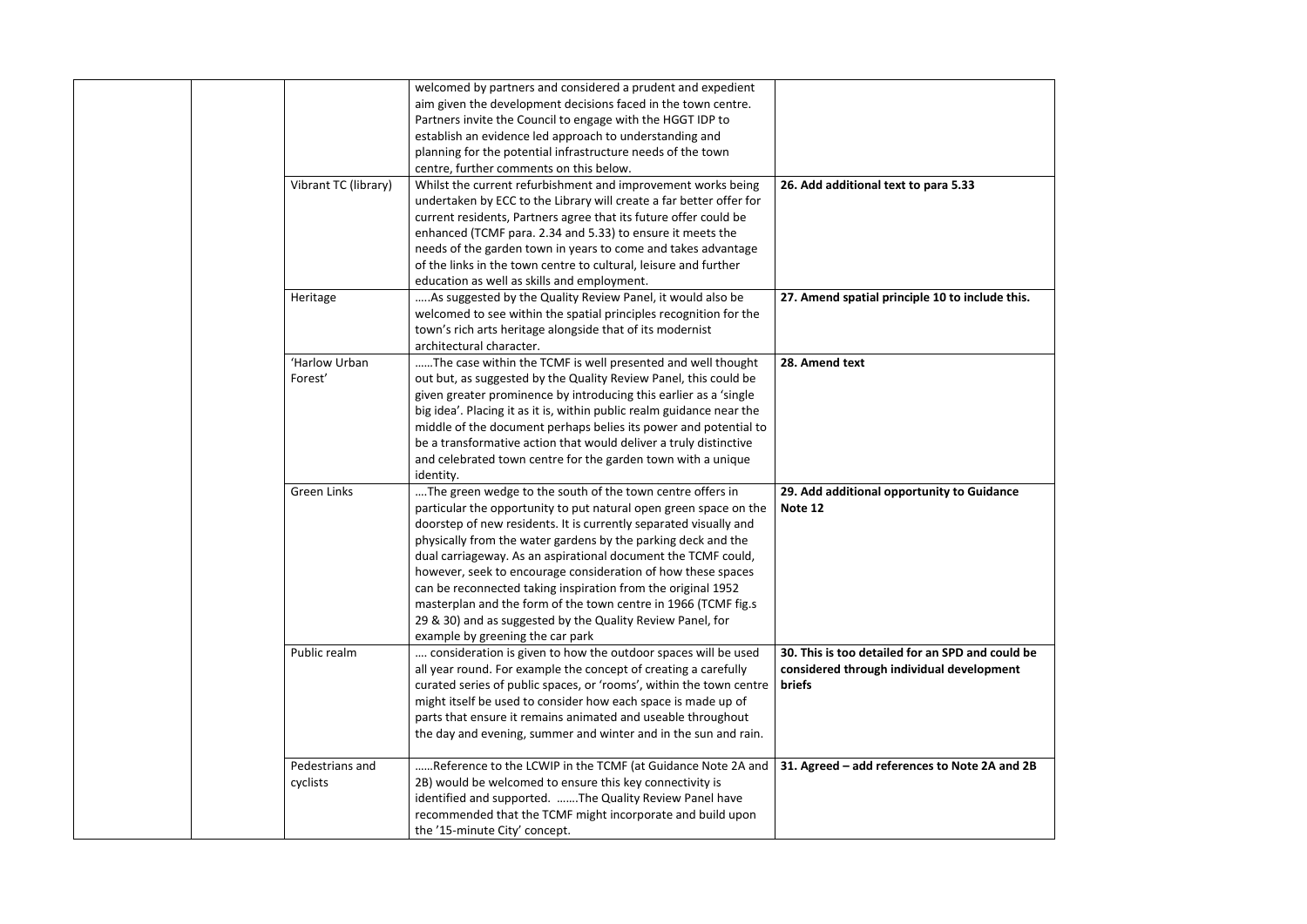|     |                                                                                                                                             | <b>HGGT Transport</b><br>Strategy<br><b>HGGT 'How To</b>                                                                                      | this was approved by Harlow Council on 4 <sup>th</sup> November and<br>contains important principles and guidance relating to sustainable<br>mobility. Partners recommend that this document is<br>acknowledged in the TCMF and the objectives and spatial<br>principles checked to ensure these are consistent and support the<br>implementation of the strategy.<br>Partners invite you to reference the document (at TCMF para.                                                                                                                                                                                                                                                                                               | 32. Agree Add in chapter 3<br>33. Add in chapter 3                                                                                                                                                                                                                                                                                      |
|-----|---------------------------------------------------------------------------------------------------------------------------------------------|-----------------------------------------------------------------------------------------------------------------------------------------------|----------------------------------------------------------------------------------------------------------------------------------------------------------------------------------------------------------------------------------------------------------------------------------------------------------------------------------------------------------------------------------------------------------------------------------------------------------------------------------------------------------------------------------------------------------------------------------------------------------------------------------------------------------------------------------------------------------------------------------|-----------------------------------------------------------------------------------------------------------------------------------------------------------------------------------------------------------------------------------------------------------------------------------------------------------------------------------------|
|     |                                                                                                                                             | <b>Guide for Planning</b><br>Contributions'<br><b>HGGT Sustainable</b><br>Community<br>Transport Hub and<br><b>Healthy Town</b><br>Framework: | 9.11) to signpost this for developers and other stakeholders.<br>There is no active work on either of these quoted documents. The<br>healthy town principles were incorporated into the HGGT<br>Sustainability Guidance and Checklist. The HGGT Transport<br>Strategy (cited above) endorses the guidance developed by CoMo<br>UK around sustainable mobility hubs. Partners recommend that<br>the named documents are deleted and the TCMF is checked to<br>ensure it picks up the relevant points within the Sustainability<br>Guidance and the Transport Strategy.                                                                                                                                                            | 34. Agree their deletion from the document                                                                                                                                                                                                                                                                                              |
| 12. | Iceni on behalf<br>of Courtenay<br>Investments<br>Ltd (CIL)<br><b>Major Broad</b><br><b>Walk</b><br>$land owner -$<br>see rep for<br>map of | Primary and<br><b>Secondary Frontages</b>                                                                                                     | We note however, that Figure 20 on Page 55 identifies primary<br>and secondary shopping frontages. Given the aspirations for a<br>more diverse and flexible mix of uses within the town centre,<br>defining specific retail frontages is a somewhat outdated<br>approach and therefore we suggest defining a Primary Shopping<br>Area, but not specific frontages within it. If defining frontages is<br>considered essential for the Council, it is important that the<br>planning policies relating to such frontages are not too<br>prescriptive and restrictive on the types of uses which can be<br>located in these locations.                                                                                             | 35. The HLDP sets out the policies for Primary<br>and Secondary Frontages so this SPD and the<br>guidance note already produced by the Council<br>has to set out those frontages for the Policy to<br>hook onto. This cannot be removed from this<br>SPD. The SPD already identifies key<br>shopping/retail areas through the south OAs |
|     | freehold                                                                                                                                    | Pedestrian routes<br>and public<br>realm/greening<br>(servicing)<br>arrangements)                                                             | In relation to key pedestrian routes and street typologies - Whilst<br>CIL does not have any objection in principle to these routes being<br>used by pedestrians, it is essential that that CIL's servicing rights<br>along Cross Street are not jeopardised Cross Street should<br>seek to balance pedestrian and vehicular space, creating a safe<br>environment for all. Within the drafting of the SPD there needs to<br>be consideration of commercial servicing requirements for the<br>site, as well as pedestrians.<br>It is noted that a green link is proposed along Cross Street. In the<br>same vein as set out above, whilst CIL strongly supports<br>additional green infrastructure within the town centre, it is | 36. Addressed in Note 2E                                                                                                                                                                                                                                                                                                                |
|     |                                                                                                                                             | <b>Tall buildings</b>                                                                                                                         | important that this green link does not jeopardise our client's<br>ability to adequately service the asset along Cross Street either as<br>part of the existing scheme of any future development scheme.<br>Firstly, as a minor point of clarification, Paragraph 7.8 of the draft<br>SPD states that applications have been approved within the town<br>centre of schemes up to 15 storeys. It should be noted that<br>planning permission was granted for the redevelopment of the<br>Harvey Centre, which comprised heights of up to 16 storeys (LPA                                                                                                                                                                          | 37. Agreed update para                                                                                                                                                                                                                                                                                                                  |

| <i><b>ument</b></i> |                                                        |  |
|---------------------|--------------------------------------------------------|--|
|                     | Primary                                                |  |
|                     | and the<br>e Council<br>Policy to<br>om this<br>th OAs |  |
|                     |                                                        |  |
|                     |                                                        |  |
|                     |                                                        |  |
|                     |                                                        |  |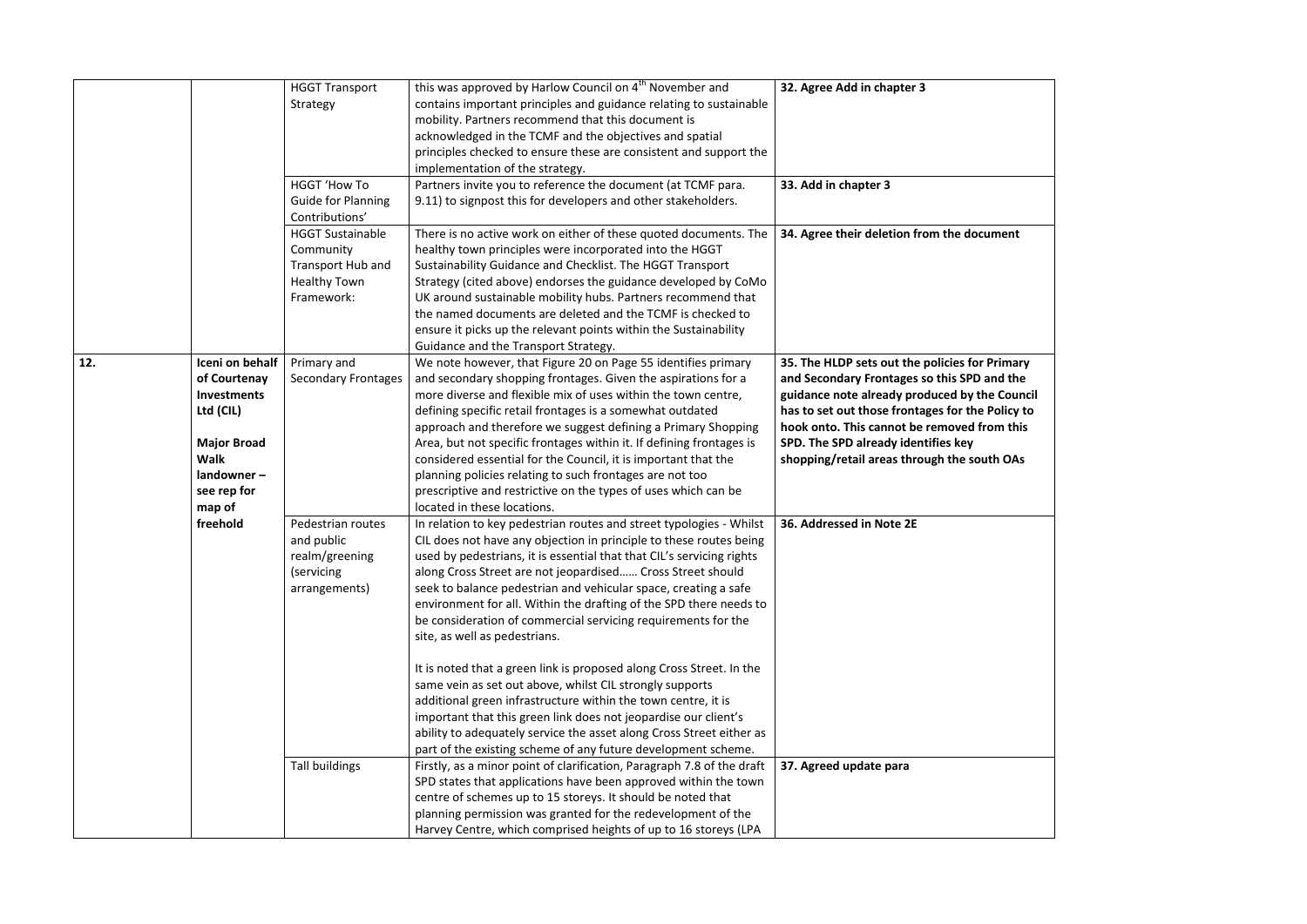|                         | Ref: HW/FUL/00097). Therefore, the end part of Paragraph 7.8          |                                                    |
|-------------------------|-----------------------------------------------------------------------|----------------------------------------------------|
|                         | should be amended.                                                    |                                                    |
| Tall building at        | Figure 160 (Page 123), sets out the 'Indicative Tall Building         | 38. Include ref in SPD identifying that additional |
| <b>Broad Walk</b>       | Framework Plan', showing specific areas identified for increased      | opportunities for development might come           |
|                         | height (i.e. 'point blocks' of $10 - 12$ storeys, sometimes $14 - 16$ | forward in the town centre. There is an            |
|                         | storeys). It is noted that there are no point blocks proposed for     | expectation that proposals would correspond        |
|                         | CIL's asset on Broad Walk. This is further shown in Figure 171        | with the principles and guidance in the SPD.       |
|                         | (Page 151) of the draft SPD, which sets out the indicative            |                                                    |
|                         | masterplan for Opportunity Area 4 which CIL's site is situated        |                                                    |
|                         | within. The majority of surrounding buildings are identified as       |                                                    |
|                         | showing some height, within nothing shown for our client's site.      |                                                    |
|                         | Whilst a detailed heritage and townscape assessment has not yet       |                                                    |
|                         | been undertaken by our client, it should be noted that the site       |                                                    |
|                         | comprises a key gateway for the town centre with no key views         |                                                    |
|                         | going through it or any listed buildings or heritage assets           |                                                    |
|                         | immediately adjacent. We would expect the SPD to be more              |                                                    |
|                         | ambitious in regard to height and it should also be acknowledged      |                                                    |
|                         | that a redevelopment scheme is likely to require a certain scale      |                                                    |
|                         | and quantum in order for it to be viable.                             |                                                    |
|                         | If the Council is not able to identify height on CIL's site at this   |                                                    |
|                         | stage, we request that it is made clearer within the draft SPD that   |                                                    |
|                         | there remains potential for increased height to be located on         |                                                    |
|                         | other sites which aren't shown, subject to careful design             |                                                    |
|                         | consideration and appropriate justification with each proposal        |                                                    |
|                         | being considered on its individual merits.                            |                                                    |
| Dual aspect             | TC Guidance Note 5F on Page 128 sets out that in order to create      | 39. Do not agree. The Council needs to maintain    |
| windows                 | natural ventilation, ensure sufficient daylight, create a greater     | the standard in order to achieve the aim,          |
|                         | choice of views and ensure flexibility in the use of rooms, it is     | diluting the wording which result in fewer dual    |
|                         | expected that 80% of flats in a tall building will be dual            | aspect windows being provided.                     |
|                         | aspect However, being so prescriptive on the number of dual           |                                                    |
|                         | aspect flats to be provided could significantly prohibit              |                                                    |
|                         | development, particularly in constrained town centre locations.       |                                                    |
|                         | Whilst the aspiration should be always to provide as many dual        |                                                    |
|                         | aspect dwellings as possible, the requirement to meet 80% may         |                                                    |
|                         | be unviable for many developments - schemes should be                 |                                                    |
|                         | assessed on a site-by-site basis To better reflect this, the          |                                                    |
|                         | wording should be amended to state that 'dual aspect flats            |                                                    |
|                         | should be encouraged and maximised' the requirement for               |                                                    |
|                         | 80% should be removed.                                                |                                                    |
| <b>TC Guidance Note</b> | however stipulating that open space should be provided 'in            | 40. This is not agreed as it is an important       |
| 5G (Design Criteria -   | front of the building' could prohibit development coming forward      | objective to secure high quality greening of the   |
| Street Level)           | in constrained town centre locations where there may not be           | environment and public realm improvements in       |
|                         | sufficient space to do this. The wording should be amended to         | the town centre, not just to accord with Council   |
|                         | provide a greater level of flexibility, by stating that applicants    | policy but Government objectives. This would       |
|                         | should ensure adequate provision of amenity space, either in          | not be achieved if green space is 'tucked away'    |
|                         | front of the building or in other suitable locations (for example     | and would perpetrate the harsh concrete spaces     |

| additional<br>come<br>ιn<br>espond <sup>.</sup><br>e SPD.                          |  |
|------------------------------------------------------------------------------------|--|
|                                                                                    |  |
| o maintain<br>im,<br>wer dual                                                      |  |
|                                                                                    |  |
| tant<br>ing of the<br>ements in<br>th Council<br>s would<br>ed away'<br>ete spaces |  |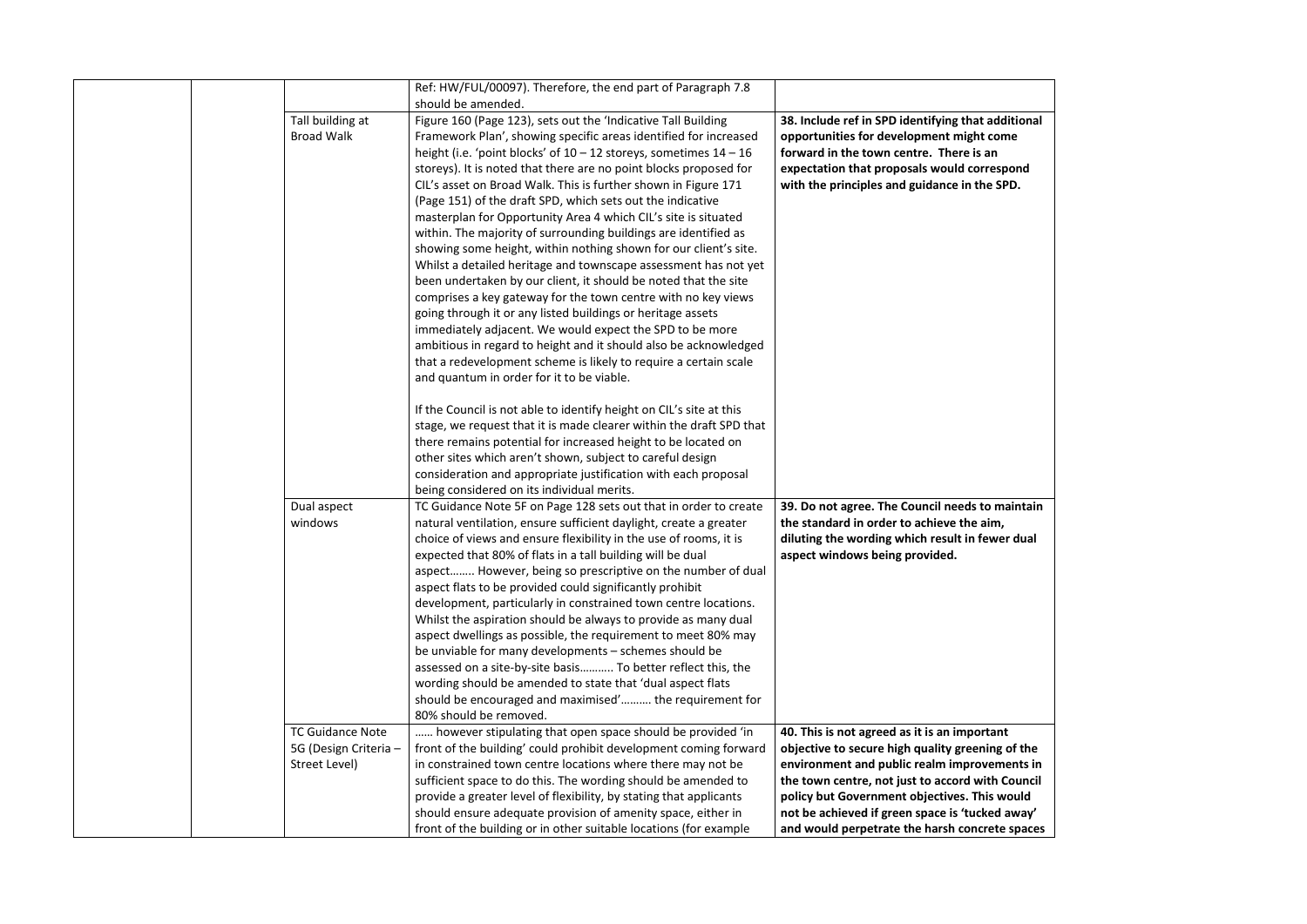|     |                                                                                                                 |                                    | internal courtyards, podiums and roof terraces).                                                                                                                                                                                                                                                                                                                                                                                                                                                                                                                                                                                                                                                                                                                                                                                                                                                                                                                    | that currently dominate the town centre.                                                                                                                                                                                                                                                         |
|-----|-----------------------------------------------------------------------------------------------------------------|------------------------------------|---------------------------------------------------------------------------------------------------------------------------------------------------------------------------------------------------------------------------------------------------------------------------------------------------------------------------------------------------------------------------------------------------------------------------------------------------------------------------------------------------------------------------------------------------------------------------------------------------------------------------------------------------------------------------------------------------------------------------------------------------------------------------------------------------------------------------------------------------------------------------------------------------------------------------------------------------------------------|--------------------------------------------------------------------------------------------------------------------------------------------------------------------------------------------------------------------------------------------------------------------------------------------------|
|     |                                                                                                                 | <b>TC Guidance Note</b>            | states that 'tall buildings have a major impact on a skyline'.                                                                                                                                                                                                                                                                                                                                                                                                                                                                                                                                                                                                                                                                                                                                                                                                                                                                                                      | 42. Not agreed as tall buildings do have an                                                                                                                                                                                                                                                      |
|     |                                                                                                                 | 5G (Skyline)                       | It is important to note that tall buildings may not always have a                                                                                                                                                                                                                                                                                                                                                                                                                                                                                                                                                                                                                                                                                                                                                                                                                                                                                                   | impact on the skyline (negatively or positively)                                                                                                                                                                                                                                                 |
|     |                                                                                                                 |                                    | major impact on a skyline $-$ it depends on the surrounding                                                                                                                                                                                                                                                                                                                                                                                                                                                                                                                                                                                                                                                                                                                                                                                                                                                                                                         | but the impact on some views may not be major.                                                                                                                                                                                                                                                   |
|     |                                                                                                                 |                                    | context and can also differ significantly from various viewpoints.                                                                                                                                                                                                                                                                                                                                                                                                                                                                                                                                                                                                                                                                                                                                                                                                                                                                                                  |                                                                                                                                                                                                                                                                                                  |
|     |                                                                                                                 |                                    | CIL requests this sentence is amended to 'tall buildings can                                                                                                                                                                                                                                                                                                                                                                                                                                                                                                                                                                                                                                                                                                                                                                                                                                                                                                        |                                                                                                                                                                                                                                                                                                  |
|     |                                                                                                                 |                                    | potentially have a major impact on a skyline'.                                                                                                                                                                                                                                                                                                                                                                                                                                                                                                                                                                                                                                                                                                                                                                                                                                                                                                                      |                                                                                                                                                                                                                                                                                                  |
| 13. | <b>Ripped Gym</b><br>Basildon,<br><b>Martorana</b><br><b>Properties and</b><br><b>Hybrid</b><br><b>Holdings</b> | <b>Tall buildings</b>              | It is considered that greater consideration should be given to<br>maximising the heights in this location, especially considering the<br>highly sustainable nature of the site and the urgency to which the<br>Council are seeking housing delivery Likewise, and in light of<br>changing fire regulations and increased build costs, flexibility<br>must be given in terms of proposed heights to ensure that homes<br>can be viably delivered In addition to maximising height, NPPF<br>paragraph 125 states that it is especially important that planning<br>policies and decisions avoid homes being built at low densities,<br>and ensure that developments make optimal use of the potential<br>of each site. If the indicative heights at Wych Elm were increased,<br>this would certainly optimise the use of each site, over and above<br>the indicative massing that is being proposed in HTCMF's Figure                                                  | 43. There have already been discussions about<br>Wych Elm and the differences between what is<br>being approved or submitted but that the SPD<br>should remain as is. It is a flexible document and<br>a specific brief for this area will identify whether<br>taller buildings are appropriate. |
|     |                                                                                                                 | Specific comment on<br>10 Wych Elm | 167.<br>It is noted that the height indicated for Wych Elm House is '10<br>storeys' when this was in fact given permission for a scheme of up<br>to 11 storeys - this should be amended at Figure 167 on the<br>HTCMF. Based on this permission, 12 storeys is a much more<br>reasonable height for 10 Wych Elm (compared to 6 storeys which<br>is shown at Figure 167 of the HTCMF), as the site is located<br>directly adjacent to Wych Elm House and would be in keeping<br>with the height precedent set in the area.<br>The indicative massing for 10 Wych Elm shows the inclusion of<br>the bus depot as part of the redevelopment. This is an unrealistic<br>proposal, and 10 Wych Elm should be redeveloped in isolation to<br>ensure that proposed homes are delivered in the short term. The<br>relocation of the bus depot could take some time and would<br>mean that contributions towards Harlow's housing targets would<br>be delayed significantly. | 44. Not agreed as a development brief is being<br>prepared for this area.                                                                                                                                                                                                                        |
|     |                                                                                                                 | Specific comment<br>for 5 Wych Elm | In terms of 5 Wych Elm, it is considered that the proposed heights<br>in this location should be increased to be more in line with the<br>scheme which was recommended for approval at 4 Wych Elm (15<br>storeys). Specifically, the indicative massing is being shown as 6<br>storeys, and 10 storeys would be more realistic in this location, in<br>light of delivering a viable development. Even with an increase in<br>height, proposals in this location would be designed to ensure<br>Rectory Wood would not be impacted. Again, this would ensure<br>the proposals in this location would match with the heights<br>agreed in principle by the case officer for 4 Wych Elm                                                                                                                                                                                                                                                                                | 45. As above, retain SPD as is until brief<br>prepared.                                                                                                                                                                                                                                          |

| tre.          |  |
|---------------|--|
| <i>r</i> e an |  |
| ositively)    |  |
| ot be major.  |  |
|               |  |
|               |  |
|               |  |
|               |  |
| ns about      |  |
| n what is     |  |
| the SPD       |  |
| ument and     |  |
| fy whether    |  |
|               |  |
|               |  |
|               |  |
|               |  |
|               |  |
|               |  |
|               |  |
|               |  |
|               |  |
|               |  |
| f is being    |  |
|               |  |
|               |  |
|               |  |
|               |  |
|               |  |
|               |  |
|               |  |
|               |  |
|               |  |
|               |  |
|               |  |
|               |  |
|               |  |
|               |  |
|               |  |
|               |  |
|               |  |
| ef            |  |
|               |  |
|               |  |
|               |  |
|               |  |
|               |  |
|               |  |
|               |  |
|               |  |
|               |  |
|               |  |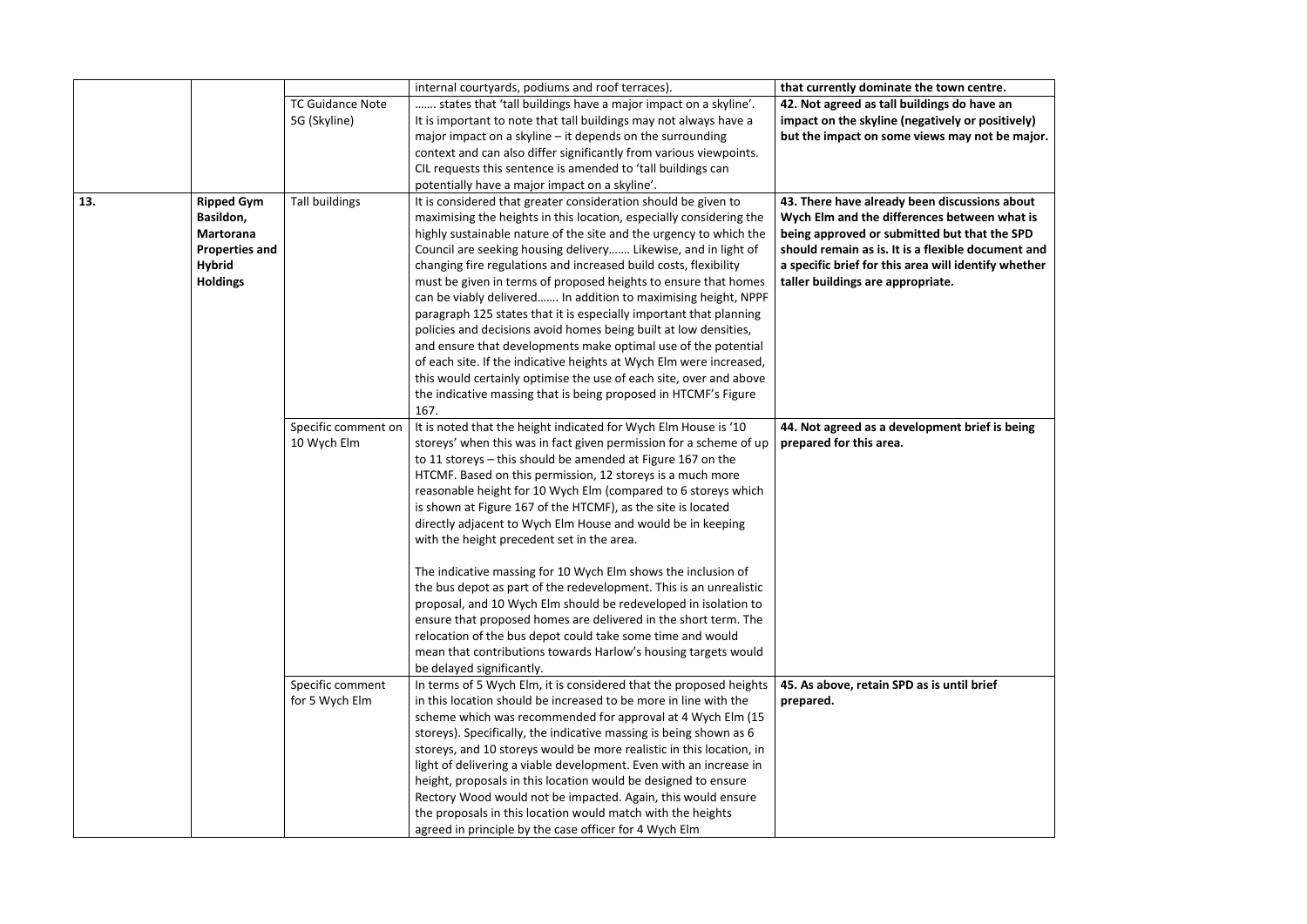|     |             | Clusters of tall        | Tall buildings are naturally located in a group, and it is disputed   | 46. Not agreed                                    |
|-----|-------------|-------------------------|-----------------------------------------------------------------------|---------------------------------------------------|
|     |             | buildings               | that the positioning of multiple tall buildings in close proximity on |                                                   |
|     |             |                         | a single site or adjacent site should be avoided. Notably, the        |                                                   |
|     |             |                         | HTCMF states that in certain circumstances, it might be               |                                                   |
|     |             |                         | appropriate to make the case for a small cluster (estimated as        |                                                   |
|     |             |                         | two to three taller elements). In order to do so, proposals should    |                                                   |
|     |             |                         | demonstrate exceptional design quality of the building and the        |                                                   |
|     |             |                         | street environment, as well as achieving the required amenity         |                                                   |
|     |             |                         | standards. Proposals should also demonstrate how they                 |                                                   |
|     |             |                         | contribute to the overall regeneration of the area and place-         |                                                   |
|     |             |                         | making benefits There must be a number of tall buildings              |                                                   |
|     |             |                         | proposed in this area in order to meet the aims of Opportunity        |                                                   |
|     |             |                         | Area 2 (notably 370 residential units). The HTCMF does state that     |                                                   |
|     |             |                         | the area has the potential to accommodate taller development          |                                                   |
|     |             |                         | and Figure 165 shows a number of tall building elements -             |                                                   |
|     |             |                         | notably at 5 and 10 Wych Elm. This figure contradicts the             |                                                   |
|     |             |                         | principle of avoiding clusters of buildings in Harlow.                |                                                   |
| 14. | Regen       | Page 44                 | Should state that pedestrian focus would not hinder operation of      | 47. Agreed Page 44 - update text                  |
|     |             |                         | current access.                                                       |                                                   |
|     |             | General comment         | Generally, where narrative talks about bring the balance back to      | 48. Agree spatial principle $5$ – make this clear |
|     |             |                         | the North of the town, we should consider this a General              |                                                   |
|     |             |                         | rebalancing rather than North being the priority as this somewhat     |                                                   |
|     |             |                         | ignores the Harvey Centre.                                            |                                                   |
|     |             | Library block and       | Library block should be removed as the aspiration is to improve       | 49. Agree remove library blocks from any images   |
|     |             | wording                 | legibility between broad walk and the WGs. We should ensure           | to allow movement through but must include        |
|     |             |                         | narrative includes the continued provision of a Library and as        | wording explicitly somewhere that library         |
|     |             |                         | such removal would be as part of re-provisioning to more              | services will remain in TC.                       |
|     |             |                         | appropriate location.                                                 |                                                   |
|     |             | Taxi ranks              | Lastly, some narrative on further consideration of taxi rank          | 50. Agreed, amend text.                           |
|     |             |                         | locations as developments come forward to ensure appropriate          |                                                   |
|     |             |                         | drop-off/collection locations.                                        |                                                   |
|     |             |                         |                                                                       |                                                   |
| 15. | <b>EFDC</b> | <b>General comments</b> | Growth at the scale proposed represents an exciting                   | 51. No changes needed. The HLDP and SPD does      |
|     |             |                         | opportunity for Harlow to embrace the delivery of sustainable         | enough to refer to its sub-regional centre and    |
|     |             |                         | town centre neighbourhoods with a rich mix of housing type and        | also through HGGT documents as well. The SPD      |
|     |             |                         | tenure, the concept of the 15-Minute City and for optimal             | does have to reflect the HLDP so it would be      |
|     |             |                         | integration with the Garden Communities. The Council considers        | contradictory to change too much on this in the   |
|     |             |                         | there are opportunities for this to be more ambitiously embraced      | SPD - this would have to be looked at in a        |
|     |             |                         | within the Framework. There are clearly significant infrastructure    | review of the HLDP.                               |
|     |             |                         | challenges that are not explored in any detail within the             |                                                   |
|     |             |                         | Framework.                                                            |                                                   |
|     |             |                         | The Council considers that greater clarity is needed on Harlow's      |                                                   |
|     |             |                         | role beyond its immediate and Garden Town context as a sub-           |                                                   |
|     |             |                         | regional centre. This needs to be more consistently reflected         |                                                   |
|     |             |                         | throughout the Framework. Consistent with the Council's recent        |                                                   |
|     |             |                         | response to the consultation on the Harlow Town Plan 2047,            |                                                   |
|     |             |                         |                                                                       |                                                   |

| e this clear                                                                         |  |
|--------------------------------------------------------------------------------------|--|
| m any images<br>ust include<br>library                                               |  |
|                                                                                      |  |
| and SPD does<br>centre and<br>vell. The SPD<br>would be<br>on this in the<br>at in a |  |
|                                                                                      |  |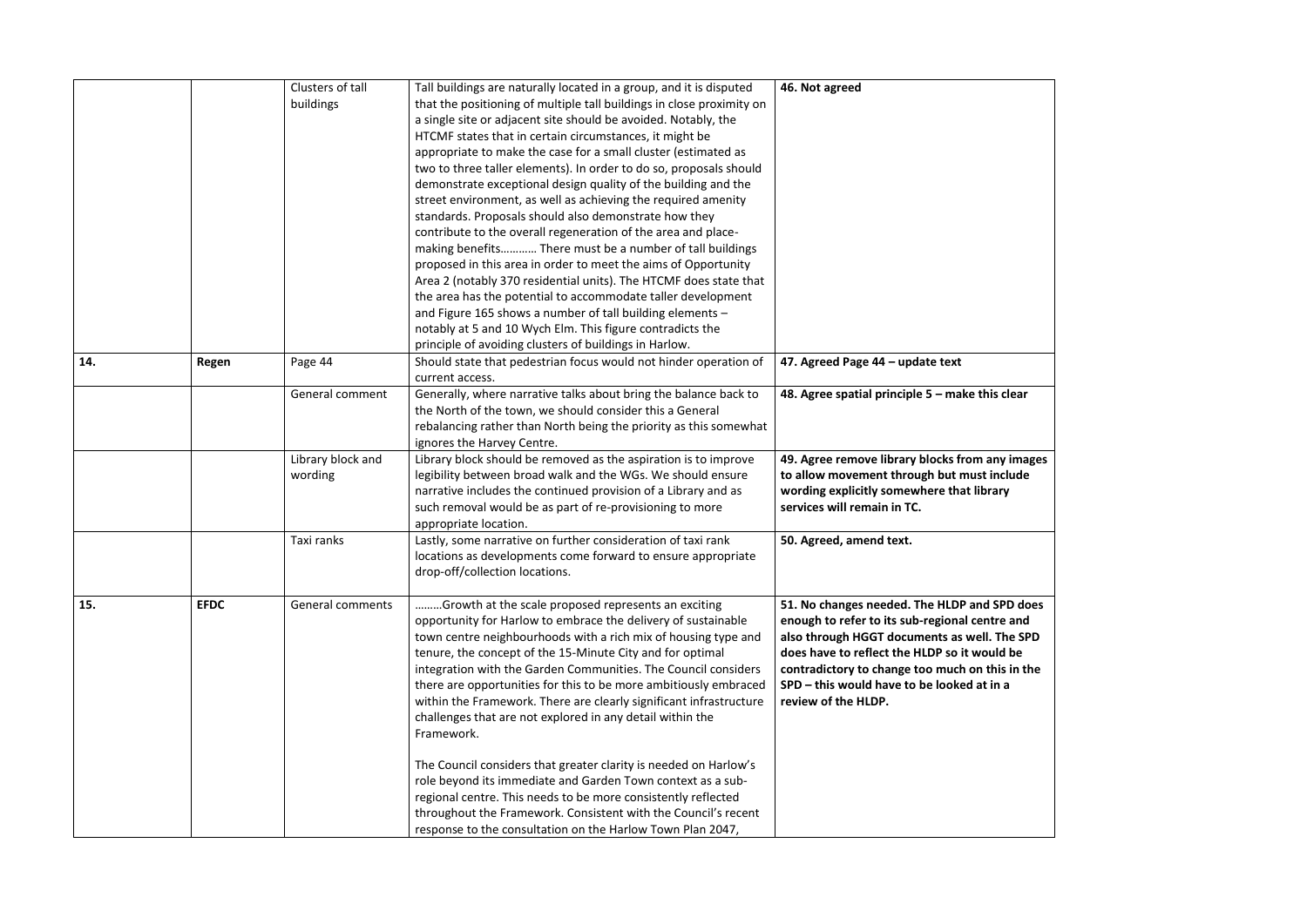|                                                     | Harlow needs to be an outward looking settlement that links and<br>interacts positively with neighbouring districts, sharing living,<br>employment and leisure opportunities. EFDC's retail strategy in<br>its emerging Local Plan for example, does not seek to increase the<br>District's retail market share but rather for it to remain constant<br>recognising the more significant retail and service offers locally at<br>higher order centres including at Harlow, albeit appreciating that<br>the retail sector and our town centres are within a period of<br>significant change.                                                         |                                                                                                   |
|-----------------------------------------------------|-----------------------------------------------------------------------------------------------------------------------------------------------------------------------------------------------------------------------------------------------------------------------------------------------------------------------------------------------------------------------------------------------------------------------------------------------------------------------------------------------------------------------------------------------------------------------------------------------------------------------------------------------------|---------------------------------------------------------------------------------------------------|
|                                                     | Drawing on this approach and our last paragraph,<br>consideration could be given to opportunities to enliven the<br>Framework in terms of potential land uses, particularly the future<br>of town centres within a changing retail environment and<br>potential future opportunities. Can the Framework draw upon<br>any inspiration of new town centre mix typologies, new styles of<br>workspace, innovative new leisure uses, meanwhile uses?                                                                                                                                                                                                    |                                                                                                   |
| General point                                       | It is recognised that the Framework reflects the need for<br>flexibility in terms of uses but we would question as to whether<br>there is the opportunity for stronger reference to future-proofing<br>beyond this? i.e. driverless cars, flexibility to repurpose buildings<br>and spaces, including parking                                                                                                                                                                                                                                                                                                                                       | 52. Agreed add ref. to Note 3A, add sup<br>text to movement introduction                          |
| Reference to work<br>undertaken on<br><b>HTCAAP</b> | It is helpful that the Framework outlines how previous<br>engagement on the AAP has been taken on board. It might be<br>helpful however, to briefly outline what engagement was<br>undertaken and with who for the benefit of those not engaged in<br>the AAP process.                                                                                                                                                                                                                                                                                                                                                                              | 53. Add short reference at para 1.15                                                              |
| 2.7 Growth Context                                  | Recognise that Article 4 is referred to later in document but it<br>would be helpful to thread in here.                                                                                                                                                                                                                                                                                                                                                                                                                                                                                                                                             | 54. Agreed Add short ref in para 2.7i                                                             |
| 3.9 HGGT strategies,<br>guidance and<br>frameworks  | This section requires updating to reflect that a number of these<br>are now finalised/adopted.                                                                                                                                                                                                                                                                                                                                                                                                                                                                                                                                                      | 55. Agreed                                                                                        |
| General                                             | Generally, the chapter's approach to embed principles of<br>environmental and socio-economic sustainability throughout the<br>objectives and spatial principles is welcomed. There is an<br>emphasis on bringing green infrastructure into the town centre<br>and sustainable movement, which aligns with both the HGGT<br>Vision and the HGGT Sustainability Guidance documents.<br>However further importance could be placed on low-carbon<br>design, whether through the use of particular materials or the<br>provision of energy generation and conservation technologies.<br>New buildings should be designed to be as adaptable as possible | 56. Design Guide Addendum and HGGT<br><b>Sustainability Checklist as well as HLDP</b><br>do this. |

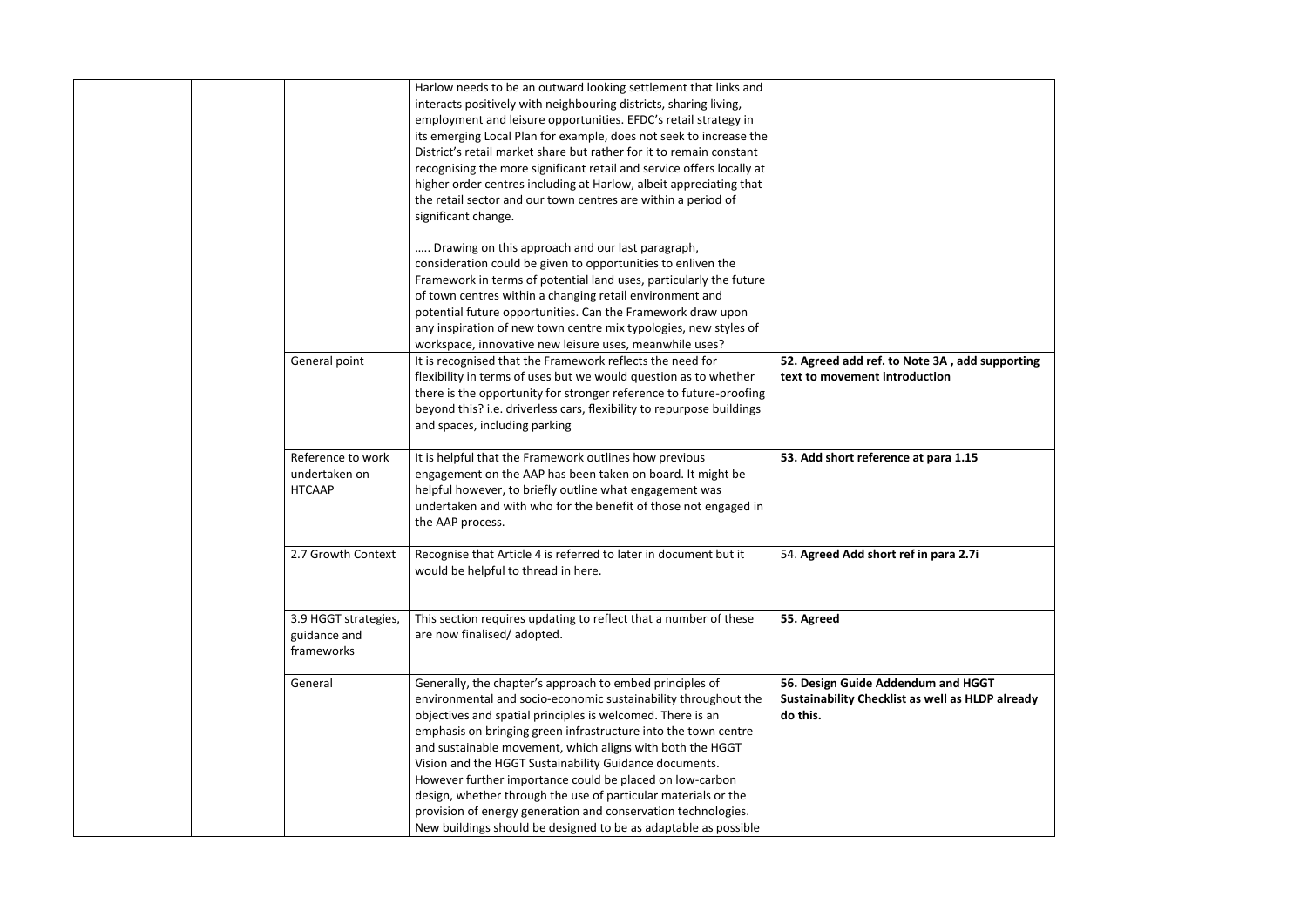|                             | whilst retrofit of existing buildings should be encouraged where<br>possible.                                                                                                                                                                                                                                                                                                                                                                                                      |                                                                                                                                                                                                           |
|-----------------------------|------------------------------------------------------------------------------------------------------------------------------------------------------------------------------------------------------------------------------------------------------------------------------------------------------------------------------------------------------------------------------------------------------------------------------------------------------------------------------------|-----------------------------------------------------------------------------------------------------------------------------------------------------------------------------------------------------------|
| 4.4 Strategic<br>Objectives | The National Model Design Code encourages community<br>engagement in the processes of design and place-shaping. The<br>Strategic Objectives as currently outlined in the chapter does not<br>mention how engagement with local communities (both from the<br>town centre as well as the garden town communities) will inform<br>the implementation of the town centre vision $-$ for example in<br>terms of the design of a high quality public realm, or community<br>facilities. | 57. It is not necessary to put this level o<br>the SPD as engagement already takes p<br>the correct processes for masterplans a<br>applications in accordance with existing<br>documents such as the SCI. |
| 4.34 Spatial<br>Principles  | If our understanding of the significance of strengthening<br>connections to station is correct, then its inclusion as the final<br>principle 12 might warrant consideration. Also, whether it might<br>be better situated alongside other access/ transport principles.                                                                                                                                                                                                            | 58. Agree and include this as a principle                                                                                                                                                                 |
| Guidance Note 2a            | Where possible, new proposed walking routes should connect to<br>either existing or proposed walking / pedestrian routes outside<br>the boundary of the town centre, to encourage residents walking<br>into town from residential neighbourhoods. It may be useful to<br>include a larger scale map that shows the pedestrian, cycling and<br>sustainable networks of Harlow District and how they relate to<br>the town centre plans.                                             | Agreed - add to Note 2A                                                                                                                                                                                   |
| <b>Guidance Note 2b</b>     | Figure 15 - colours of existing and proposed cycle networks<br>shown on map could have higher contrast to improve legibility.                                                                                                                                                                                                                                                                                                                                                      | 60. Agreed - update colours on Fig 15                                                                                                                                                                     |
| Guidance Note 3a            | The National Model Design Code encourages community<br>engagement in the processes of design and place-shaping. This<br>section could include a clause on how engagement with local<br>communities (both from the town centre as well as the garden<br>town communities) and the Quality Review Panel will inform the<br>implementation of the town centre vision.                                                                                                                 | 61. Not agreed                                                                                                                                                                                            |
| Guidance Note 3a            | The HGGT Sustainability Checklist is a part of the Council's<br>Validation Checklist and a requirement for any planning<br>application for new development to fill out. Rather than suggest<br>referring to the document, this section could be more strongly<br>worded to enforce the use.                                                                                                                                                                                        | 62. Validation Checklist (and DG addeno<br>should address this and not SPD.                                                                                                                               |
| Open Space                  | The National Model Design Code encourages community<br>engagement in the processes of design and place-shaping.                                                                                                                                                                                                                                                                                                                                                                    | 63. Overly prescriptive in SPD                                                                                                                                                                            |

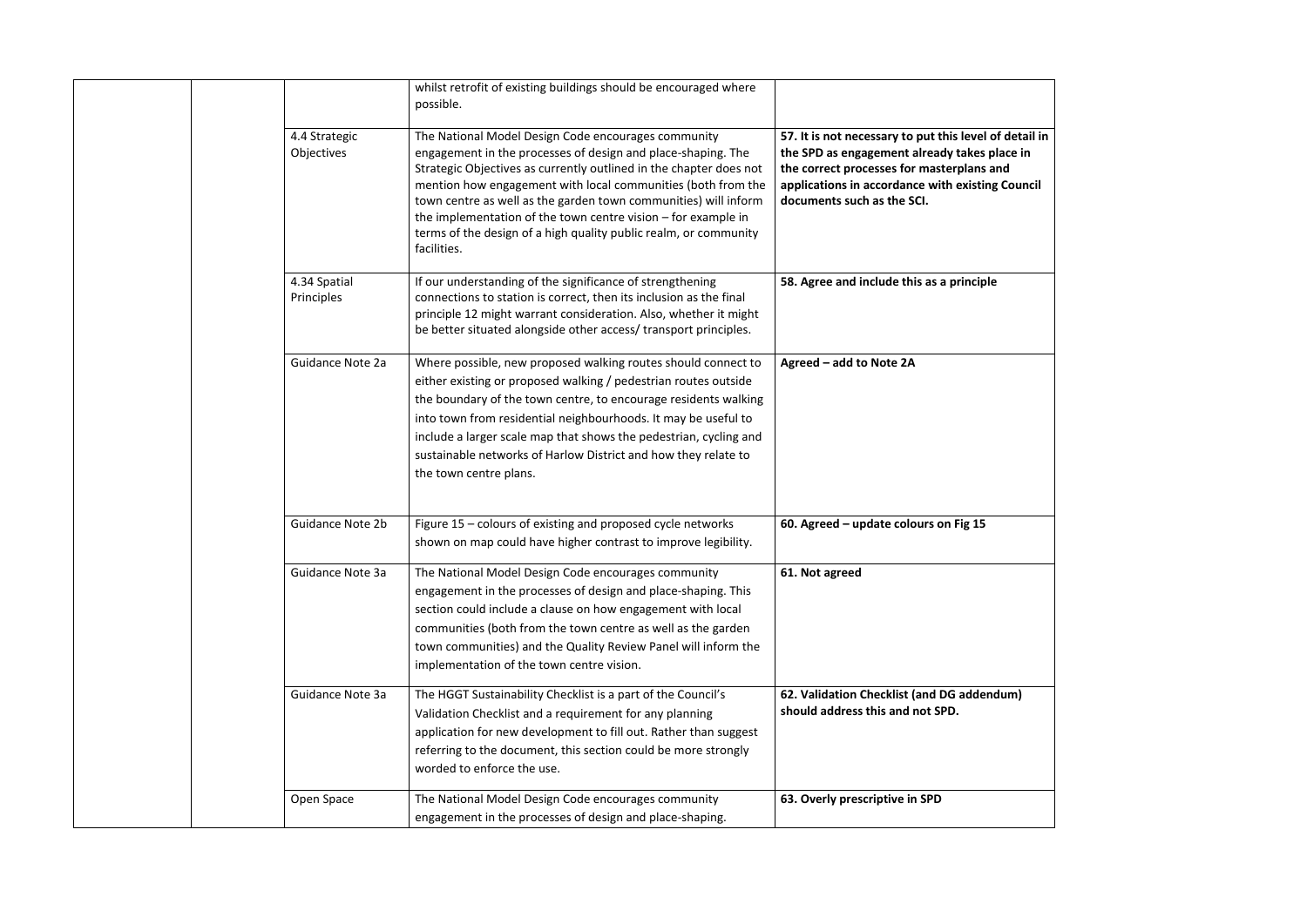

|     |                     |                     | Engagement with local communities should inform the design of                                                                                                                                                                                                                                                                                                                                            |                                                                    |
|-----|---------------------|---------------------|----------------------------------------------------------------------------------------------------------------------------------------------------------------------------------------------------------------------------------------------------------------------------------------------------------------------------------------------------------------------------------------------------------|--------------------------------------------------------------------|
|     |                     |                     | public realm elements particularly those that will have an impact                                                                                                                                                                                                                                                                                                                                        |                                                                    |
|     |                     |                     | on local residents - such as the new open spaces and play areas.                                                                                                                                                                                                                                                                                                                                         |                                                                    |
|     |                     | Guidance note 5c    | Proposals for tall buildings within Harlow may have an impact on<br>key viewpoints as seen from within Epping Forest District - please<br>clarify how EFDC will be consulted with regards to these<br>proposals.                                                                                                                                                                                         | 64. Consulted as per SCI when applica<br>submitted. Check figures. |
|     |                     |                     | There is a numbering error with the figures $-$ should read 148 to<br>150.                                                                                                                                                                                                                                                                                                                               |                                                                    |
|     |                     | Guidance note 5c    | Massing studies, CGI images and physical models are critical to<br>understanding the impact that proposed development, especially<br>of tall buildings, will have on its surroundings. We recommend<br>this becomes a definite requirement for any new tall building<br>application.                                                                                                                     | 65. Already covered in Validation Che<br><b>DG Addendum</b>        |
|     |                     | Guidance note 5f    | The National Model Design Code encourages community<br>engagement in the processes of design and place-shaping. Local<br>communities should be included in the determination of what is<br>considered 'aesthetically-pleasing' with regards to the tall<br>building design.                                                                                                                              | 66. Will be consulted as per SCI                                   |
|     |                     | Guidance note 5f    | The requirement of 80% of flats in a tall building to be dual aspect<br>is supported as a minimum but this could be increased to 100%.<br>The London Plan (2021) states, "Residential development should<br>maximise the provision of dual aspect dwellings and normally<br>avoid the provision of single aspect dwellings. A single aspect<br>dwelling should only be provided where it is considered a | 67. Agree 80% but note 90% in DG Ad                                |
|     |                     |                     | more appropriate design solution to meet the requirements of<br>Policy D1 'London's form and characteristic's' than a dual aspect<br>dwelling and it can be demonstrated that it will have adequate<br>passive ventilation, daylight and privacy, and avoid overheating."                                                                                                                                |                                                                    |
|     |                     | Guidance note 5f    | The inclusion of both aspects of carbon emissions is welcomed.<br>Applicants should also be directed to embodied and operational<br>carbon targets as set out by the HGGT Sustainability Guidance<br>and Checklist, and applications should demonstrate how<br>principles of carbon reduction have informed all aspects of the<br>design of tall buildings.                                              | 68. As per comment 62                                              |
| 16. | <b>Harlow Civic</b> | General support but | Various Public Health England occurs in several places - we assume that                                                                                                                                                                                                                                                                                                                                  | 69. Change/amend typos                                             |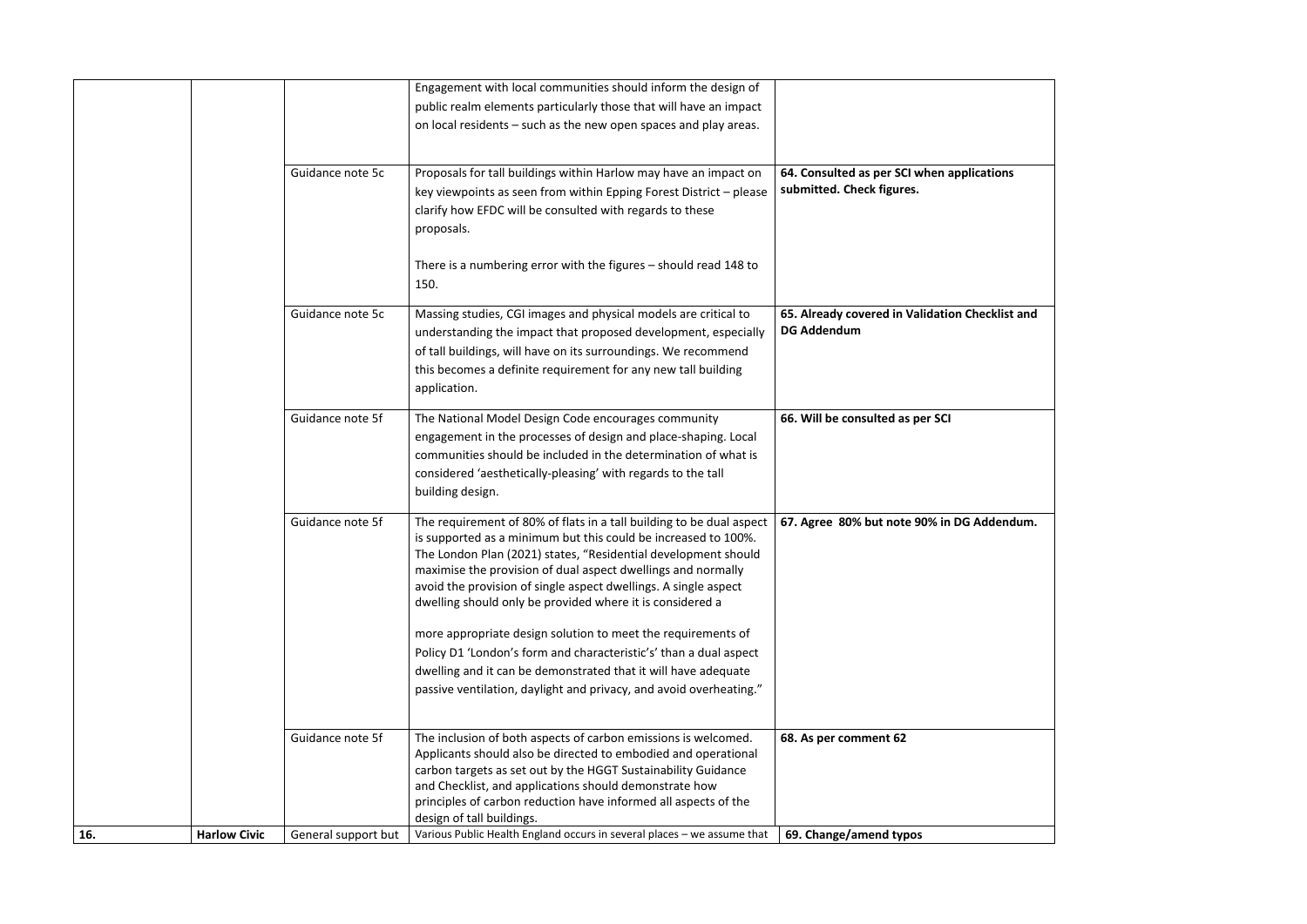|     | <b>Society</b>                                                                                                                                            | typos                                                                                       | this should be replaced with UK Health Security Agency (UKHSA)<br>Office-to-residential - missing text<br>Para 2.7<br>Figures 11 and 148 Moor Tower and Nicholls Tower are missing from the<br>map<br>Para 4.19 Believe that First Ave should be Fourth Ave<br>Paras after 6.10 Numbering shows 5.11 to 5.13, rather than 6.x<br>Para 7.14 Figure 145 should be 147<br>Page 114 Figures 146 to 148 should be 148 to 150<br>Page 158 Point E does not appear on the maps on pages 159<br>Numbering shows 6.8 to 6.26, rather than 8.x                                                                                                                                                                                                                     |                                                                                                                      |
|-----|-----------------------------------------------------------------------------------------------------------------------------------------------------------|---------------------------------------------------------------------------------------------|----------------------------------------------------------------------------------------------------------------------------------------------------------------------------------------------------------------------------------------------------------------------------------------------------------------------------------------------------------------------------------------------------------------------------------------------------------------------------------------------------------------------------------------------------------------------------------------------------------------------------------------------------------------------------------------------------------------------------------------------------------|----------------------------------------------------------------------------------------------------------------------|
| 17. | Montagu<br>Evans on<br>behalf of Peer<br>Group<br>(Peer Group is<br>the landowner<br>of the block<br>bounded by<br><b>Terminus</b><br><b>Street, East</b> | Section 6 - Public<br>Realm                                                                 | Peer Group appreciates the intention to improve the quality and<br>experience of the public realm for pedestrians, although we have<br>concerns with regards to the intentions of the Street Typologies<br>Map (Page 83) which seeks to turn part of East Gate into a wholly<br>pedestrian street, removing the vehicular access to the Site. As<br>noted above, servicing of the Site is undertaken from East Gate so<br>Peer Group would need to be satisfied that the proposed<br>improvements to East Gate would not undermine the existing<br>servicing strategy. Therefore, until such time as clarity on the<br>protection of existing servicing can be provided, our client would<br>raise objection to this element of the Masterplan.          | 70. see comment 36                                                                                                   |
|     | Gate, Broad<br><b>Walk and East</b><br>Walk)                                                                                                              | $OA 4 -$<br>redevelopment<br>opportunity on this<br>site (CONCEPT<br><b>IMAGE PROVIDED)</b> | By virtue of the Site's position in the heart of the Town Centre,<br>Peer Group was surprised to see little mention of the Site in the<br>Masterplan. Indeed, the Site is identified within Opportunity Area<br>4 ("OA4") yet the Masterplan is silent on how it could potentially<br>contribute positively towards the aims and aspirations of OA4.<br>After all, OA4 is recognized as a key gateway into the Town<br>Centre and that there are opportunities through redevelopment<br>and public realm project to strengthen its strategic role Due<br>to the strategic location of the site within the Masterplan area,<br>Peer Group would like to promote it as a potential<br>redevelopment opportunity to come forward within the Plan<br>period. | 71. Include note in SPD identifying t<br>additional opportunities for develop<br>come forward in the town centre.    |
| 18. | Addington                                                                                                                                                 | Background info<br>General                                                                  | Our Client is the landowner of the Harvey Centre and has a<br>significant land interest in the Town Centre.<br>In general, our Client welcomes the principle of a Masterplan                                                                                                                                                                                                                                                                                                                                                                                                                                                                                                                                                                             | 72. General support is welcomed an                                                                                   |
|     |                                                                                                                                                           |                                                                                             | which, until such time as adopted development plan planning<br>policy comes forward, will act as a material consideration in the<br>determination of planning applications within the Town Centre.                                                                                                                                                                                                                                                                                                                                                                                                                                                                                                                                                       | <b>Further consideration and discussio</b><br>respect of the comments about<br>pedestrianisation and tall buildings. |

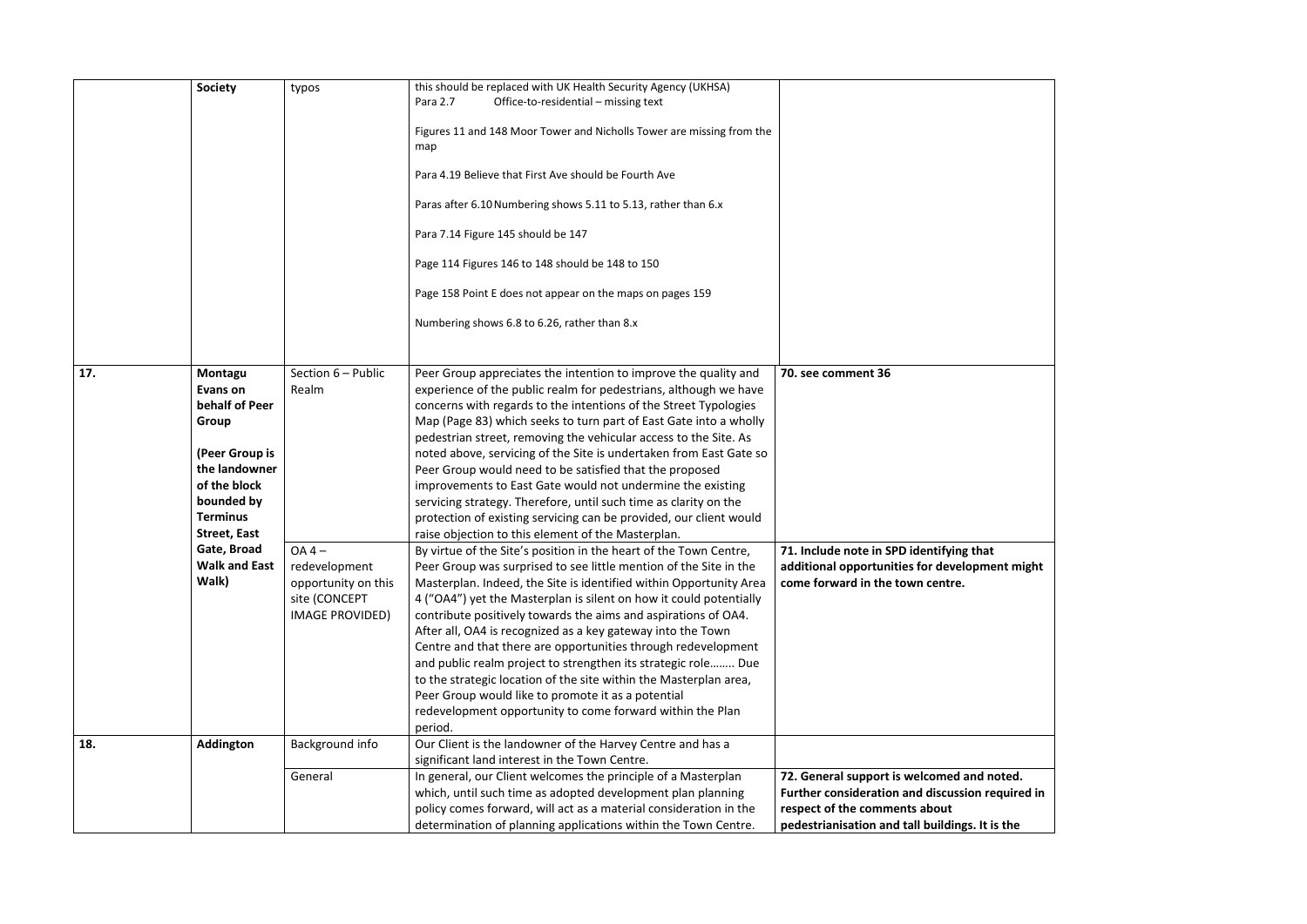|  |                      | The Masterplan will help support future investment by providing       | intention of the SPD to guide development not |
|--|----------------------|-----------------------------------------------------------------------|-----------------------------------------------|
|  |                      | a framework of how the Council intends the Town Centre to             | to set out detailed standards.                |
|  |                      | evolve up to 2033 and beyond. Our representations are therefore       |                                               |
|  |                      | written in good faith and intended to be received as constructive     |                                               |
|  |                      | towards ensuring that the Masterplan serves the best interests of     |                                               |
|  |                      | the Town Centre and the people of Harlow.                             |                                               |
|  |                      |                                                                       |                                               |
|  |                      | In conclusion, our Client is supportive of the principle of the       |                                               |
|  |                      | Masterplan and hopes to be in a positon where it can offer its full   |                                               |
|  |                      | support towards its final version. However, there are key             |                                               |
|  |                      | elements which we believe require further refinement at this          |                                               |
|  |                      | stage. In particular, the aspirations for the pedestrianisation of    |                                               |
|  |                      | the Town Centre, whilst supported, need to be balanced against        |                                               |
|  |                      | ensuring that existing servicing arrangements are maintained and      |                                               |
|  |                      | we also believe that there is a missed opportunity to better          |                                               |
|  |                      | connect the northern and southern elements of Broad Walk.             |                                               |
|  |                      |                                                                       |                                               |
|  |                      | Finally, whilst we appreciate that the Masterplan needs to            |                                               |
|  |                      | provide guidance on the suitability of tall buildings, we are of the  |                                               |
|  |                      | view that the Masterplan, in its current form, is in danger of being  |                                               |
|  |                      | too prescriptive and an overly constraining tool on the expression    |                                               |
|  |                      | of good design and architecture. In our view, it is more              |                                               |
|  |                      | appropriate for the design and architecture, massing potential        |                                               |
|  |                      | and massing locations of tall buildings to be determined through      |                                               |
|  |                      | the planning process, where the technical evidence base has           |                                               |
|  |                      | undertaken to determine whether such schemes are acceptable.          |                                               |
|  | <b>Town Centre</b>   | We welcome that a strong retail and leisure offer is a strategic      | 73. General support is welcomed and noted.    |
|  | <b>Guidance Note</b> | objective of the Masterplan and we are pleased that the Harvey        |                                               |
|  | (TCGN) 4/4a/4c       | Centre is identified in Town Centre Guidance Note ("TCGN") 4a as      |                                               |
|  |                      | within the core of the Town Centre and within the Primary             |                                               |
|  |                      | Shopping Frontage as suitable for retail and commercial leisure       |                                               |
|  |                      | uses. Equally, we are supportive that TCGN 4a acknowledges that       |                                               |
|  |                      | the Town Centre should be responsive and demonstrate                  |                                               |
|  |                      | adaptability to shifting market trends and dynamics with units        |                                               |
|  |                      | being capable of amalgamation, sub-division, and the provision of     |                                               |
|  |                      | mezzanines supported. In this regard, we welcome that the             |                                               |
|  |                      | Figure 178 recognises the potential for flexible uses in the Harvey   |                                               |
|  |                      | Centre provided that such uses provide active frontage. Indeed,       |                                               |
|  |                      | this flexibility is vitally important as within the designated        |                                               |
|  |                      | frontages, there are clearly more successful and less successful      |                                               |
|  |                      | locations for retail uses. For example, the first floor of the Harvey |                                               |
|  |                      | Centre is located within the Primary Shopping Frontage yet            |                                               |
|  |                      | clearly does not get the footfall that the ground floor or Broad      |                                               |
|  |                      | Walk does. We therefore suggest that the principles of TCGN 4C        |                                               |
|  |                      | are applied in these instances, namely that Council will take a       |                                               |
|  |                      | flexible view of uses and activities including embracing a rich       |                                               |
|  |                      | range of retail and leisure, workspace, civic, cultural and           |                                               |

| oment not |  |
|-----------|--|
|           |  |
|           |  |
|           |  |
|           |  |
|           |  |
|           |  |
|           |  |
|           |  |
|           |  |
|           |  |
|           |  |
|           |  |
|           |  |
|           |  |
|           |  |
|           |  |
|           |  |
|           |  |
|           |  |
|           |  |
|           |  |
|           |  |
|           |  |
|           |  |
|           |  |
|           |  |
|           |  |
|           |  |
|           |  |
|           |  |
|           |  |
|           |  |
|           |  |
|           |  |
|           |  |
|           |  |
|           |  |
|           |  |
|           |  |
|           |  |
|           |  |
|           |  |
|           |  |
|           |  |
|           |  |
|           |  |
|           |  |
|           |  |
| noted.    |  |
|           |  |
|           |  |
|           |  |
|           |  |
|           |  |
|           |  |
|           |  |
|           |  |
|           |  |
|           |  |
|           |  |
|           |  |
|           |  |
|           |  |
|           |  |
|           |  |
|           |  |
|           |  |
|           |  |
|           |  |
|           |  |
|           |  |
|           |  |
|           |  |
|           |  |
|           |  |
|           |  |
|           |  |
|           |  |
|           |  |
|           |  |
|           |  |
|           |  |
|           |  |
|           |  |
|           |  |
|           |  |
|           |  |
|           |  |
|           |  |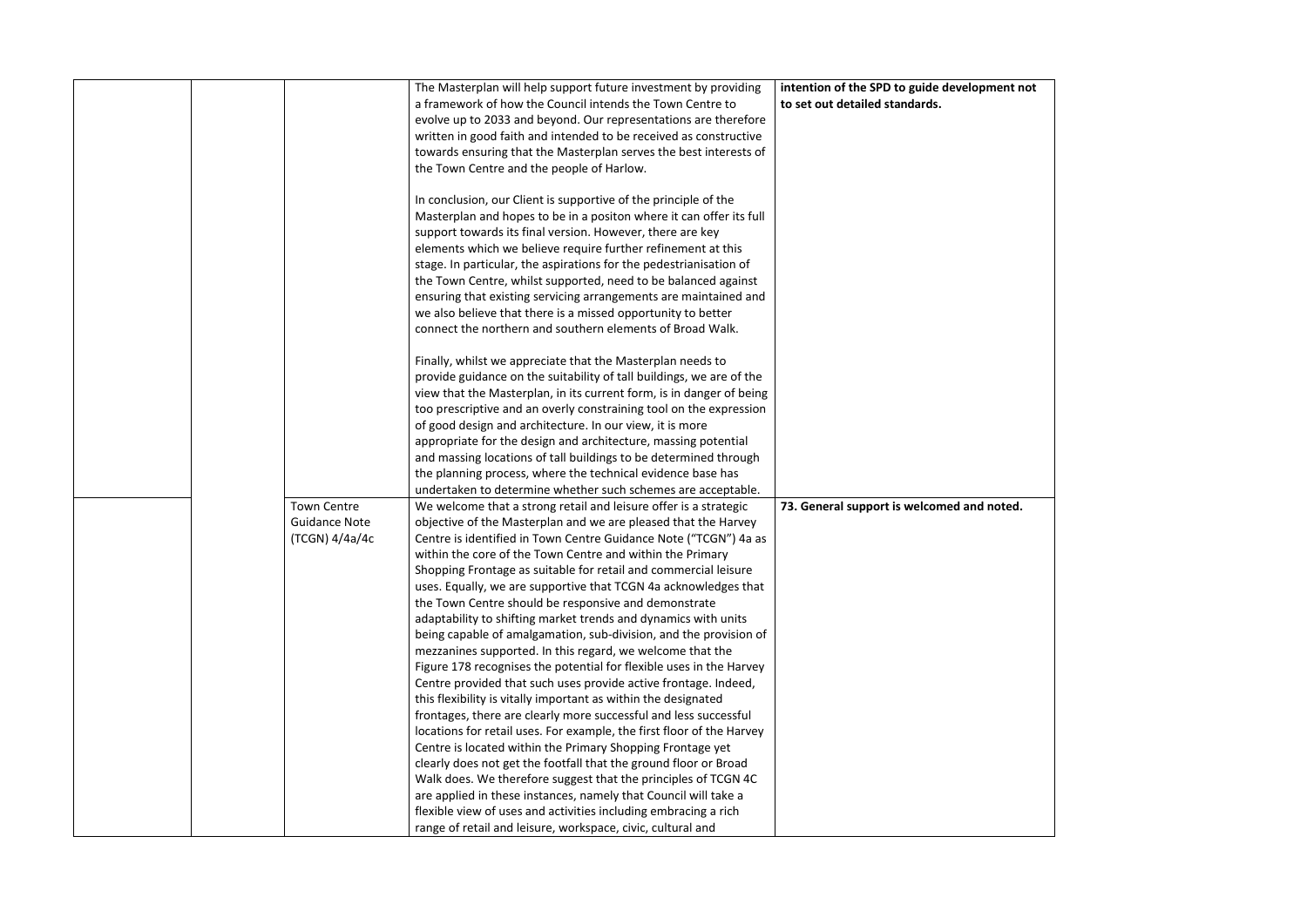|  |                    | community land uses and that the Council will support meanwhile      |                                                 |
|--|--------------------|----------------------------------------------------------------------|-------------------------------------------------|
|  |                    | uses to animate key spaces.                                          |                                                 |
|  |                    |                                                                      |                                                 |
|  | TCGN 4c / BHS site | We welcome that the delivery of residential in the Town Centre is    | 74. General support is welcomed and noted.      |
|  |                    | recognised in TCGN 4C and that denser forms of development will      | Further consideration is required in respect of |
|  |                    | be encouraged to increase the resident population, which in turn     | the comment made about Street Typologies.       |
|  |                    | will enhance the vitality and viability of the Town Centre. In this  |                                                 |
|  |                    | regard, we ask that the future development potential of the air      |                                                 |
|  |                    | rights above the Harvey Centre is recognised in the Masterplan as    |                                                 |
|  |                    | potential for residential development in the future.                 |                                                 |
|  |                    |                                                                      |                                                 |
|  |                    | We welcome that the former BHS site and land to the immediate        |                                                 |
|  |                    | east which includes the library are identified as suitable for mixed |                                                 |
|  |                    |                                                                      |                                                 |
|  |                    | use development with commercial ground floors and residential        |                                                 |
|  |                    | uses above. We also broadly support the place-making objective       |                                                 |
|  |                    | around the buildings, namely to open-up views along Cross Street     |                                                 |
|  |                    | to the Grade II listed St Paul's Church. We do, however, question    |                                                 |
|  |                    | the strategy on the Street Typologies Map (Page 83) to introduce     |                                                 |
|  |                    | a new street between the former BHS site and the library. It is not  |                                                 |
|  |                    | clear why this route is proposed but we are of the view that there   |                                                 |
|  |                    | is a missed opportunity to respond to the urban structure of the     |                                                 |
|  |                    | Town Centre (Spatial Principle 3) by enhancing the "bone             |                                                 |
|  |                    | structure" that runs up along Broad Walk and to strengthen           |                                                 |
|  |                    | north/south desire lines. Indeed, by moving the proposed block       |                                                 |
|  |                    | on the site of the existing library westward to adjoin with the      |                                                 |
|  |                    | former BHS site, it would create a larger expanse of public realm    |                                                 |
|  |                    | on Broad Walk and help to realign the north-south pedestrian         |                                                 |
|  |                    | route. We therefore strongly recommend that the proposed             |                                                 |
|  |                    | arrangement is reconsidered in order to improve pedestrian           |                                                 |
|  |                    | connections and the legibility of the Town Centre which will also    |                                                 |
|  |                    | contribute positively to the wider place-making aspirations of the   |                                                 |
|  |                    |                                                                      |                                                 |
|  |                    | Masterplan.                                                          |                                                 |
|  | <b>TCGN 5d</b>     | In relation to tall buildings, we acknowledge that TCGN 5D seeks     | 75. No change – these are general guidance      |
|  |                    | to ensure that buildings demonstrate a building form, massing        | principles. The guidance also allows for        |
|  |                    | and typology that is appropriate to the Harlow context. This leads   | alternative geometries where a high quality     |
|  |                    | to three distinct typologies being presented under TCGN 5D:          | design / contextual approach is present.        |
|  |                    | Perimeter blocks; Slab blocks; and Point blocks. For each of these   |                                                 |
|  |                    | typologies, a massing range is suggested and there is further        |                                                 |
|  |                    | guidance on the positioning of these building under TCGN 5D.         |                                                 |
|  |                    | Whilst we support the Council's intention to scrutinise tall         |                                                 |
|  |                    | buildings to ensure that they are of the highest quality, we would   |                                                 |
|  |                    | question the necessity and potentially constraining function of      |                                                 |
|  |                    | TCGN 5D and TCGN 5D on design and architecture, particularly         |                                                 |
|  |                    | when TCGN 5B already makes it clear that proposals for tall          |                                                 |
|  |                    | buildings need to consider the relationship with the existing        |                                                 |
|  |                    | context, including prevailing building height and demonstrate        |                                                 |
|  |                    | that the location is appropriate in relation to an evaluation and    |                                                 |
|  |                    |                                                                      |                                                 |

| noted.<br>espect of<br>plogies. |  |
|---------------------------------|--|
|                                 |  |
|                                 |  |
|                                 |  |
|                                 |  |
|                                 |  |
|                                 |  |
|                                 |  |
| dance<br>or<br>quality<br>nt.   |  |
|                                 |  |
|                                 |  |
|                                 |  |
|                                 |  |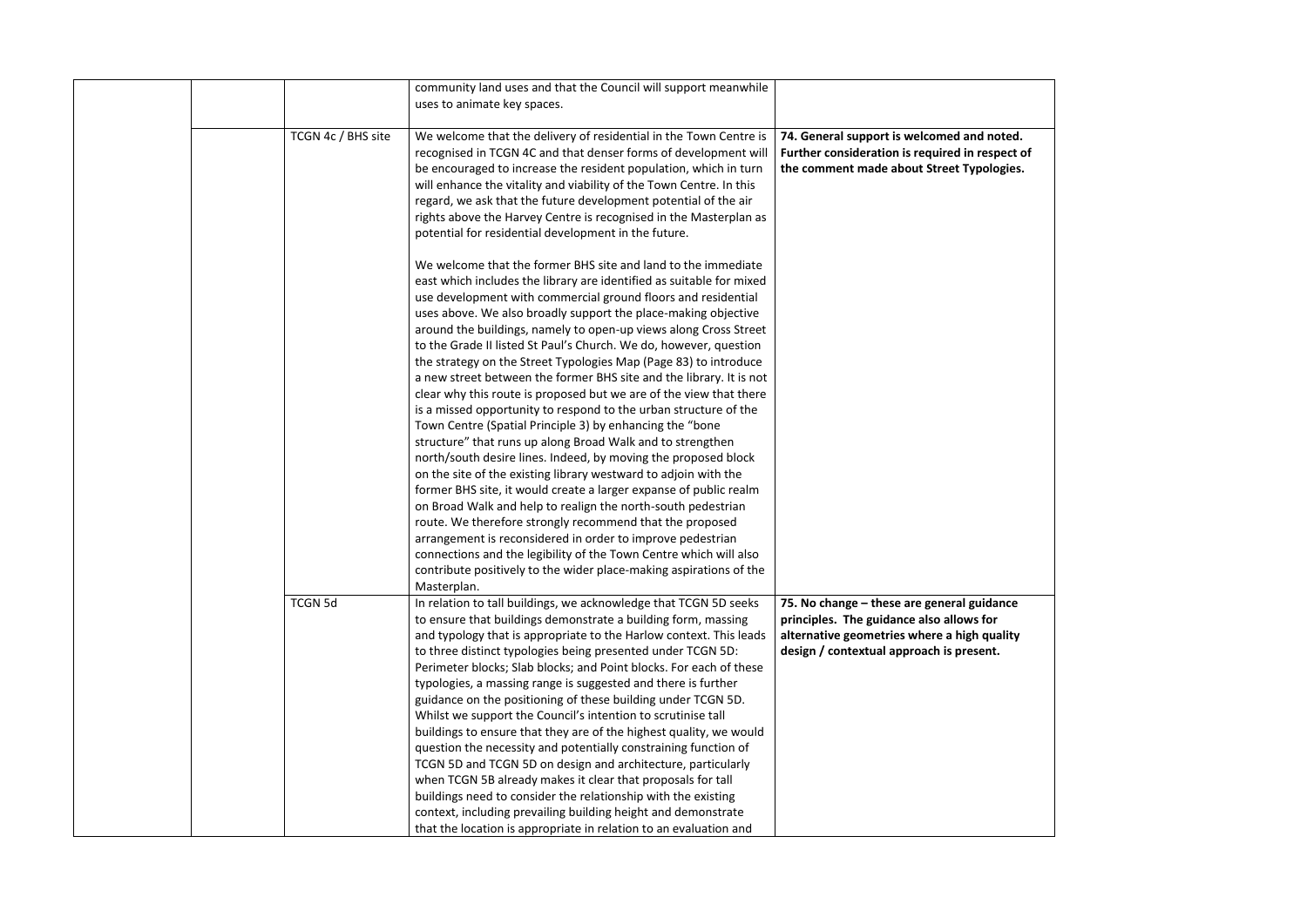|  |                | assessment of suitability and sensitivity. As such, there is already   |                                         |
|--|----------------|------------------------------------------------------------------------|-----------------------------------------|
|  |                | a check and balance in place to ensure that tall buildings are         |                                         |
|  |                | situated in appropriate locations without overly constraining          |                                         |
|  |                | design and architecture which we consider TCGN 5D and TCGN             |                                         |
|  |                | 5D could potentially do.                                               |                                         |
|  | <b>TCGN 5e</b> | With regards to TCGN 5E which identifies potential tall building       | 76. The rationale for the guidance is o |
|  |                | zones, we would challenge the claim that clustering should be          | note to each caption in cpt 6 to highli |
|  |                | avoided and that in general it is anticipated that each zone should    | heights are indicative.                 |
|  |                | contain one tall building. The Council has recently permitted the      |                                         |
|  |                | clustering of new buildings to the north of the Harvey Centre and,     |                                         |
|  |                | again, TCGN 5B will ensure that proposals for tall building            |                                         |
|  |                | consider the relationship with the exiting context and to              |                                         |
|  |                | demonstrate that the location is appropriate in relation to an         |                                         |
|  |                | evaluation and assessment of suitability and sensitivity. As such,     |                                         |
|  |                | we are concerned that the guidance and principles as currently         |                                         |
|  |                | written are overly constraining and has the potential to not make      |                                         |
|  |                | the best use of land. For the same reasons, we would argue that        |                                         |
|  |                | the 3d massing pages in the Opportunity Areas section which            |                                         |
|  |                | identify building heights should be removed. Whilst we                 |                                         |
|  |                | appreciate that the heights are indicative, the individual             |                                         |
|  |                | development potential of the sites identified have not been fully      |                                         |
|  |                | explored through an evidence-based approach, particularly from         |                                         |
|  |                | a heritage and townscape and residential amenity perspective. In       |                                         |
|  |                | our view, it seems premature to speculate on the massing               |                                         |
|  |                | potential of the buildings at this stage and appropriate building      |                                         |
|  |                | heights should be determined at planning application stage when        |                                         |
|  |                | the full impacts of the building height can be assessed.               |                                         |
|  |                | Notwithstanding this, should the Council still consider it necessary   |                                         |
|  |                | to provide indications of massing potential in locations to guide      |                                         |
|  |                | development, we would recommend that this is done by                   |                                         |
|  |                | reference to a scale, for example, "low, medium, tall", rather than    |                                         |
|  |                | identifying specific building heights. In relation to the BHS site     |                                         |
|  |                | specifically, we would urge that thorough consideration is given       |                                         |
|  |                | to the Council's detailed pre-application advice letter issued in      |                                         |
|  |                | June 2020.                                                             |                                         |
|  | <b>TCGN 5f</b> | Finally, we welcome TCGN 5F that requires tall buildings to make       | 77.80% requirement to be retained       |
|  |                | a positive contribution to their surroundings and use a palette of     |                                         |
|  |                | materials that are in keeping with the locality. However, we are of    |                                         |
|  |                | the view that the requirement for 80% of flats to be dual aspect       |                                         |
|  |                | could be onerous in some instances, particularly in constrained        |                                         |
|  |                | development footprints. Therefore, whilst we entirely support          |                                         |
|  |                | the desire to ensure that new units have adequate natural              |                                         |
|  |                | ventilation, sufficient daylight, and amenity views, this can still be |                                         |
|  |                | achieved with single aspect units and may not always be possible       |                                         |
|  |                | in some cases to achieve the 80% dual aspect threshold. We             |                                         |
|  |                | would therefore recommended removing the percentage                    |                                         |
|  |                |                                                                        |                                         |
|  |                | threshold and instead requiring developments to maximise dual          |                                         |

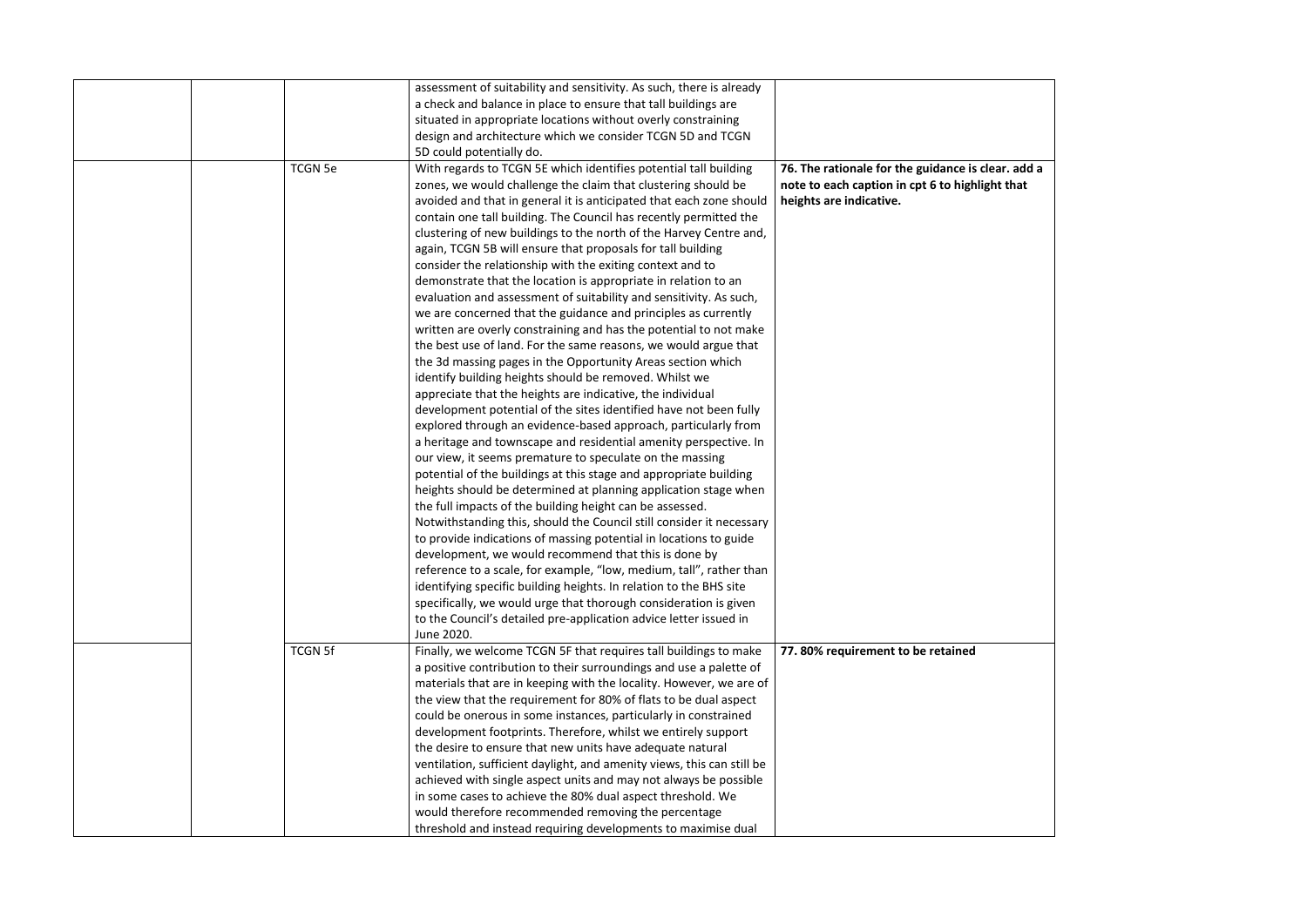|     |                                                 |                                   | aspect units where possible to allow for site-specific development<br>constraints.                                                                                                                                                                                                                                                                                                                                                                                                                                                                                                                                                                                                                                                                                                                                                                                                                                                                                                                                                                                               |                                                                                                                                   |
|-----|-------------------------------------------------|-----------------------------------|----------------------------------------------------------------------------------------------------------------------------------------------------------------------------------------------------------------------------------------------------------------------------------------------------------------------------------------------------------------------------------------------------------------------------------------------------------------------------------------------------------------------------------------------------------------------------------------------------------------------------------------------------------------------------------------------------------------------------------------------------------------------------------------------------------------------------------------------------------------------------------------------------------------------------------------------------------------------------------------------------------------------------------------------------------------------------------|-----------------------------------------------------------------------------------------------------------------------------------|
|     |                                                 | Spatial Principle 5               | Whilst we appreciate (and welcome) the intention of Spatial<br>Principle 5 (Page 29) which seeks to improve the Stone Cross<br>area, we do have concern with regards to the narrative as seeking<br>"to rebalance the focus of gravity northwards". Indeed, the<br>Harvey Centre, Water Gardens and Broad Walk which links the<br>former together comprise the Primary Shopping Frontage of the<br>Town Centre and therefore it is vital that the Masterplan does not<br>in any way undermine this. We therefore do not consider that a<br>rebalancing is required, rather just a general improvement to the<br>Stone Cross area in its context as within the Secondary Shopping<br>Frontage. We therefore suggest that the narrative behind Spatial<br>Principle 5 is refined to reflect this.                                                                                                                                                                                                                                                                                  | 78. Do not agree, rebalancing is about<br>an equilibrium so that one part of the<br>centre is not more disadvantaged tha<br>part. |
|     |                                                 | <b>Masterplan Section</b><br>6    | Section 6 of the Masterplan provides guidance on public realm.<br>Whilst we appreciate the place-making intentions to improve the<br>quality and experience of the public realm for pedestrians, we are<br>concerned with regards to the intentions of the Street Typologies<br>Map (Page 83) which seeks to turn part of West Gate into a<br>pedestrian street. Servicing for the Harvey Centre is undertaken<br>from West Gate and it is critical for the ongoing operation of the<br>occupants of the Harvey Centre that the servicing of these units is<br>not compromised. Therefore, whilst we support proposals to<br>improve the pedestrian environment of West Gate, this needs to<br>be balanced against not undermining the operation of existing<br>uses. Based on the proposed arrangement in the Masterplan, we<br>would strongly object to the conversion of part of West Gate<br>from a vehicular street to a pedestrian street and we ask that this<br>is reconsidered in order to protect the retail and commercial<br>leisure operators of the Harvey Centre. | 79. Separate reference to servicing no                                                                                            |
| 19. | <b>ECC</b>                                      |                                   | See separate schedule                                                                                                                                                                                                                                                                                                                                                                                                                                                                                                                                                                                                                                                                                                                                                                                                                                                                                                                                                                                                                                                            |                                                                                                                                   |
| 20. | <b>SSRE</b><br><b>Investments</b><br><b>Ltd</b> | Background                        | SSRE Investment 4 Limited is the landowner for a key town centre<br>regeneration site on land north of the Harvey Centre (hereby<br>referred to as the 'Harlow Quarter'). SSRE Investment 4 Limited<br>achieved planning permission for one plot in the 'Harlow Quarter'<br>in 2020 (ref. HW/FUL/19/00291) and is currently the applicant for<br>a live outline application for the remaining plots of the Site<br>(application ref. HW/OUTAM/21/000251, pending). These<br>representations are therefore made in the context of SSRE<br>Investment 4 Limited being a key landowner, investor and<br>developer in Harlow town centre.                                                                                                                                                                                                                                                                                                                                                                                                                                            | 80. Noted                                                                                                                         |
|     |                                                 | <b>Quarter Site</b><br>background | The Harlow Quarter site is currently the subject of an extant<br>planning permission obtained by the previous landowner and<br>applicant (application ref. HW/FUL/17/00097, granted August<br>2018) (i.e. the 2018 Consent). The detailed planning permission                                                                                                                                                                                                                                                                                                                                                                                                                                                                                                                                                                                                                                                                                                                                                                                                                    | 81. Noted, it is not intended SPD to b<br>as prescriptive.                                                                        |

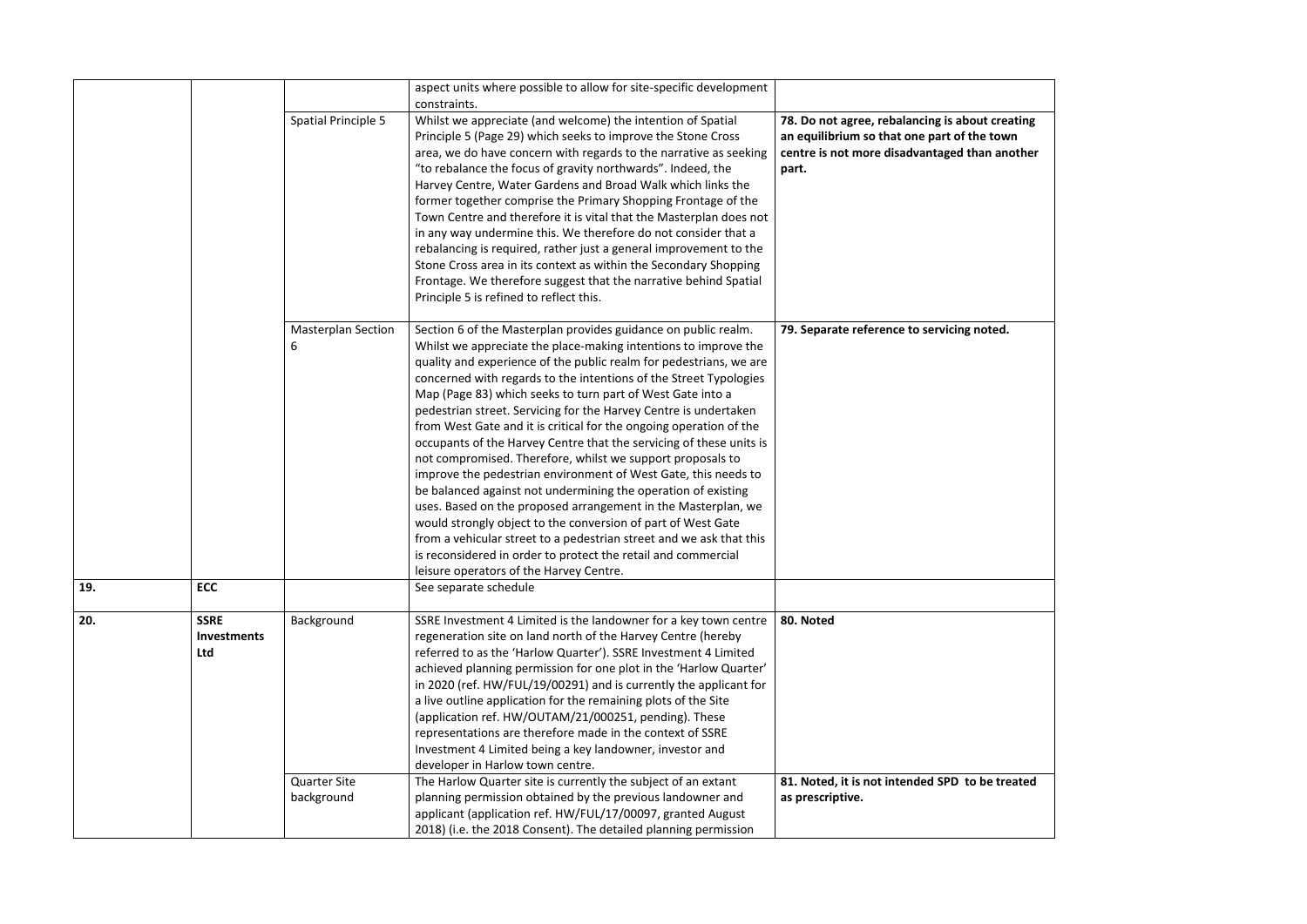|  | comprises 447 dwellings and circa 4,000sqm of flexible retail       |  |
|--|---------------------------------------------------------------------|--|
|  | space delivered across 4 key buildings referred to as A. B, C and D |  |
|  | with consented building heights ranging from 3 to 16 storeys.       |  |
|  |                                                                     |  |
|  | Upon procuring the Site in 2019, the current Applicant              |  |
|  | subsequently obtained detailed planning permission in February      |  |
|  | 2020 (ref. HW/FUL/19/00291) for a revised Building D that           |  |
|  | comprised 163 dwellings and circa 390sqm of flexible retail space.  |  |
|  | This means that currently the entire regeneration site as a whole   |  |
|  | has planning permission for 523 dwellings and circa 3,870sqm of     |  |
|  | flexible retail space across the two permissions.                   |  |
|  | Figure 1: Permitted ground floor and identity of Blocks A, B, C and |  |
|  | D. Blocks A-C extracted from 2018 permission (ref.                  |  |
|  | HW/FUL/17/00097) and Block D extracted from 2020 permission         |  |
|  | (ref. HW/FUL/19/00291)                                              |  |

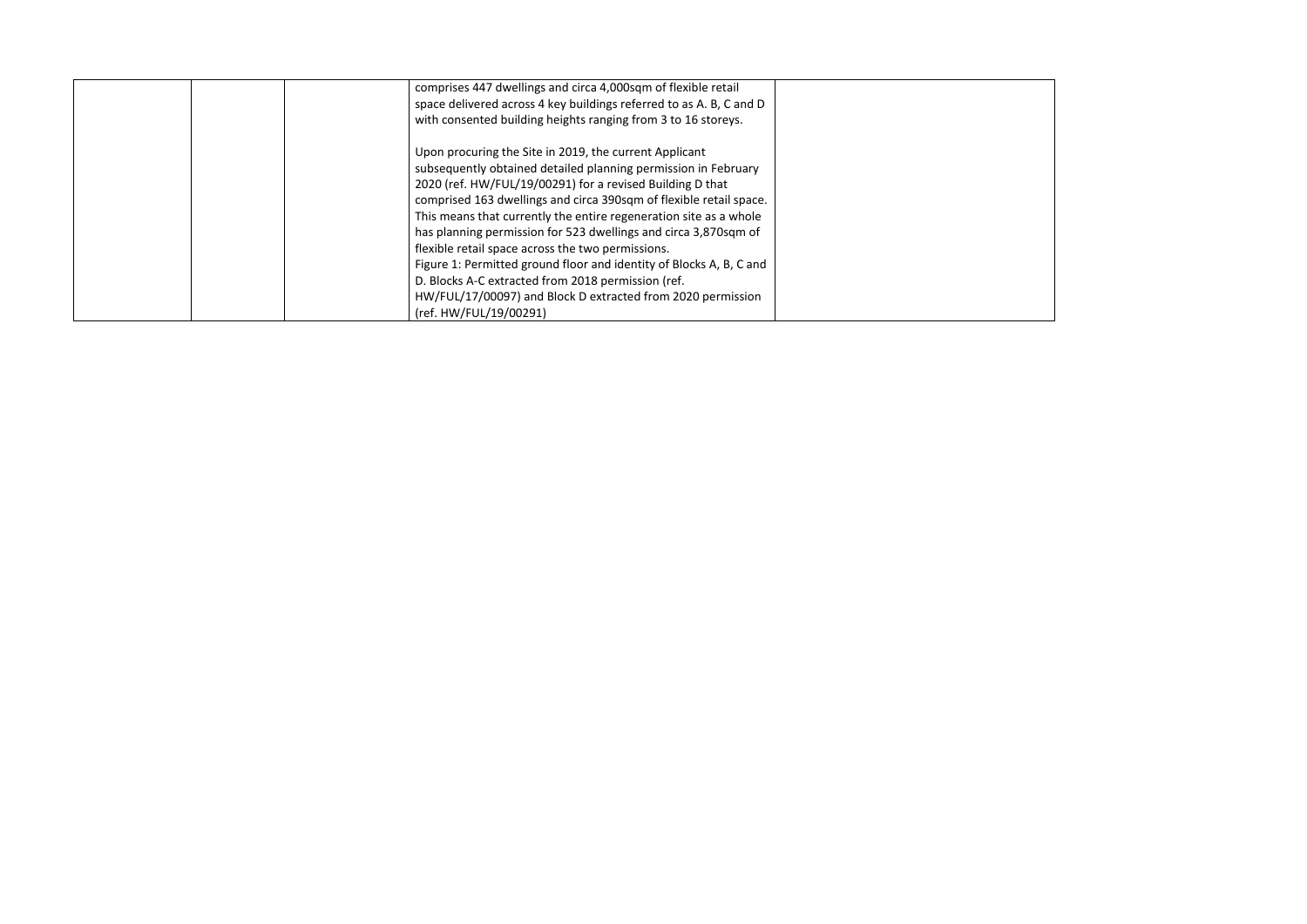

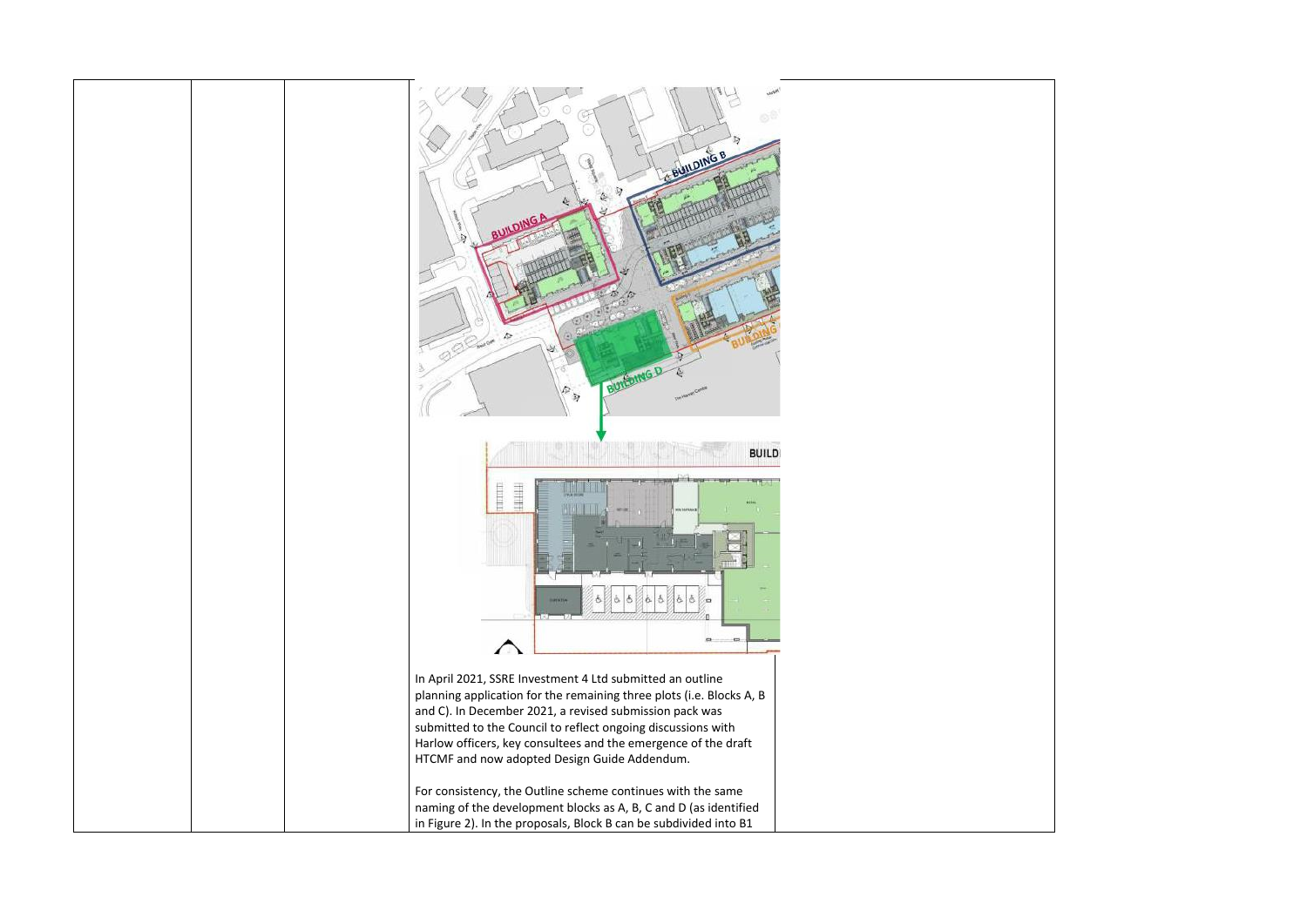|  |  | and B2 and Block C can be subdivided into Block C1, C2 and C3.   |  |
|--|--|------------------------------------------------------------------|--|
|  |  | The indicative layout of the outline proposal for Blocks A-C, as |  |
|  |  | well as the location of the consented Block D, is shown below at |  |
|  |  | Figure 3.                                                        |  |
|  |  |                                                                  |  |

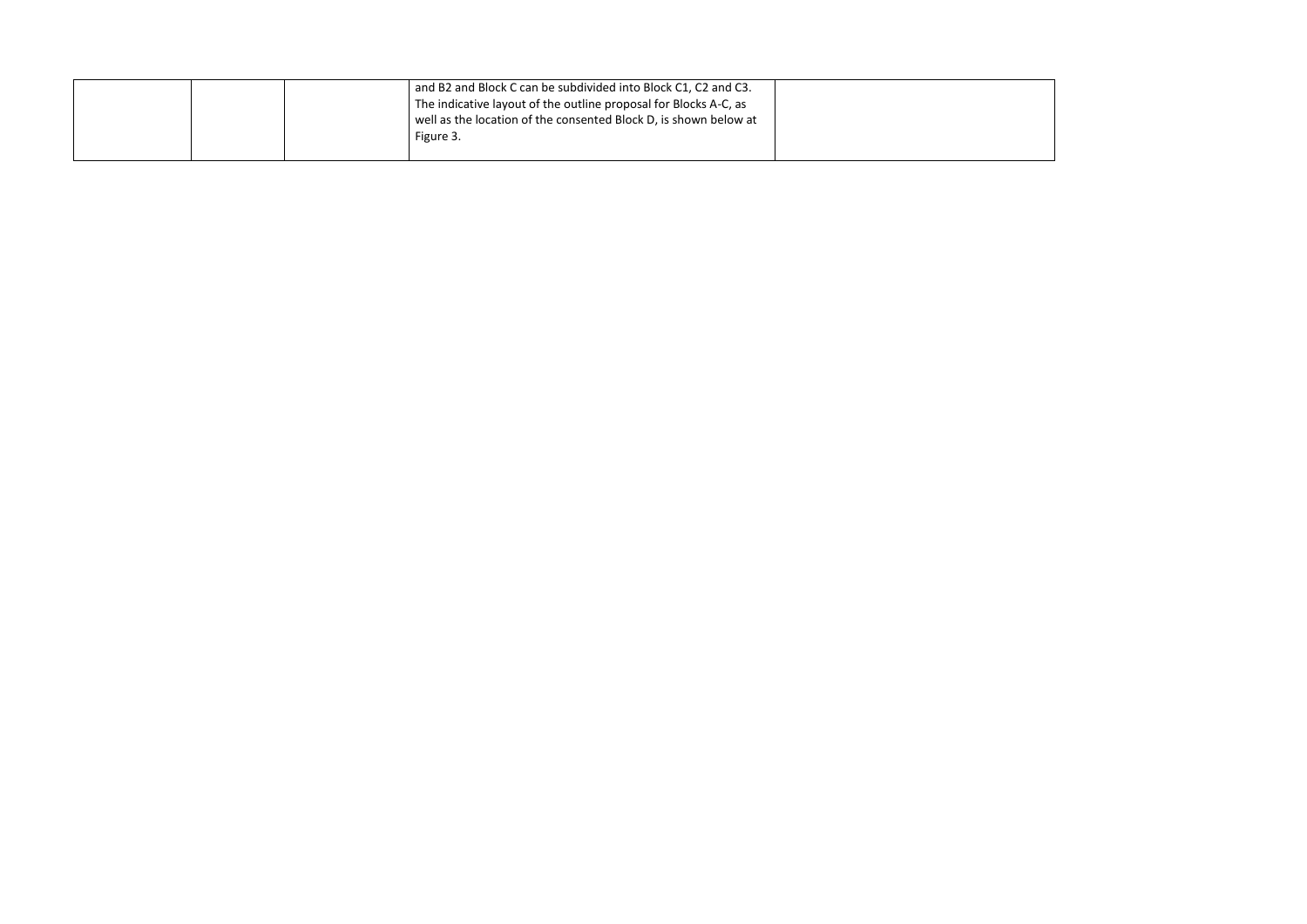

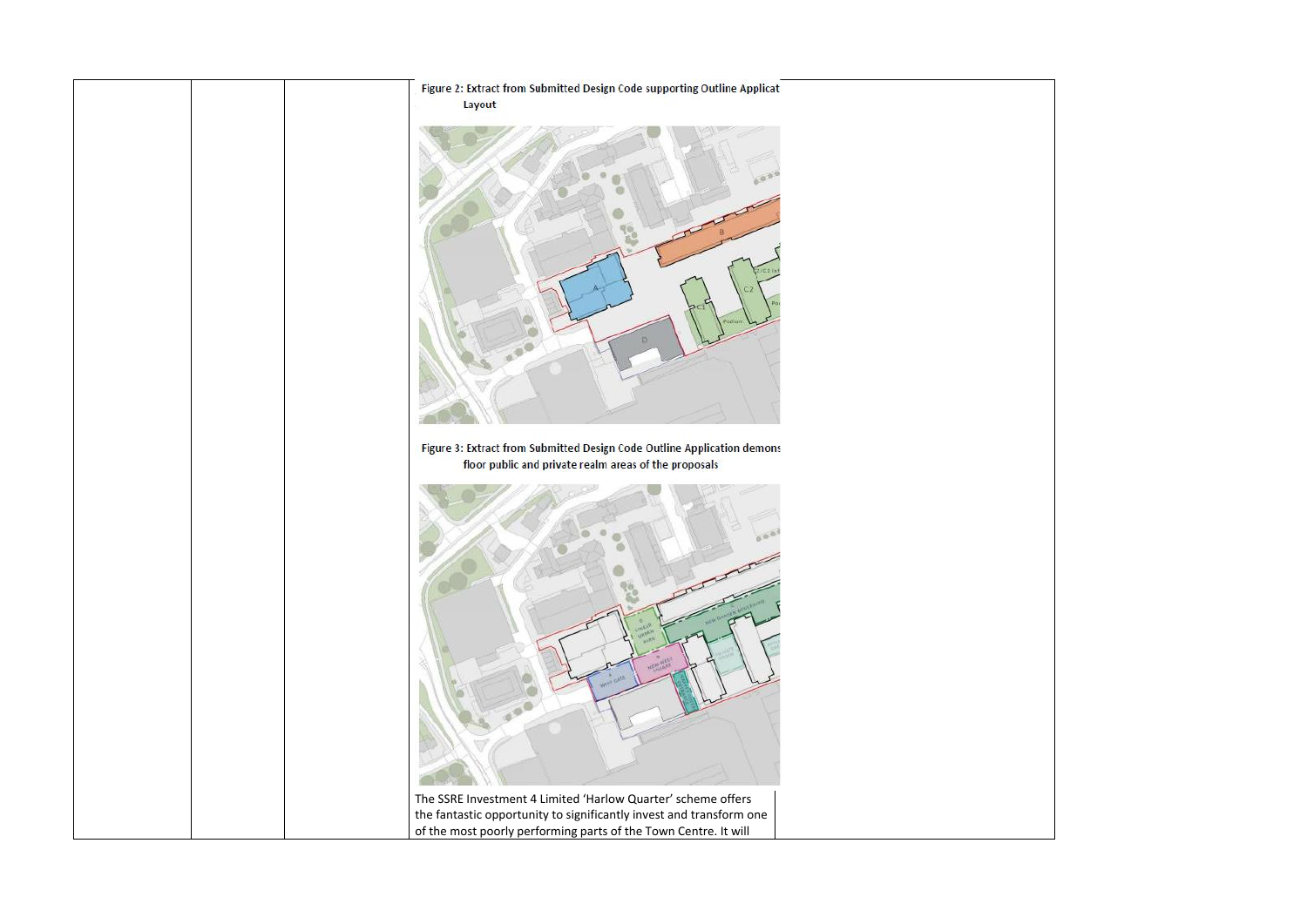|  | <b>Strategic Objectives</b> | the 10 Strategic Objectives are considered appropriate, and we                                                                                                         | 83. Noted and welcomed. |
|--|-----------------------------|------------------------------------------------------------------------------------------------------------------------------------------------------------------------|-------------------------|
|  |                             | and balanced community."                                                                                                                                               |                         |
|  |                             | thriving evening economic and cultural offer. The town centre will<br>also have a range of high quality homes that can support a mixed                                 |                         |
|  |                             | ranging leisure uses including cafés and restaurants; and a                                                                                                            |                         |
|  |                             |                                                                                                                                                                        |                         |
|  |                             | offer high quality office and employment spaces; civic and wide                                                                                                        |                         |
|  |                             | "the town centre will have a diverse mix of shops and services;                                                                                                        |                         |
|  | Vision                      | We are supportive of the direction of the Vision, particularly:                                                                                                        | 82. Noted and welcomed. |
|  |                             | to engage further with the HTCMF Council and design team directly in this regard.                                                                                      |                         |
|  |                             | question the robustness and deliverability of the draft HTCMF. We would therefore<br>the HTCMF is more reflective of SSRE Investment 4 Ltd's proposals and look forwar |                         |
|  |                             | and vitality, making it a great place to work, visit and live. However, the lack of eng                                                                                |                         |
|  |                             | Town Centre, SSRE Investments 4 Ltd shares the Council's aspiration to enhance tl                                                                                      |                         |
|  |                             | Council and its urban designer to help inform the direction of the HTCMF. As a ke                                                                                      |                         |
|  |                             | way. Nor was SSRE Investment 4 Ltd approached or allowed to proactively engage in                                                                                      |                         |
|  |                             | that SSRE Investment 4 Ltd's emerging Harlow Quarter proposals have not been re                                                                                        |                         |
|  |                             | There are many elements to the draft HTCMF guidance that we are supportive of. H                                                                                       |                         |
|  |                             |                                                                                                                                                                        |                         |
|  |                             |                                                                                                                                                                        |                         |
|  |                             |                                                                                                                                                                        |                         |
|  |                             |                                                                                                                                                                        |                         |
|  |                             |                                                                                                                                                                        |                         |
|  |                             |                                                                                                                                                                        |                         |
|  |                             |                                                                                                                                                                        |                         |
|  |                             |                                                                                                                                                                        |                         |
|  |                             |                                                                                                                                                                        |                         |
|  |                             |                                                                                                                                                                        |                         |
|  |                             | <b>Aerial View</b>                                                                                                                                                     |                         |
|  |                             | Figure 4: Extract from Submitted Design and Access Statement Outline Applicatio                                                                                        |                         |
|  |                             | would benefit the vitality of Harlow as a whole.                                                                                                                       |                         |
|  |                             | map', and a real catalyst for the wider regeneration plans which                                                                                                       |                         |
|  |                             | 4). Approving this application and positively engaging with its<br>delivery would be a strong step towards putting Harlow 'on the                                      |                         |
|  |                             | and signify the regeneration of Harlow's Town Centre (see Figure                                                                                                       |                         |
|  |                             | alongside two slender point tower buildings that will landmark                                                                                                         |                         |
|  |                             | improvements and promises to deliver high quality architecture                                                                                                         |                         |
|  |                             | include injecting significant urban greening and public realm                                                                                                          |                         |
|  |                             |                                                                                                                                                                        |                         |

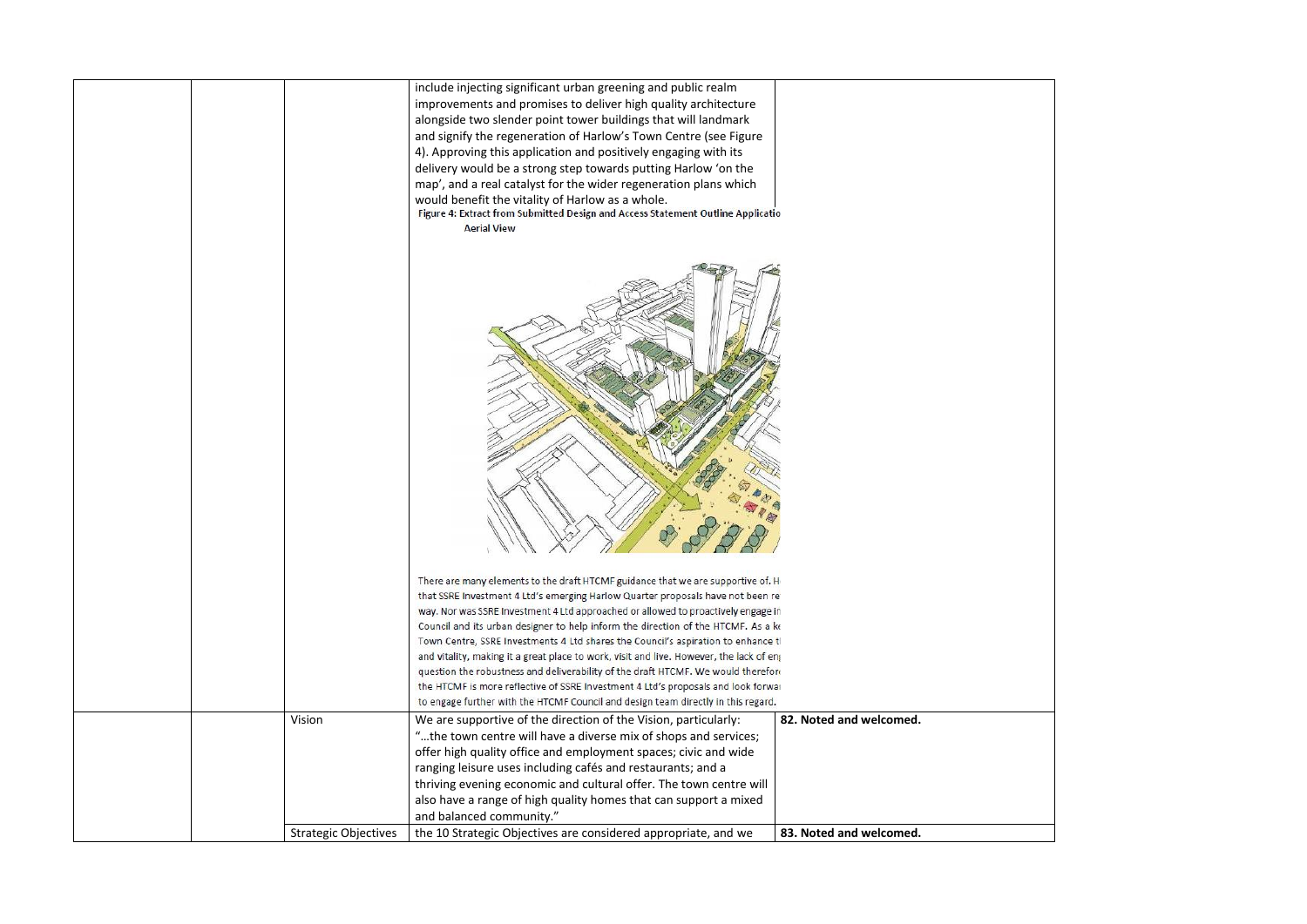|  |                           | are particularly supportive of the aims to unify and rebalance          |                                                    |
|--|---------------------------|-------------------------------------------------------------------------|----------------------------------------------------|
|  |                           | town centre between north and south; for the town centre to             |                                                    |
|  |                           | support wider economic growth through providing homes; and in           |                                                    |
|  |                           | improving the town centre's public realm and environment                |                                                    |
|  | <b>Spatial Principles</b> | we are also broadly supportive of the 12 'Spatial Principles',          | 84. The SPD allows for significant intensification |
|  |                           | although item 11 (establish appropriate approach to building            | in a way which is responsive to the historic       |
|  |                           | heights) raises concern when read alongside the overly                  | context.                                           |
|  |                           | prescriptive and inadequately justified Chapter 7 (Building Height      |                                                    |
|  |                           | Strategy), for which more detailed comments are provided later          |                                                    |
|  |                           | in this letter                                                          |                                                    |
|  | Movement                  | We are supportive of the change that has been made since the            | 85. Noted.                                         |
|  |                           | previous draft of the Area Action Plan (dated December 2019)            |                                                    |
|  |                           | that removes the Sustainable Transport Corridor bus route along         |                                                    |
|  |                           | East Gate / West Gate and instead sets it along Post Office Road.       |                                                    |
|  |                           | Furthermore, the intention for the East Gate / West Gate route to       |                                                    |
|  |                           | instead be utilised as part of the cycle network is considered to be    |                                                    |
|  |                           | appropriate                                                             |                                                    |
|  | Guidance Note 2e          | It currently states: "Overall, a low level of parking provision will be | 86. Encourage potential for car free in Note 2E in |
|  |                           | supported in new residential developments with appropriate              | accordance with Council position                   |
|  |                           | justification on a scheme-by-scheme basis".                             |                                                    |
|  |                           | Whilst we are supportive of the Council's aspiration to reduce          |                                                    |
|  |                           | reliance on private car ownership and usage, it is important to         |                                                    |
|  |                           | consider whether Harlow's public infrastructure is yet in place to      |                                                    |
|  |                           | fully support car free development in the District. Large scale car     |                                                    |
|  |                           | free development is an untested market, particularly in Harlow          |                                                    |
|  |                           | where circa 75% of households owns at least one vehicle (as per         |                                                    |
|  |                           | 2011 census data). To fully commit to car free development at           |                                                    |
|  |                           | this time where car reliance is still high and further sustainable      |                                                    |
|  |                           | transport improvements have not yet been implemented has the            |                                                    |
|  |                           | potential to significantly limit the pool of potential buys / renters   |                                                    |
|  |                           | for such development, which can impact on deliverability. This          |                                                    |
|  |                           | concern particularly relates to dwellings for young families, where     |                                                    |
|  |                           |                                                                         |                                                    |
|  |                           | there is often a greater need or expectation for a car. In this         |                                                    |
|  |                           | context, it is considered Guidance Note 2E should allow for             |                                                    |
|  |                           | parking to be provided for residential developments in the town         |                                                    |
|  |                           | centre, but for it to be below current Essex Standards (2008) and       |                                                    |
|  |                           | to be designed to be readily adaptable for conversion to other          |                                                    |
|  |                           | uses in the future when the sustainable transport infrastructure        |                                                    |
|  |                           | has become more established.                                            |                                                    |
|  |                           |                                                                         |                                                    |
|  |                           | • "Servicing for retail areas should be via the rear of the units and   |                                                    |
|  |                           | must not have a detrimental impact on pedestrianized areas in           |                                                    |
|  |                           | the town centre. Servicing arrangements should protect gateway          |                                                    |
|  |                           | locations, legibility for pedestrians, entering the town centre and     |                                                    |
|  |                           | enhance the public realm and appearance of these areas"                 |                                                    |
|  |                           | We agree that it is important for servicing arrangements to avoid       |                                                    |
|  |                           | negative impact to pedestrians and public realm, but we do not          |                                                    |

| ensification |  |
|--------------|--|
| istoric      |  |
|              |  |
|              |  |
|              |  |
|              |  |
|              |  |
|              |  |
| n Note 2E in |  |
|              |  |
|              |  |
|              |  |
|              |  |
|              |  |
|              |  |
|              |  |
|              |  |
|              |  |
|              |  |
|              |  |
|              |  |
|              |  |
|              |  |
|              |  |
|              |  |
|              |  |
|              |  |
|              |  |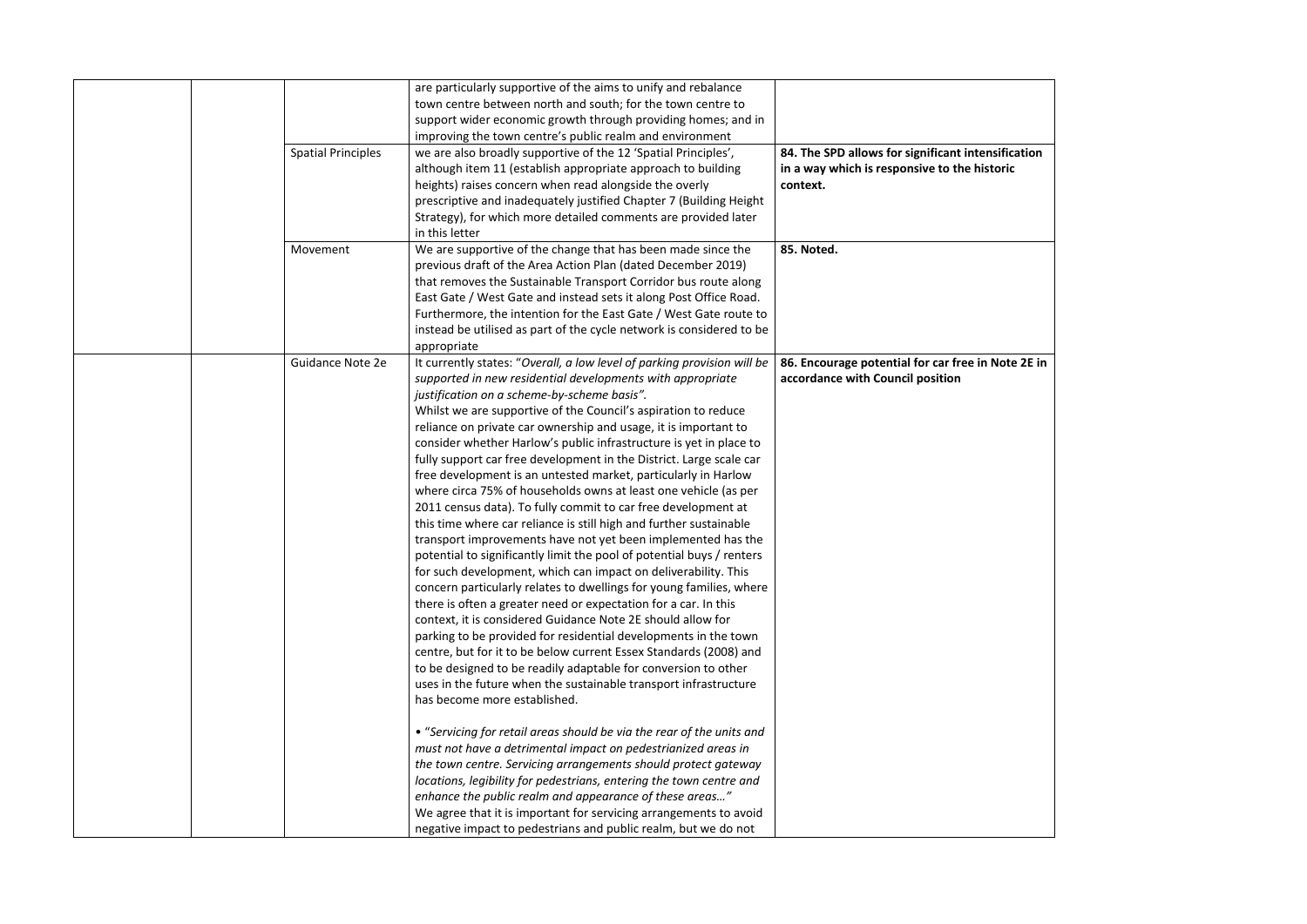|               | agree that the only way this can be achieved is through service                      |                                                  |
|---------------|--------------------------------------------------------------------------------------|--------------------------------------------------|
|               | areas at the rear of units. To deliver on the vision to intensify,                   |                                                  |
|               | diversify and regenerate the town centre will mean that there will                   |                                                  |
|               | be fewer opportunities to create back of house service yards, for                    |                                                  |
|               | some sites more than others. It is therefore recommended that                        |                                                  |
|               | the guidance also allows for access controlled and well managed                      |                                                  |
|               | servicing arrangements to be acceptable, when adequately                             |                                                  |
|               | demonstrated and committed by the submission of a robust                             |                                                  |
|               | Delivery and Servicing Plan.                                                         |                                                  |
| Fig 17 street |                                                                                      | 87. Noted, Replace Fig 17 with Fig 69.           |
| typologies    | Broad Walk should be shown as a 'Commercial Pedestrian' street                       |                                                  |
|               | typology given its status as the high street of the town centre.                     | Add cross ref to Public Realm chapter where the  |
|               |                                                                                      | approach to Broadwalk is more explicit.          |
|               | . There is no clarity provided in the Key for what the dotted blue                   |                                                  |
|               | outlined area is meant to denote.                                                    |                                                  |
|               | It is not considered appropriate for East Gate or any streets north                  |                                                  |
|               | of East Gate to be purely categorised as 'Commercial Pedestrian'                     |                                                  |
|               | as the intention elsewhere within the draft HTCMF is for this area                   |                                                  |
|               | to become more residential in land use and nature (as shown in                       |                                                  |
|               | Figure 19 of the HTCMF). This will follow through to ground floor                    |                                                  |
|               | level with the need for residential entrances, foyers and cycle                      |                                                  |
|               | stores, which will have an influence on the street typology. To                      |                                                  |
|               | address this, we recommend these streets (particularly East Gate)                    |                                                  |
|               | are either re-categorised as 'Mixed Use Pedestrian' or include                       |                                                  |
|               | both 'Residential Pedestrian' and 'Commercial Pedestrian'                            |                                                  |
|               | categorisation.                                                                      |                                                  |
|               | Guidance Note 3a<br>Guidance Note 3A (Urban Design Principles) currently states "key | 88. These general height guidance principles are |
|               | streets and spaces could accommodate a general / shoulder                            | considered appropriate and represent a           |
|               | height of four to six storeys. This will create a greater sense of                   | significant intensification of the town centre.  |
|               | enclosure, overlooking and natural surveillance of key streets and                   | Chapter 7 provides clear criteria and a context  |
|               |                                                                                      |                                                  |
|               | spaces. Key market locations might also be appropriate for taller                    | for exceptions.                                  |
|               | elements". Whilst we agree with and support the principle of                         |                                                  |
|               | increased scale to create a greater sense of enclosure and natural                   | No change                                        |
|               | surveillance, it is considered the four to six storey height quoted                  |                                                  |
|               | is too prescriptive and not supported by a robust evidence base                      |                                                  |
|               | (e.g. a visual impact assessment or skyline study). Adopting a                       |                                                  |
|               | blanket limit on general / shoulder heights to 4-6 storeys for the                   |                                                  |
|               | next 15 years does not align with the National Planning Policy                       |                                                  |
|               | Framework that seeks for town centre, brown field, sustainable                       |                                                  |
|               | and accessible sites to be optimised for development. It is                          |                                                  |
|               | recommended that reference to storey heights is completely                           |                                                  |
|               | removed from Guidance Note 3A as it is a matter that is instead                      |                                                  |
|               | covered by the 'Building Height Strategy' chapter.                                   |                                                  |

| where the<br>it.                         |  |
|------------------------------------------|--|
| nciples are<br>: a<br>centre.<br>context |  |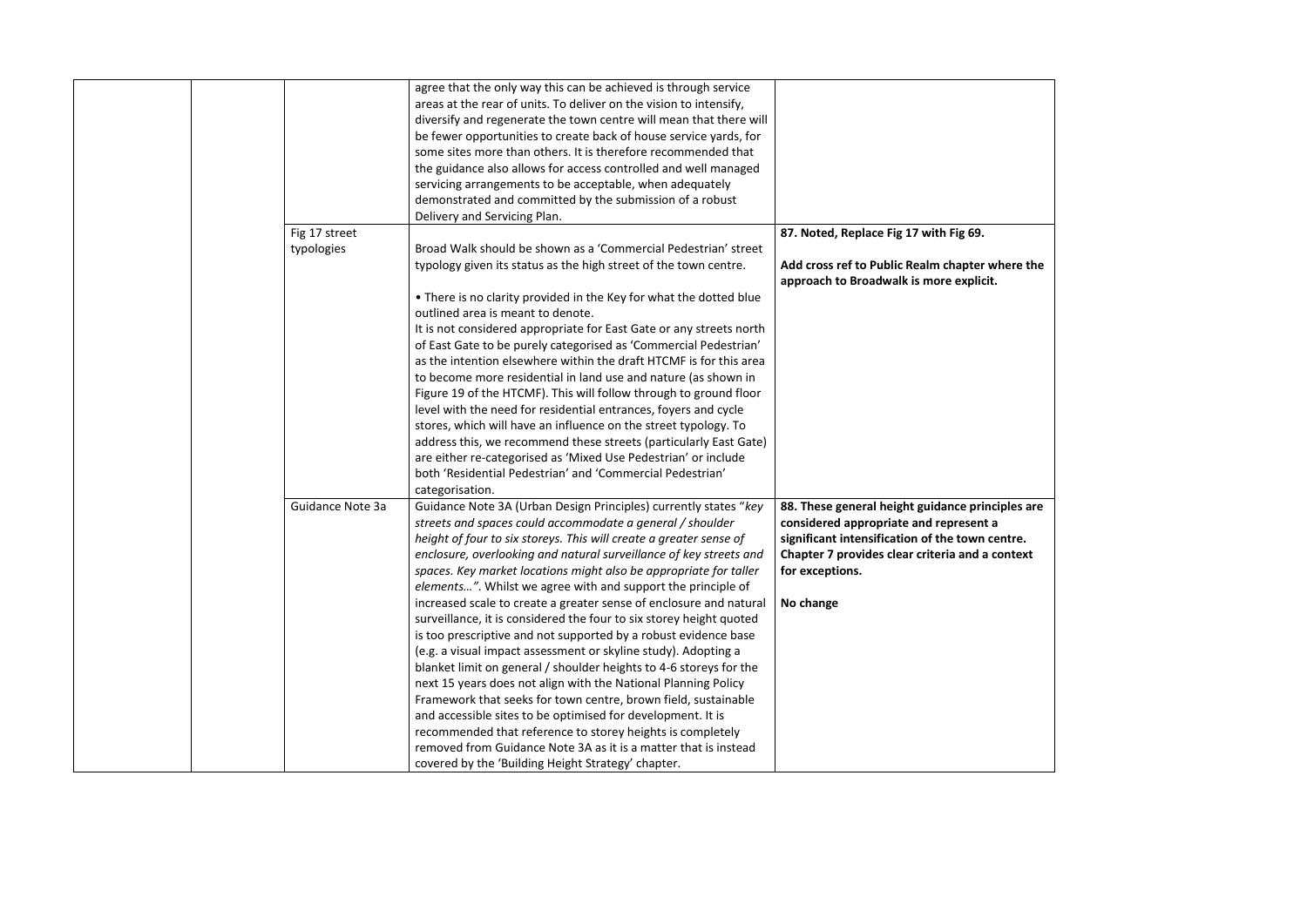| Land uses                                         | It is supported that the HTCMF recognises there is a need for " $a$<br>degree of flexibility around precise mix of town centre land uses"<br>(paragraph 5.18), and as such the guidance provided "should not<br>be treated as prescriptive, and the Council will require proposals<br>to provide a clear narrative and justification for the proposed mix<br>of uses in relation to property market demand and opportunities<br>on a site-by-site, and phase-by-phase basis" (paragraph 5.19).                                                                                                                                                                                                                                                                                                                                                                                                                                                                                                                                                                                                                                                                                                                                                                                                                                                                                                                                                                                                                                                         | 89. Noted, no change.                                                                                                                                                                                                                                                                                                                                                                                                                                            |
|---------------------------------------------------|--------------------------------------------------------------------------------------------------------------------------------------------------------------------------------------------------------------------------------------------------------------------------------------------------------------------------------------------------------------------------------------------------------------------------------------------------------------------------------------------------------------------------------------------------------------------------------------------------------------------------------------------------------------------------------------------------------------------------------------------------------------------------------------------------------------------------------------------------------------------------------------------------------------------------------------------------------------------------------------------------------------------------------------------------------------------------------------------------------------------------------------------------------------------------------------------------------------------------------------------------------------------------------------------------------------------------------------------------------------------------------------------------------------------------------------------------------------------------------------------------------------------------------------------------------|------------------------------------------------------------------------------------------------------------------------------------------------------------------------------------------------------------------------------------------------------------------------------------------------------------------------------------------------------------------------------------------------------------------------------------------------------------------|
| Fig 19 predominant<br>future ground floor<br>uses | Figure 19 (plan showing proposed predominant future ground<br>floor land uses), however, is considered to be too simplistic in its<br>approach. It is considered that some parts of the town centre will<br>not be as clear cut as 'residential' or 'retail / commercial', and<br>there will be some areas and sites where it is more appropriate to<br>be classed as 'mixed use' where residential and commercial<br>feature side by side at ground floor level. This is particularly the<br>case for SSRE Investment 4 Ltd's 'Harlow Quarter' scheme that<br>will deliver circa 3,400sqm of commercial/retail alongside up to<br>841 dwellings, which will result in the ground floor comprising<br>both economic active frontages and domestic foyers and amenity<br>areas. It is recommended that the figure is amended to allow for<br>'mixed use' ground floor areas, particularly for the 'Harlow<br>Quarter' site.                                                                                                                                                                                                                                                                                                                                                                                                                                                                                                                                                                                                                             | 90. It is considered that ground floor residential<br>use would not be appropriate in the town centre<br>where HDC aims to increase active frontages and<br>enhance vitality to help support retail and<br>complementary uses.                                                                                                                                                                                                                                   |
| Land uses - retail                                | We are supportive of what is set out in paragraphs $2.16 - 2.22$ of<br>the draft HTCMF, which highlights the findings of a Cushman and<br>Wakefield 2020 retail study that concluded emerging indicative<br>targets suggest a lower level of capacity growth might be<br>appropriate in response of evolving trends. Paragraph 2.19 of the<br>draft HTCMF therefore states "In the context of increasing online<br>retail sales (30-40% of total retail sales by 2030) and the growing<br>number of collapsed or 'as risk' retailers, Harlow Town Centre, like<br>many centres in the UK, potentially has too much retail space<br>overall". It is recognised that there are clear opportunities for<br>improve the offer of Harlow Town Centre, but the scope of<br>improvement will "largely depend on town centre regeneration<br>and other interventions to deliver a higher quality, more secure<br>environment and better accessibility" (paragraph 2.20). This is<br>said to therefore mean enabling poorer quality retail space to be<br>replaced by alternative, non-retail uses in less prime areas while<br>focusing new retail space in the more prime areas. Finally, the<br>draft HTCMF seeks to not be overly restrictive in relation to uses<br>classes, as such it encourages the use of greater flexibility for a<br>range of permissible use classes / retail types on a site by site<br>basis to allow the market to determine what is and is not<br>deliverable.<br>However, none of the above evidence base or conclusions seems | 91. The HDC policy requirement reflects not only<br>the needs of the new residential development<br>being brought forward in Harlow in the recently<br>adopted Local Plan, but that taking place on the<br>edges of town through the HGGT that amounts<br>in total to 23,000 dwellings. Notwithstanding<br>recent challenges associated with Covid there<br>will remain a retail need and associated<br>complementary uses that will need to be<br>accommodated. |
|                                                   | to have informed the wording of Guidance Note 4A (retail growth                                                                                                                                                                                                                                                                                                                                                                                                                                                                                                                                                                                                                                                                                                                                                                                                                                                                                                                                                                                                                                                                                                                                                                                                                                                                                                                                                                                                                                                                                        |                                                                                                                                                                                                                                                                                                                                                                                                                                                                  |

| residential<br>own centre<br>ontages and                                                           |  |
|----------------------------------------------------------------------------------------------------|--|
| l and                                                                                              |  |
| cts not only<br>lopment<br>ne recently<br>ace on the<br>amounts<br>tanding<br>id there<br>ed<br>be |  |
|                                                                                                    |  |
|                                                                                                    |  |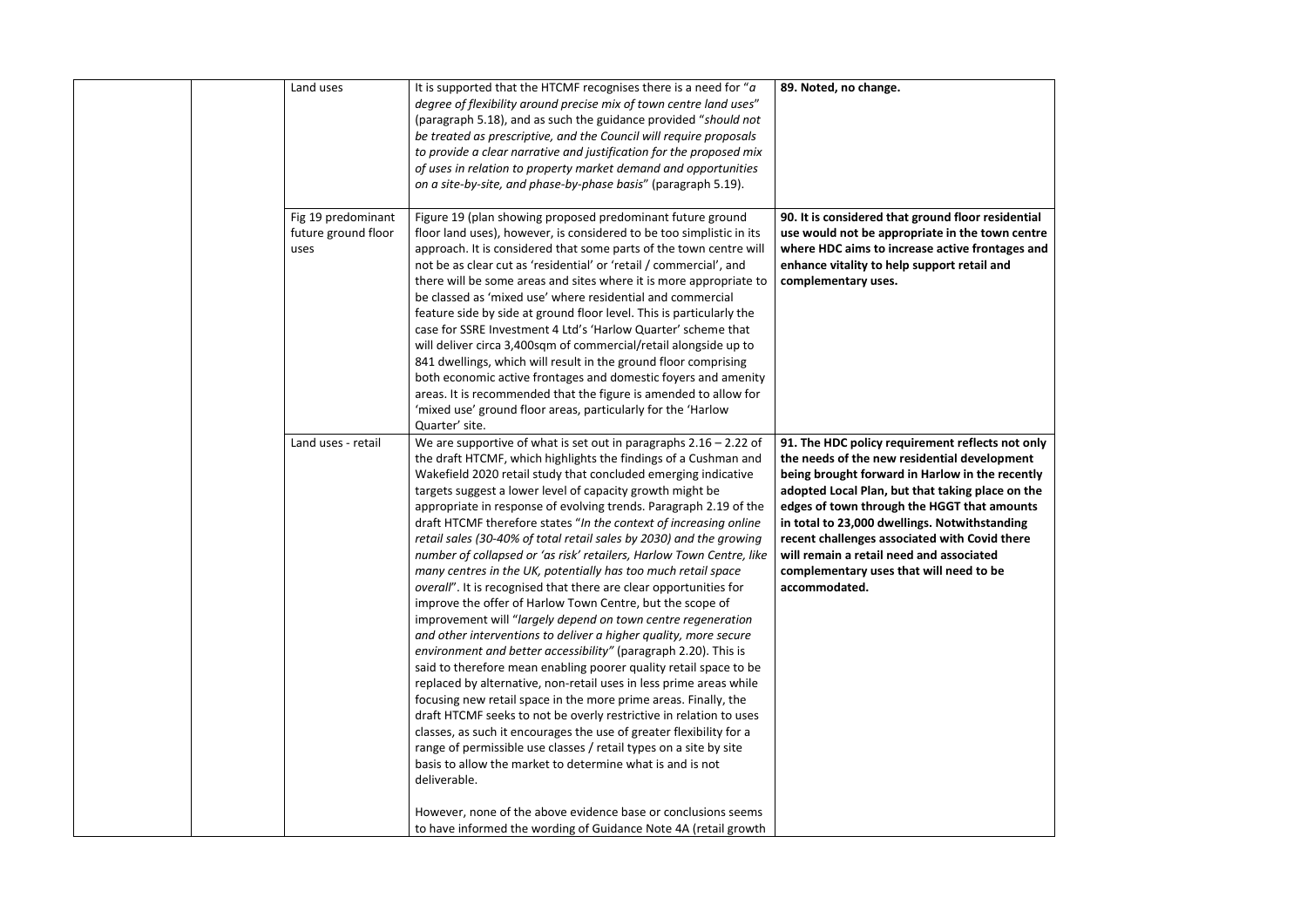|  |                  | It is noted that "in residential developments of more than 10                                                                                                                                                                                                                                                                                                                                                                                                                                                                                                                                                                                                                                                                                                                                                                                                                                                                                                                                                                                                                                                                                                                                                                  | 94. Noted, but viability is regularly be                                        |
|--|------------------|--------------------------------------------------------------------------------------------------------------------------------------------------------------------------------------------------------------------------------------------------------------------------------------------------------------------------------------------------------------------------------------------------------------------------------------------------------------------------------------------------------------------------------------------------------------------------------------------------------------------------------------------------------------------------------------------------------------------------------------------------------------------------------------------------------------------------------------------------------------------------------------------------------------------------------------------------------------------------------------------------------------------------------------------------------------------------------------------------------------------------------------------------------------------------------------------------------------------------------|---------------------------------------------------------------------------------|
|  |                  | accommodation in the town centre".<br>We are supportive of the position that "dual aspect units should<br>be maximised", although it must also acknowledge that how well<br>a site can perform in its dual aspect provision will vary on a site by<br>site basis, particularly in consideration to its plot form,<br>orientation and neighbouring context. We fully object, however,<br>to the position that "where dual aspect cannot be achieved<br>national space standards should be significantly exceeded". This<br>position is made with no justification or consideration to the<br>viability implications it creates; nor is there any clarity on how<br>'significantly exceed' would be applied. The benefit of dual aspect<br>dwellings is in relation to outlook, ventilation and<br>daylight/sunlight; none of which are improved by increasing the<br>size of a dwelling. In fact, in some cases the arbitrary increasing of<br>a dwelling can have a negative impact on how well it performs<br>against these criteria $-$ it is important to remember that more<br>space does not automatically correlate with better quality. It is<br>strongly recommended that this wording is removed from draft<br>HTCMF. |                                                                                 |
|  | Guidance note 4c | • The secondary frontage line along the former building line of<br>the north wing of Gate House, north of West Gate and South of<br>the former Odeon building be removed as it has been vacant and<br>demolished for circa 5 years (works undertaken by its previous<br>landowner).<br>We support that Guidance Note 4C (Housing) clearly states that<br>"the Council will support the introduction of new residential                                                                                                                                                                                                                                                                                                                                                                                                                                                                                                                                                                                                                                                                                                                                                                                                         | 93. Not agreed see 77 above.                                                    |
|  | Fig 20 frontages | In regard to Figure 20 (Town Centre Existing Primary and<br>Secondary Frontages), we recommend the following alterations<br>are made:<br>. The primary frontage line be removed for where Little Walk<br>shopping parade used to exist between Broad Walk and West<br>Gate as this has been vacant and demolished for circa 5 years<br>(works undertaken by its previous landowner).                                                                                                                                                                                                                                                                                                                                                                                                                                                                                                                                                                                                                                                                                                                                                                                                                                           | 92. This is not accepted although it w<br>further consideration as part of wide |
|  |                  | and flexibility). It instead only primarily reiterates the position set<br>by Policy RS2 of the Local Development Plan, which is based on<br>more dated evidence that, most significantly, pre-dates the<br>COVID-19 pandemic. We recommend that the wording of<br>Guidance Note 4A is adjusted to reflect the findings of the<br>evidence base (particularly the Cushman & Wakefield 2020 retail<br>study) more; highlighting that removal of retail may be<br>considered appropriate in less prime or successful areas of the<br>town centre and the focus should be on the provision of well<br>curated, flexible and successful commercial spaces in appropriate<br>locations in the town centre rather than.                                                                                                                                                                                                                                                                                                                                                                                                                                                                                                              |                                                                                 |

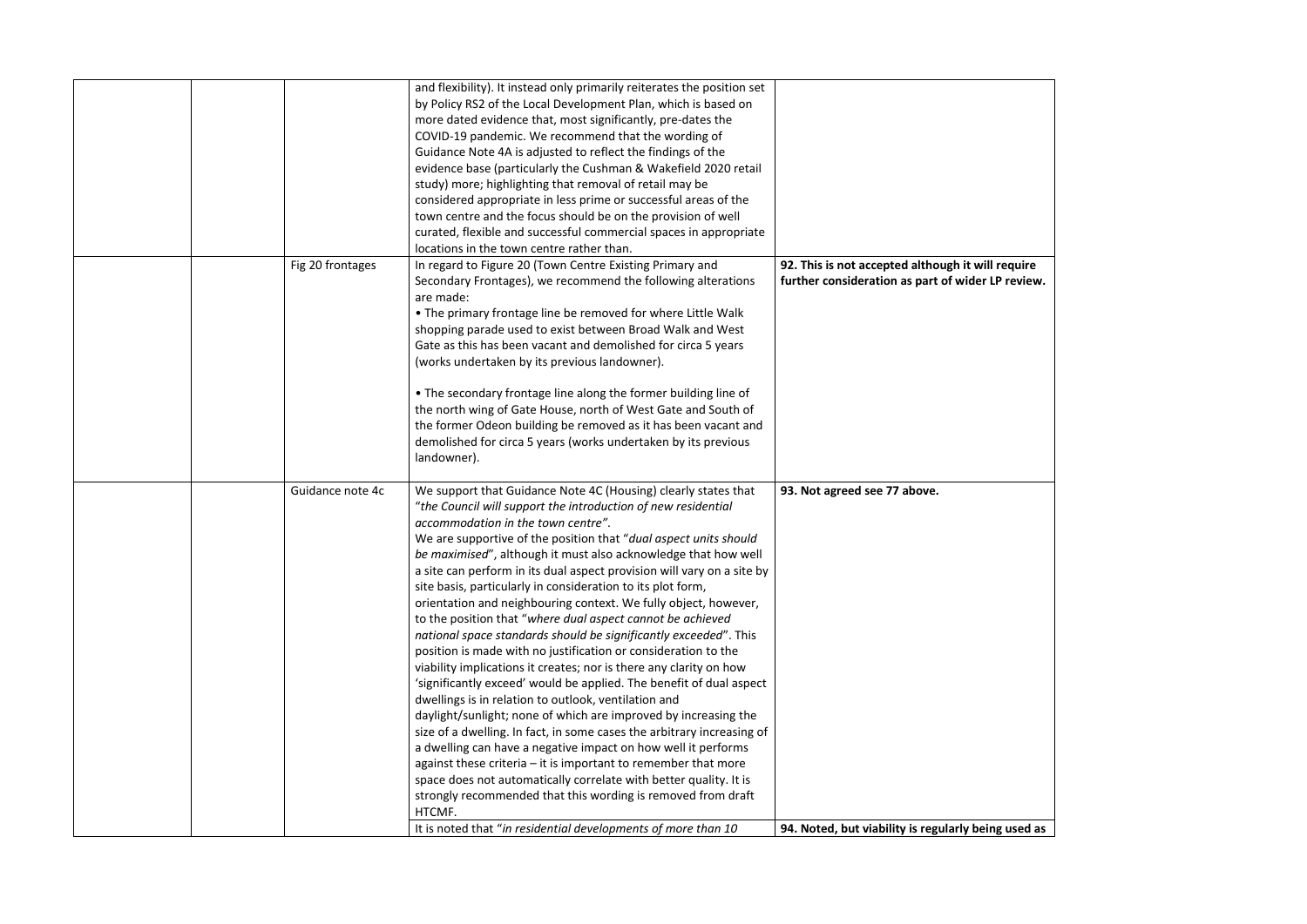|                  | dwellings it will be expected that at least 30% affordable housing<br>is provided in accordance with HLDP Policy H8". Whilst the<br>importance of affordable housing cannot be understated, it is an<br>unfortunate reality that there are forms of development and<br>locations within Harlow that are subject to extreme viability<br>constraints. This is particularly the case in the Town Centre and<br>for flatted developments, which is acknowledged in Harlow<br>Council's own evidence base for its Local Plan and is clear from<br>the level of affordable housing provision being achieved in recent<br>planning permissions. In these instances, a balanced approach<br>needs to be adopted and due weight given to viability analysis. In<br>order to fully align with HLDP Policy H8, we recommend that<br>viability is acknowledged as a consideration in the wording of the   | justification to avoid making appropriat<br>contribution towards a range of infrastr<br>social and otherwise. This will require fu<br>consideration in due course. |
|------------------|------------------------------------------------------------------------------------------------------------------------------------------------------------------------------------------------------------------------------------------------------------------------------------------------------------------------------------------------------------------------------------------------------------------------------------------------------------------------------------------------------------------------------------------------------------------------------------------------------------------------------------------------------------------------------------------------------------------------------------------------------------------------------------------------------------------------------------------------------------------------------------------------|--------------------------------------------------------------------------------------------------------------------------------------------------------------------|
|                  | Guidance Note.<br>The Guidance Note further states that "The Council will take a<br>flexible view of uses and activities on the ground floor in areas<br>outside the designated retail frontages. A rich mix of uses will be<br>embraced including retail and leisure, workspace, civic, cultural<br>and community uses". It is recommended the wording of this is<br>changed to make it clear this relates to designated primary retail<br>frontages in order to be consistent with Harlow Local Plan Policy<br>PR6, which allows for greater flexibility for secondary retail<br>frontages. It is further recommended that 'residential entrances /<br>foyers' is also listed as an appropriate ground floor use.                                                                                                                                                                            | 95. Noted                                                                                                                                                          |
| Guidance note 4e | Guidance Note 4E currently states: "the Council will require<br>development proposals to contribute to enhanced education<br>provision in the District in line with the Council's adopted planning<br>policy in the HLDP (see HLDP Policy IN6 and supporting<br><i>implementation text)</i> ". We highlight that this must be subject to<br>viability constraints                                                                                                                                                                                                                                                                                                                                                                                                                                                                                                                              | 96. Noted                                                                                                                                                          |
| Figs 21 - 23     | We object to how Figure 21 (indicative Town Centre Masterplan),<br>Figure 22 (Existing and Consented Schemes in 3D) and 23<br>(Indicative Future Context - illustrating masterplan framework<br>proposals alongside existing buildings and consented schemes)<br>only shows the 2018 planning permission (ref.<br>HW/FUL/17/00097) for the Harlow Quarter site, which was<br>granted to the previous landowner. They does not take account<br>of the more recent permission in place for what is referred to as<br>'Block D' (ref. HW/FUL/19/00291), which was granted to SSRE<br>Investment 4 Ltd in 2020. Similarly, it is also noted that Figure 22<br>does not include 'the Angle' scheme on the former YWCA Hostel<br>site planning permission (ref. HW/FUL/15/00193, subsequently<br>allowed at appeal APP/N1540/W/16/3146636), granted in 2016<br>and confirmed as implemented in 2020. | 97. Footnote required to recognise that<br>evolution in schemes over time is possik                                                                                |
|                  | Furthermore, Figure 23 gives no consideration to the live planning<br>application for the remainder of the Harlow Quarter site (ref.<br>HW/OUTAM/21/000251), which includes the following key                                                                                                                                                                                                                                                                                                                                                                                                                                                                                                                                                                                                                                                                                                  | 98. The drawing cannot include live sche<br>add note highlighting that the context w<br>continue to evolve in caption                                              |

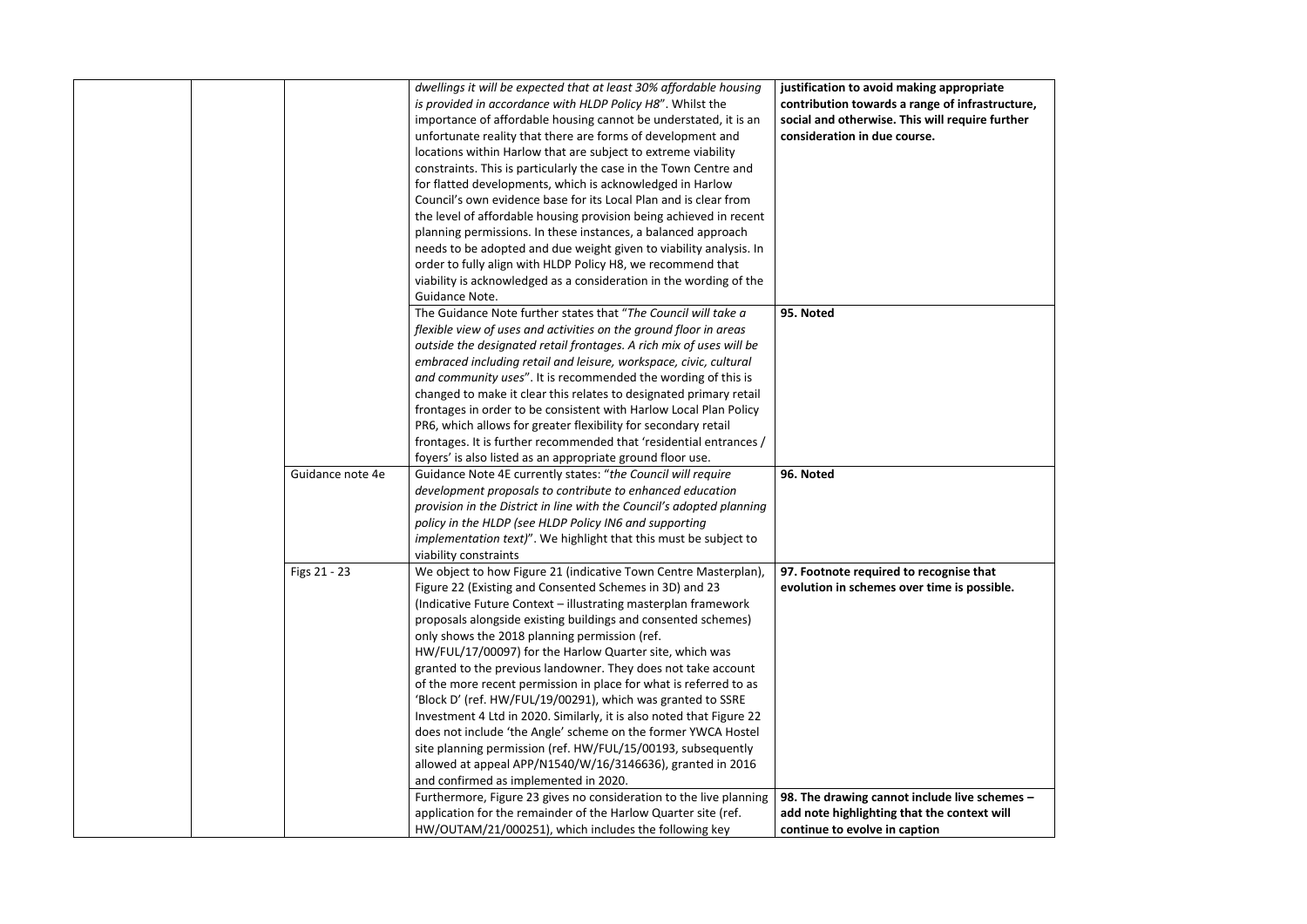|  |                                            | changes to the 2018 permission:<br>• Moving the location of the east-west boulevard link between                                                                                                                                                                                                                                                                                                                                                                                                                                                                                                                                                                                                                                                                                                                                                                                                                                                                            |                                                                                                                                                               |
|--|--------------------------------------------|-----------------------------------------------------------------------------------------------------------------------------------------------------------------------------------------------------------------------------------------------------------------------------------------------------------------------------------------------------------------------------------------------------------------------------------------------------------------------------------------------------------------------------------------------------------------------------------------------------------------------------------------------------------------------------------------------------------------------------------------------------------------------------------------------------------------------------------------------------------------------------------------------------------------------------------------------------------------------------|---------------------------------------------------------------------------------------------------------------------------------------------------------------|
|  |                                            | West Gate and Broad Walk slightly north, resulting in narrower<br>Block B and a deeper Block C.                                                                                                                                                                                                                                                                                                                                                                                                                                                                                                                                                                                                                                                                                                                                                                                                                                                                             |                                                                                                                                                               |
|  |                                            | • A revised massing strategy that achieves more regular<br>articulation and massing form, increased densities and two focal<br>towers on Blocks A and the western end of Block C.                                                                                                                                                                                                                                                                                                                                                                                                                                                                                                                                                                                                                                                                                                                                                                                           |                                                                                                                                                               |
|  |                                            | Failing to consider the live planning application for this vital<br>central regeneration site in the town centre does not result in a<br>robust masterplan that is reflective of reality. This is an example<br>of how the draft HTCMF should have been prepared with input<br>from key town centre landowners and stakeholders prior to draft<br>publication, which we consider to be a key weakness in the<br>drafting of this document. It is formally requested that SSRE<br>Investment 4 Ltd and its design team is proactively engaged with<br>by the HTCMF design team for the preparation of the next version<br>of the HTCMF to ensure that the masterplan is more reflective of<br>what will be coming forward on the Harlow Quarter site north of<br>the Harvey Centre.                                                                                                                                                                                          | 99. No change at this stage in the pro<br>acknowledged that live schemes will<br>forward over time, some of which ma<br>from the indicative approach in the S |
|  | Public realm Harlow<br><b>Quarter Site</b> | As per previous comments, we do not support the building form<br>and layout of the Harlow Quarter Site that is shown in the base<br>masterplan used for figures throughout this chapter of the draft<br>HTCMF, as it is reflective of the scheme permitted in 2018 by a<br>previous landowner and not the live proposals currently<br>submitted by SSRE Investment 4 Ltd                                                                                                                                                                                                                                                                                                                                                                                                                                                                                                                                                                                                    | 100. See 99 above                                                                                                                                             |
|  | Fig 61 SuDS                                | Figure 61 shows a 'Potential SuDS Area' along the new east-west<br>boulevard link on the Harlow Quarter Site, which is not reflective<br>of either the permitted drainage strategy from the 2018 planning<br>permission or the currently proposed drainage strategy in the live<br>outline application. It is considered to have a swale along the full<br>length of this public realm that will feature a lot of<br>retail/commercial activity would impede pedestrian movement<br>and not be in keeping with the purpose and character of the<br>space. This is demonstrated in Figures 67 and 68 of the draft<br>HTCMF, where the former shows an example 'Residential<br>Pedestrian' street featuring a central SuDS garden and the latter<br>shows an example 'Commercial Pedestrian' street featuring high<br>quality paving and areas of seating and planting. As such, it is<br>proposed that the 'Potential SuDS Area' is removed from the<br>Harlow Quarter site. | 101. Not accepted, SuDs can be locate<br>central locations.                                                                                                   |
|  | Fig 69 street<br>typologies                | Broad Walk should be shown as a 'Commercial Pedestrian' street<br>typology given its status as the high street of the town centre. In<br>Figure 69 it shows a dotted red line, which is not included in the                                                                                                                                                                                                                                                                                                                                                                                                                                                                                                                                                                                                                                                                                                                                                                 | 102. This is not accepted as in this loc<br>residential use is considered subsidia<br>main town centre.                                                       |

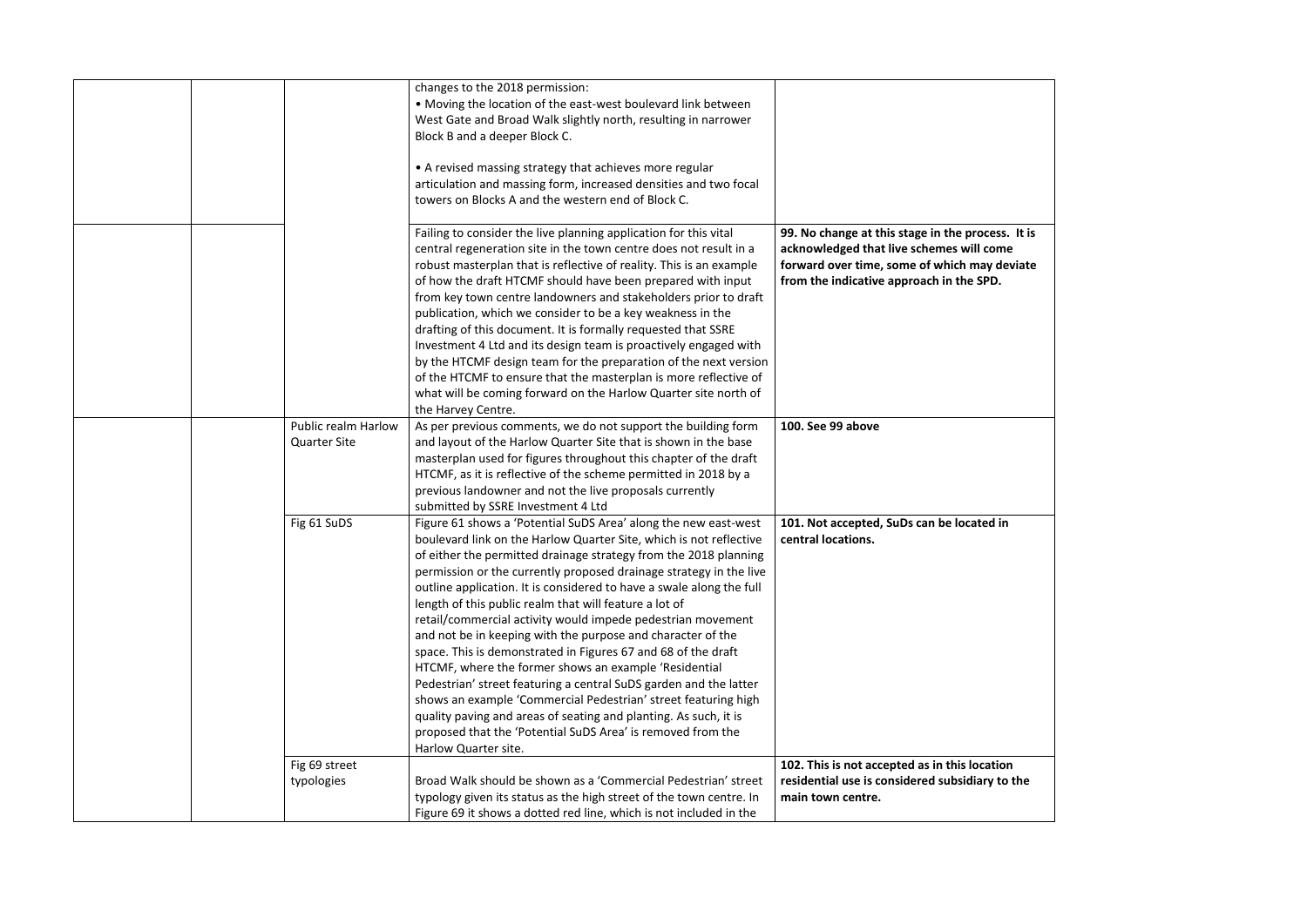|                                  | Key as denoting anything.                                                                                                                                                                                                                                                                                                                                                                                                                                                                                                                                                                                                                                                                                                                                                                                                                                                                                                                                                                                                                                                                        |                                                                              |
|----------------------------------|--------------------------------------------------------------------------------------------------------------------------------------------------------------------------------------------------------------------------------------------------------------------------------------------------------------------------------------------------------------------------------------------------------------------------------------------------------------------------------------------------------------------------------------------------------------------------------------------------------------------------------------------------------------------------------------------------------------------------------------------------------------------------------------------------------------------------------------------------------------------------------------------------------------------------------------------------------------------------------------------------------------------------------------------------------------------------------------------------|------------------------------------------------------------------------------|
|                                  | • It is not considered appropriate for East Gate or any streets<br>north of East Gate to be purely categorised as 'Commercial<br>Pedestrian' as the intention elsewhere within the draft HTCMF is<br>for this area to be residential in land use and nature (as shown in<br>Figure 19). This will follow through to ground floor level with the<br>need for residential entrances, foyers and cycle stores, which will<br>have an influence on the street typology. To address this, we<br>recommend these streets (particularly East Gate) are either re-<br>categorised as 'Mixed Use Pedestrian' or include both 'Residential<br>Pedestrian' and 'Commercial Pedestrian' together.                                                                                                                                                                                                                                                                                                                                                                                                            |                                                                              |
| Fig 105 open space<br>typologies | Figure 105 currently shows a 'recreation space' (public open<br>space with significant provision for children's sport and<br>recreation) the full north-south length of West Gate from Aylmer<br>House to the Harvey Centre. Whilst we agree that the northern<br>half of this space is appropriate for this sort of space, it would not<br>necessarily be appropriate in the southern half where it will also<br>interact with the pedestrian and cycle route along West Gate and                                                                                                                                                                                                                                                                                                                                                                                                                                                                                                                                                                                                               | 103. Not accepted as it is important t<br>green elements in the town centre. |
| Fig 122 open space               | East Gate and the servicing routes for the proposed Harlow<br>Quarter. It is recommended that this area is reduced so as not to<br>conflict with other parts of the draft HTCMF guidance and the<br>submitted proposals for the Harlow Quarter.<br>As mentioned in other parts of this letter, the visual provided for                                                                                                                                                                                                                                                                                                                                                                                                                                                                                                                                                                                                                                                                                                                                                                           | 104. see 99 above                                                            |
| typologies                       | Figure 122 (West Square Functional Plan with Principles) is not<br>reflective of the current scheme that is submitted for planning<br>permission by SSRE Investments 4 ltd, and therefore needs to be<br>further updated and rationalised. For instance, the new east-west<br>link has been moved further north and private car movements<br>crossing over East Gate / West Gate into 'Block B' have now<br>positively been removed. The intention to "create new retail<br>space and entrance to the Harvey Centre" and have a potential<br>'events' space there is not reflective of either the 2018 planning<br>permission or the live Harlow Quarter proposals currently<br>submitted, as there is an approved and proposed service<br>entrance to Block C in this location. This section of the draft<br>HTCMF should be updated accordingly to better reflect the<br>emerging proposals for the land north of the Harvey Centre, and<br>it is strongly recommended that this is informed by direct<br>engagement between SSRE Investment 4 Ltd's design team and<br>the HTCMF design team. |                                                                              |
| <b>Building heights</b>          | In paragraphs 7.1-7.5, and from the visuals on page 107, this is<br>where further consideration should be given to Frederick<br>Gibberd's own written work in 'The Storey of a New Town' (1980,<br>from which it can be said to the three fundamental principles on<br>which the Town Centre was based: an essentially human                                                                                                                                                                                                                                                                                                                                                                                                                                                                                                                                                                                                                                                                                                                                                                     | 105. Noted but the HDLP seeks to en:<br>spaces permeate more urban areas.    |

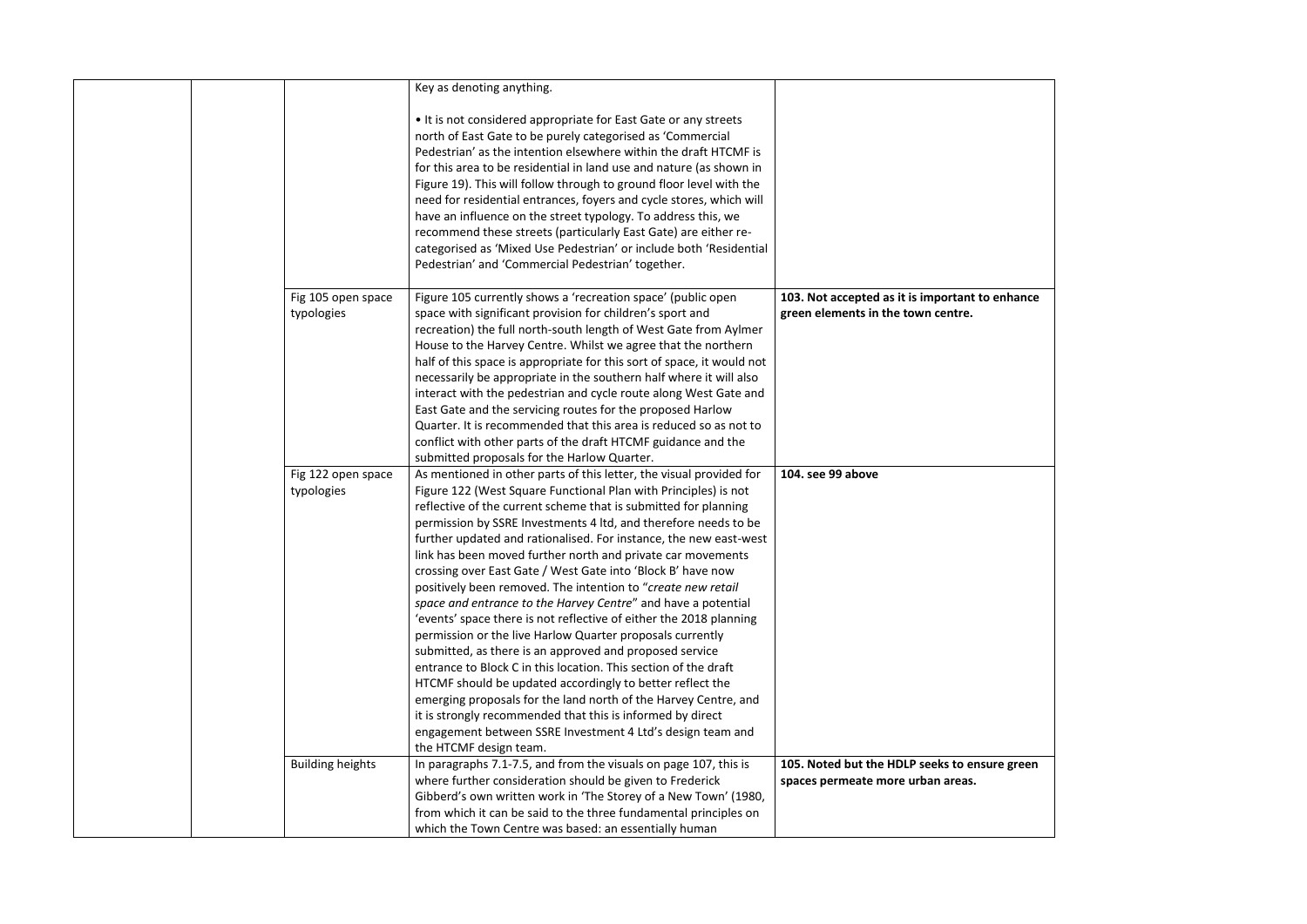|  | environment, an urban atmosphere, and the principle of<br>evolution. The third predicated a flexible approach and the first                                                                                                                                                                                                                                                                                                                                                                                                                                                                                                                                                                                                                                                                                                                      |                                                                                                                                                                                                                   |
|--|--------------------------------------------------------------------------------------------------------------------------------------------------------------------------------------------------------------------------------------------------------------------------------------------------------------------------------------------------------------------------------------------------------------------------------------------------------------------------------------------------------------------------------------------------------------------------------------------------------------------------------------------------------------------------------------------------------------------------------------------------------------------------------------------------------------------------------------------------|-------------------------------------------------------------------------------------------------------------------------------------------------------------------------------------------------------------------|
|  | two were basic to the concept of new towns                                                                                                                                                                                                                                                                                                                                                                                                                                                                                                                                                                                                                                                                                                                                                                                                       |                                                                                                                                                                                                                   |
|  | Gibberd sought to plan the town around the existing landscape<br>retaining features such as streams and hedgerows and based the<br>foundation of the design on the existing land form comprising the<br>Stort Valley forming a natural containment of the town. The<br>Green Belt would be visible beyond. Four main residential areas<br>or 'clusters' were placed on high ground between open land<br>wedges within the valleys. Each cluster had its major<br>neighbourhood centre (Town Centre, The Stow, Bush Fair, Stale<br>Tye). Linear parks were to provide accessible outdoor amenity<br>space for the neighbourhoods; the area with the most interesting<br>topography at Netteswell Cross was designated as the Town Park<br>(currently a Grade II registered park) and the provision of a wide<br>range of recreational activities. |                                                                                                                                                                                                                   |
|  | Gibberd sought to create a contrast between the broad areas of<br>landscape with compact areas of high density development.                                                                                                                                                                                                                                                                                                                                                                                                                                                                                                                                                                                                                                                                                                                      |                                                                                                                                                                                                                   |
|  | There were three fundamental principles on which the design of<br>the Town Centre was based: an essentially human environment,<br>an urban atmosphere, and the principle of evolution. The third<br>predicated a flexible approach and the first two were basic to the<br>concept of new towns.<br>- An essentially human environment was based on the concept of<br>a pedestrianised centre, "so that buildings can relate to each<br>other as a series of varied and intricate civic spaces, the essence<br>of civic design".                                                                                                                                                                                                                                                                                                                  | 106. Noted, but there is now the consequences<br>of climate change to be addressed through<br>enhanced green spaces etc which means that<br>Gibberd's original principles need to be<br>tempered in this respect. |
|  | - The second principle was that the Town Centre was to be as<br>small as possible so as to provide the qualities of urbanity lacking<br>in much of the town. This would lead to vertical growth, as<br>described by Gibberd:<br>"The corollary of a tightly-built urban centre is vertical growth. I<br>assumed that postwar reconstruction would mean that existing<br>town centres would grow vertically and that if demands for space<br>were greater than we anticipated, growth would be by tall<br>buildings. The Town Centre was to be the visual focus of the town.<br>The taller the buildings placed on it, the more emphatic this focus<br>would be."<br>- The third principle was that the framework for the Town Centre<br>should be sufficiently flexible to allow different kinds of                                              |                                                                                                                                                                                                                   |

| onsequences<br>through |  |
|------------------------|--|
| means that<br>to be    |  |
|                        |  |
|                        |  |
|                        |  |
|                        |  |
|                        |  |
|                        |  |
|                        |  |
|                        |  |
|                        |  |
|                        |  |
|                        |  |
|                        |  |
|                        |  |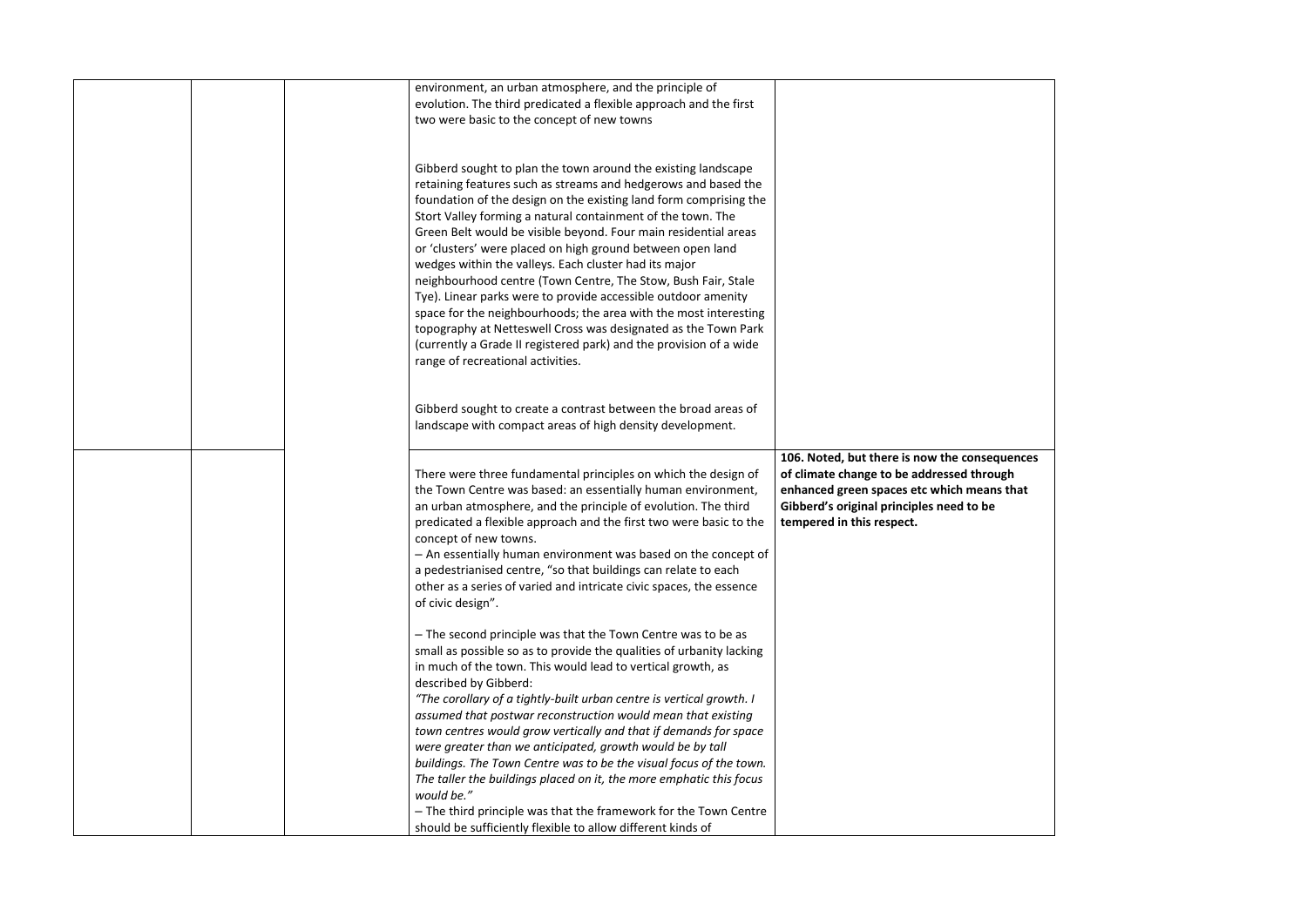|  |                  | development to take place over time.                                                                                                     |                                                                                               |
|--|------------------|------------------------------------------------------------------------------------------------------------------------------------------|-----------------------------------------------------------------------------------------------|
|  |                  | From the above, it is vital to acknowledge that Gibberd himself                                                                          |                                                                                               |
|  |                  | saw the town centre advancing in height and allowing the growth                                                                          |                                                                                               |
|  |                  | of tall buildings.                                                                                                                       |                                                                                               |
|  |                  | In paragraph 7.12 of the draft HTCMF, the first bullet point states                                                                      | 107. Not agreed, The guidance, in the round,                                                  |
|  |                  | that taller buildings "are positioned close to the perimeter route                                                                       | provides an appropriate context for tall building                                             |
|  |                  | of the town centre. They tend not to be situated directly on                                                                             | design.                                                                                       |
|  |                  | roundabouts or junctions". We are concerned that this is written                                                                         |                                                                                               |
|  |                  | in a way that assumes the perimeter placing of tall buildings is a                                                                       |                                                                                               |
|  |                  | virtue, but we consider they should not be treated as justifiable                                                                        |                                                                                               |
|  |                  | precedent. Many of these existing tall buildings are poor in form                                                                        |                                                                                               |
|  |                  | and expression, do not relate well together and fail in their                                                                            |                                                                                               |
|  |                  | purpose to adequately landmark the town centre.                                                                                          |                                                                                               |
|  |                  | In the same paragraph, the fifth bullet point states that taller                                                                         |                                                                                               |
|  |                  | buildings "visibly meet the ground - they are not buried within                                                                          |                                                                                               |
|  |                  | larger blocks". We do not believe this reflects the existing built                                                                       |                                                                                               |
|  |                  | form of the town centre and is out of keeping with this list of                                                                          |                                                                                               |
|  |                  | existing characteristics. Furthermore, 'buried' is a derogatory                                                                          |                                                                                               |
|  |                  | term and infers negativity to design precedents elsewhere or                                                                             |                                                                                               |
|  |                  | potential innovation within Harlow.                                                                                                      |                                                                                               |
|  | Guidance note 5b | Guidance Note 5B states that "the Council will require any                                                                               | 108. Noted but the SPD provides a clear context                                               |
|  |                  | proposal for tall buildings to consider the relationship with the<br>existing context, including prevailing building heights". Whilst we | for a general uplift in density. Responding to<br>context does not preclude development which |
|  |                  | understand this position, it fails to acknowledge that there are                                                                         | of a higher scale.                                                                            |
|  |                  | parts of the town centre that are too low density for its urban                                                                          |                                                                                               |
|  |                  | context and fail to optimise what is sustainable brownfield land,                                                                        |                                                                                               |
|  |                  | which goes against the thrust of the National Planning Policy                                                                            |                                                                                               |
|  |                  | Framework. Furthermore, elsewhere in the draft HTCMF is an                                                                               |                                                                                               |
|  |                  | acknowledgement that perimeter blocks would benefit from                                                                                 |                                                                                               |
|  |                  | increasing in height to enhance sense of enclosure. Finally, this                                                                        |                                                                                               |
|  |                  | does not take account for the buildings that have been permitted                                                                         |                                                                                               |
|  |                  | in recent years but have not yet been constructed. In this context,                                                                      |                                                                                               |
|  |                  | it would be appropriate for tall building proposals to consider the                                                                      |                                                                                               |
|  |                  | relationship with both the existing and emerging context, as well                                                                        |                                                                                               |
|  |                  | as what is adopted in the Council's own Town Plan vision and                                                                             |                                                                                               |
|  |                  | HTCMF indicative masterplan                                                                                                              |                                                                                               |
|  |                  | For Figure 150, we are supportive that a blue triangle denoting                                                                          | 109. Noted, Fig 160 does not undermine any                                                    |
|  |                  | 'landmark building' is included on the Harlow Quarter Site where                                                                         | planning decisions / consents. Add note to                                                    |
|  |                  | Block B is permitted (where Block C is now proposed). We would,                                                                          | caption highlighting that the precise block                                                   |
|  |                  | however, recommend that a further blue triangle is included on                                                                           | locations might vary depending on the final                                                   |
|  |                  | Block A, where a 16 storey block is already permitted under the                                                                          | consents                                                                                      |
|  |                  | 2018 planning permission and a 19 storey building is currently                                                                           |                                                                                               |
|  |                  | proposed in the live application submitted by SSRE Investment 4                                                                          |                                                                                               |
|  |                  | Ltd.                                                                                                                                     |                                                                                               |
|  |                  | Whilst we understand the Council's position is seeking to get a                                                                          | 110. Not agreed                                                                               |
|  |                  | framework in place in regards to town centre height, we consider                                                                         |                                                                                               |

| round,<br>all building              |  |
|-------------------------------------|--|
| ar context<br>ding to<br>nt which   |  |
| ne any<br>ote to<br>lock<br>e final |  |
|                                     |  |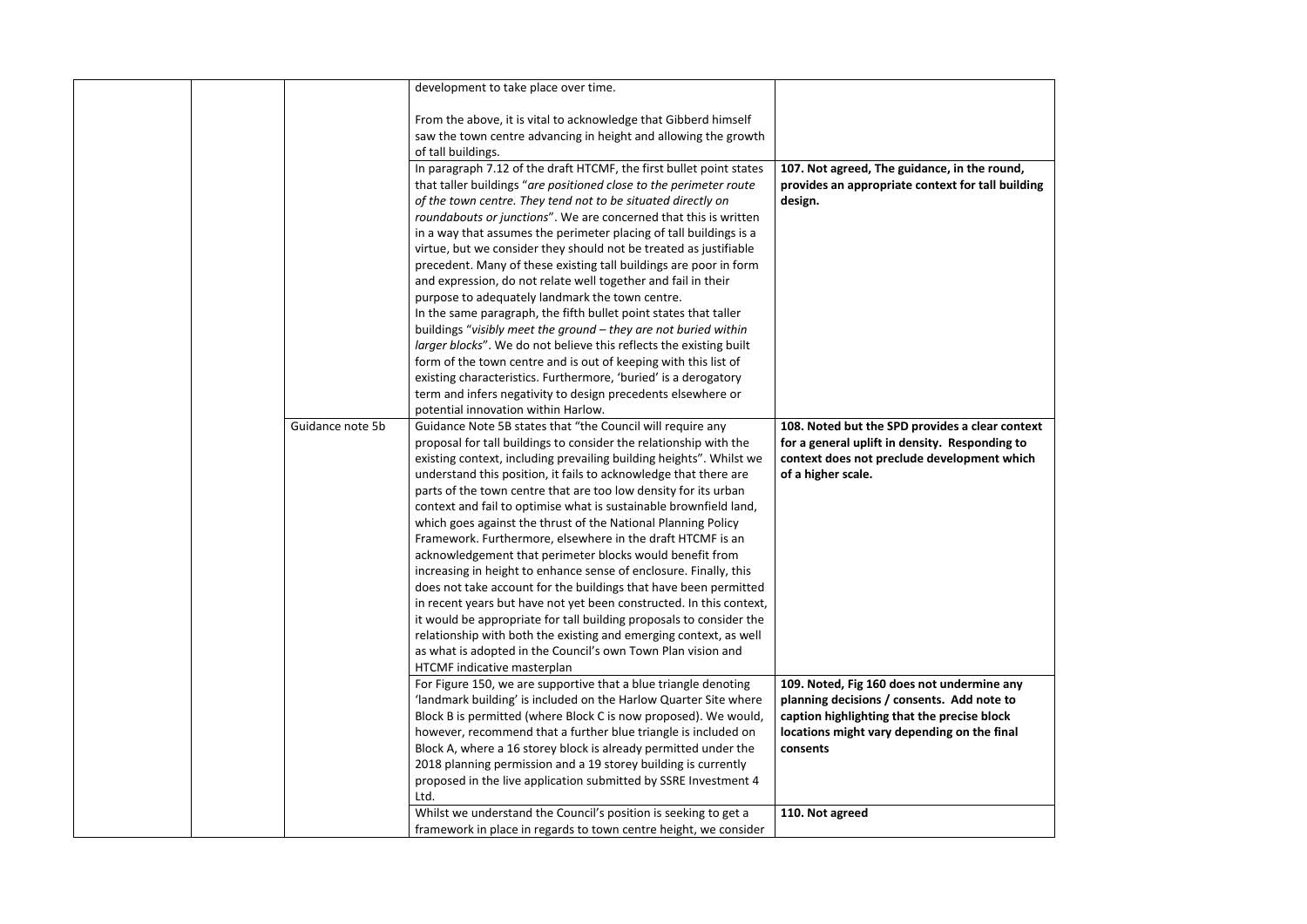|  | the guidance set out under Note 5D to be too prescriptive and         |                                         |
|--|-----------------------------------------------------------------------|-----------------------------------------|
|  | limiting in nature. It goes too far in stymying innovation and        |                                         |
|  | allowing the town centre to be sufficiently flexible to allow         |                                         |
|  | different kinds of development to take place over time as Gibberd     |                                         |
|  | had intended.                                                         |                                         |
|  | Nor is the guidance necessarily reflective of development that        |                                         |
|  | currently exists or has been permitted in the town centre. For        |                                         |
|  | instance, the guidance takes the position that multiple tall          |                                         |
|  | buildings in close proximity on a single site or adjacent site should |                                         |
|  | be generally avoided, which is not compatible with recent             |                                         |
|  | planning approvals in the town centre (particularly the 2018          |                                         |
|  | permission north of the Harvey Centre). Furthermore, there is no      |                                         |
|  | clear basis with this position, as in townscape terms tall buildings  |                                         |
|  | are generally preferable to singular objects - the current tall       |                                         |
|  | buildings on the periphery of the town centre should not be           |                                         |
|  | viewed as a virtue or positive precedent in this regard. The          |                                         |
|  | guidance does go on to acknowledge that small clusters of 2 or 3      |                                         |
|  | may be appropriate, but does not advise where or under what           |                                         |
|  | townscape circumstances this might be the case.                       |                                         |
|  | Most concerning is the lack of townscape or visual impact analysis    |                                         |
|  | that has been undertaken to inform the recommended maximum            |                                         |
|  | ceiling heights of 4-6 storeys for a 'slab' block and 10-12 storeys   |                                         |
|  | for a 'point' block (14-16 storeys in exceptional circumstances). It  |                                         |
|  | is not clear what has helped inform these heights and therefore       |                                         |
|  | they come across as arbitrary, which brings into question the         |                                         |
|  | robustness of the guidance.                                           |                                         |
|  | It is considered that what is an appropriate proposed height for a    | 111. The guidance provides clear criter |
|  | scheme is dependent on the context of its location and its            | context for the general guidance point: |
|  | immediate surroundings (both existing and planned). It is,            | aspects where exceptions might apply.   |
|  | therefore, recommended that the draft HTCMF should not seek           |                                         |
|  | to be overly prescriptive on the classification of tall buildings and |                                         |
|  | what is considered to be an appropriate height as this will vary on   |                                         |
|  | a site by site basis. Furthermore, care should be taken when          |                                         |
|  | defining appropriate storey heights, as this will vary depending on   |                                         |
|  | whether the use is commercial or residential. Notwithstanding,        |                                         |
|  | considering the Council's aspiration to regenerate the Town           |                                         |
|  | Centre and the scale of development that currently exists and         |                                         |
|  | that is anticipated to come forward through extant planning           |                                         |
|  | permissions and live planning applications, it would be               |                                         |
|  | appropriate for a tall building on certain sites within the Town      |                                         |
|  | Centre to be as follows:                                              |                                         |
|  | • Townscape Building - 8-12 storeys are considered an                 |                                         |
|  | appropriate height in the town centre. It is considered that          |                                         |
|  | Westgate House (at 8 converted commercial storeys) and Joseph         |                                         |
|  |                                                                       |                                         |
|  | Rank House (at 12 converted commercial storeys) are all               |                                         |
|  | appropriate to be classed as 'Townscape Buildings'                    |                                         |

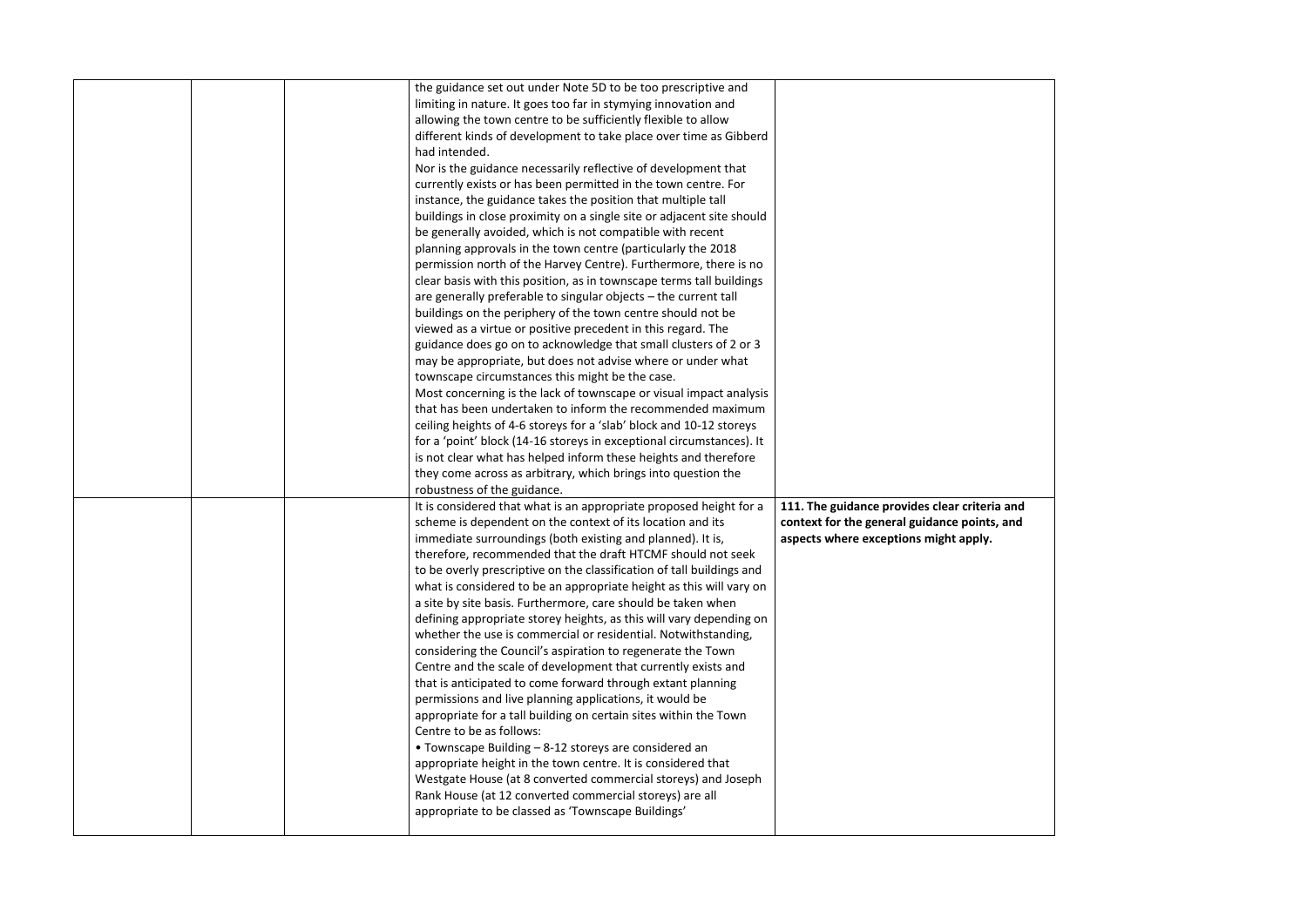|  |                    | • Tower Building - 18+ storeys (where justified and designed of a       |                                        |
|--|--------------------|-------------------------------------------------------------------------|----------------------------------------|
|  |                    | high quality). It is considered this scale is necessarily to viably     |                                        |
|  |                    | achieve the 'slender' profile sought. Less than 20 storeys can          |                                        |
|  |                    | result in a more squat profile that will not 'stand out' and 'add       |                                        |
|  |                    | interest' in the context of growing number of 10-15 storey              |                                        |
|  |                    | buildings that currently exist or are consented / submitted for         |                                        |
|  |                    | approval. It is for this reason that buildings such as Joseph Rank      |                                        |
|  |                    | House is not appropriate for being classed as a 'Tower Building'.       |                                        |
|  |                    | Only a select few sites in the Town Centre would be appropriate         |                                        |
|  |                    | in townscape terms to accommodate Tower Buildings of 18+                |                                        |
|  |                    | storeys, for which SSRE Investment 4's land situated to the North       |                                        |
|  |                    | of the Harvey Centre is considered to be one of them.                   |                                        |
|  |                    | • Slab Buildings – It is considered that what are classed as 'Slab      |                                        |
|  |                    | Buildings' still have a place in the Town Centre, subject to the        |                                        |
|  |                    | context of a site and the quality of design of the scheme. The          |                                        |
|  |                    | appropriate height of these buildings will depend on their              |                                        |
|  |                    | length/breadth and orientation but could range from 8-12                |                                        |
|  |                    | storeys.                                                                |                                        |
|  |                    | The above is reflective of the nature of the heights proposed for       |                                        |
|  |                    | the Harlow Quarter outline application, which is supported by a         |                                        |
|  |                    | robust Heritage and Townscape Statement, Design and Access              |                                        |
|  |                    | Statement and Design Code, which together demonstrate how               |                                        |
|  |                    | these heights in the right locations for the right sites are            |                                        |
|  |                    | appropriate.                                                            |                                        |
|  | Fig 160 indicative | We are supportive that the Harlow Quarter development site is           | 112. See note above about wording      |
|  | tall building      | identified in Figure 160 (indicative tall building framework plan)      | (and note that blue blocks indicate o  |
|  | framework plan     | as falling within a zone that might accommodate height, as this is      | elements which are special case in tl  |
|  |                    | supported in our own Heritage and Townscape Assessment that             | location by virtue of the existing con |
|  |                    | has been submitted to support planning application                      | amendments.                            |
|  |                    | HW/OUTAM/21/000251. However, the specific wording in the                |                                        |
|  |                    | key of "zones which might accommodate a single point block or           |                                        |
|  |                    | point block alongside shoulder block" is not supported, as it           |                                        |
|  |                    | already contravenes what has been permitted under the 2018              |                                        |
|  |                    | planning permission on the Harlow Quarter site, but also it goes        |                                        |
|  |                    | back to our earlier comments, to provide the differential in            |                                        |
|  |                    | Gibberd's terms, greater clusters of tall buildings should be           |                                        |
|  |                    | supported rather than single disassociated blocks.                      |                                        |
|  | Guidance note 5f   | Guidance Note 5F states that "it is expected that 80% of flats in a     | 113. Noted                             |
|  |                    | tall building will be dual aspect". We agree that this is achievable    |                                        |
|  |                    | for tall 'point' blocks, and so the wording should be revised to say    |                                        |
|  |                    | "it is expected that 80% of flats in a tall point building will be dual |                                        |
|  |                    | aspect". Often by their nature, slab and perimeter blocks are           |                                        |
|  |                    | unable to achieve as high a levels of dual aspect, but importantly      |                                        |
|  |                    | they can still achieve high quality homes with adequate                 |                                        |
|  |                    | ventilation, daylight and outlook when designed correctly.              |                                        |
|  |                    |                                                                         |                                        |

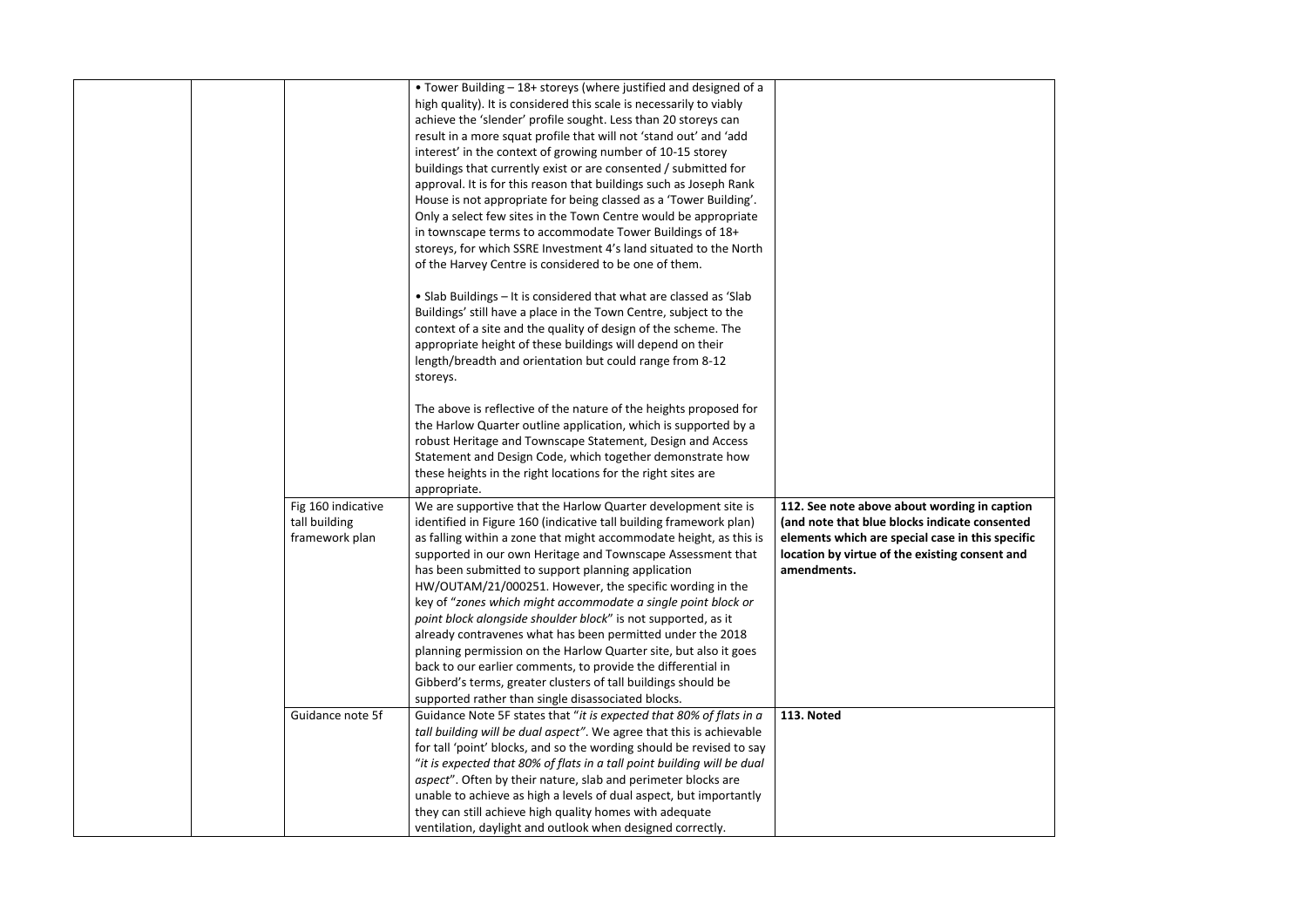| Guidance note 5g  | We are generally supportive of the majority of points raised<br>under Guidance Note 5G, with the exception of the following:<br>. The guidance states that "any wind mitigation measures should<br>be wholly within the applicant's site boundary, should be<br>permanent structures maintained by the applicant, and should<br>not include trees or soft landscape". It is not appropriate to<br>completely discount the mitigation measures that can be<br>achieved by trees and soft landscaping, and this was specifically<br>removed from the final version of the adopted Design Guide<br>Addendum. This text should be removed from Guidance Note 5G<br>in order to align with paragraph 1.42 of the Design Guide<br>Addendum                                                                                                                                                                                                                                                                                                                                                                                                                                              | 114. Not accepted.                                                                                                    |
|-------------------|-----------------------------------------------------------------------------------------------------------------------------------------------------------------------------------------------------------------------------------------------------------------------------------------------------------------------------------------------------------------------------------------------------------------------------------------------------------------------------------------------------------------------------------------------------------------------------------------------------------------------------------------------------------------------------------------------------------------------------------------------------------------------------------------------------------------------------------------------------------------------------------------------------------------------------------------------------------------------------------------------------------------------------------------------------------------------------------------------------------------------------------------------------------------------------------|-----------------------------------------------------------------------------------------------------------------------|
| Opportunity areas | The focus of our comments is on Opportunity Area 3 (OA3) for<br>Town Centre North. Before this, however, we wish to highlight, as<br>mentioned previously, that it is inappropriate for the indicative<br>Town Centre Framework Plan (Figure 161) to show the Harlow<br>Quarter site only as approved under the 2018 planning<br>permission granted to a previous landowner. The Town Centre<br>Framework should be informed by SSRE Investment 4 Ltd's own<br>emerging proposals that are currently submitted for approval and<br>we would strongly recommend the next version of the HTCMF is<br>also informed by direct engagement between SSRE Investment 4<br>Ltd's design team (and any other key landowners) with the<br>HTCMF design team.<br>For the indicative capacity estimates under paragraph 6.17, this<br>should be changed to circa 1,295, with 667 currently approved,<br>an additional 318 currently submitted for approval on the Harlow<br>Quarter outline application, and 350 proposed for the remainder<br>of the opportunity area. This injection of residential directly in the<br>Town Centre will be transformative to its vitality and viability for | 115. The emerging proposals do not I<br>benefit of planning permission so it v<br>premature to assume they will be im |
| Guidance note 8   | the future; particularly in better supporting economic activities.<br>In terms of the Guidance Note 8 (Opportunity Area 3) wording<br>specifically, we are broadly supportive of the guidance as<br>proposed. However, we recommend the following amendments:<br>• Figures 168 (indicative town centre framework plan for<br>Opportunity Area 3) and 169 (indicative town centre land use<br>plan for opportunity area 3) are updated to be more reflective of<br>the revised block layout of the Harlow Quarter site as currently<br>submitted.<br>Figures 168 (indicative town centre framework plan for<br>Opportunity Area 3) and 170 (indicative 3D view for opportunity<br>area 3) are updated to be more reflective of the revised massing<br>strategy of the Harlow Quarter site as currently submitted.<br>. Figure 169 (indicative town centre land use plan for                                                                                                                                                                                                                                                                                                        | 116. See 115 above                                                                                                    |